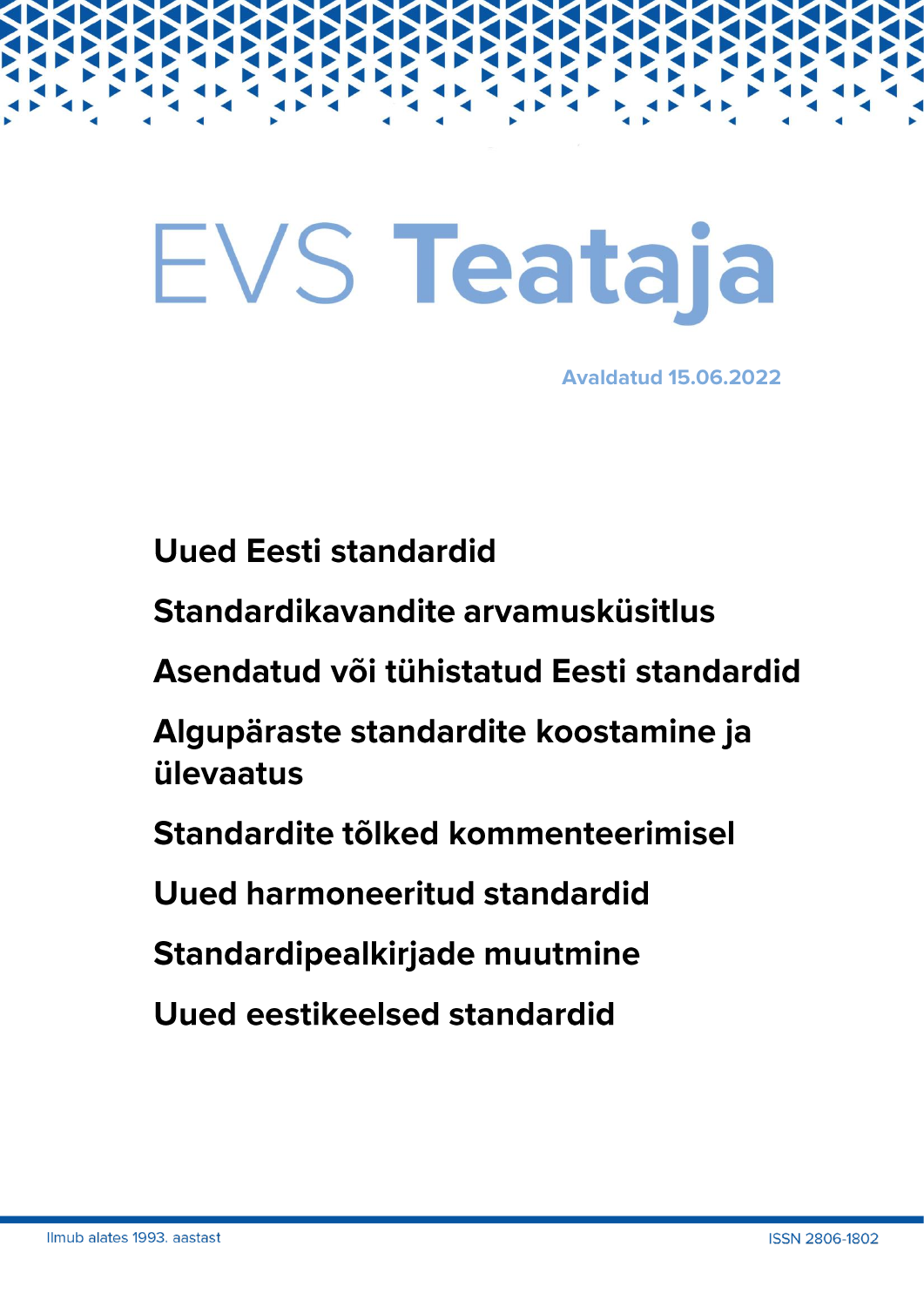# **SISUKORD**

| ASENDATUD VÕI TÜHISTATUD EESTI STANDARDID JA STANDARDILAADSED  |  |
|----------------------------------------------------------------|--|
|                                                                |  |
|                                                                |  |
|                                                                |  |
| UUED EESTIKEELSED STANDARDID JA STANDARDILAADSED DOKUMENDID 57 |  |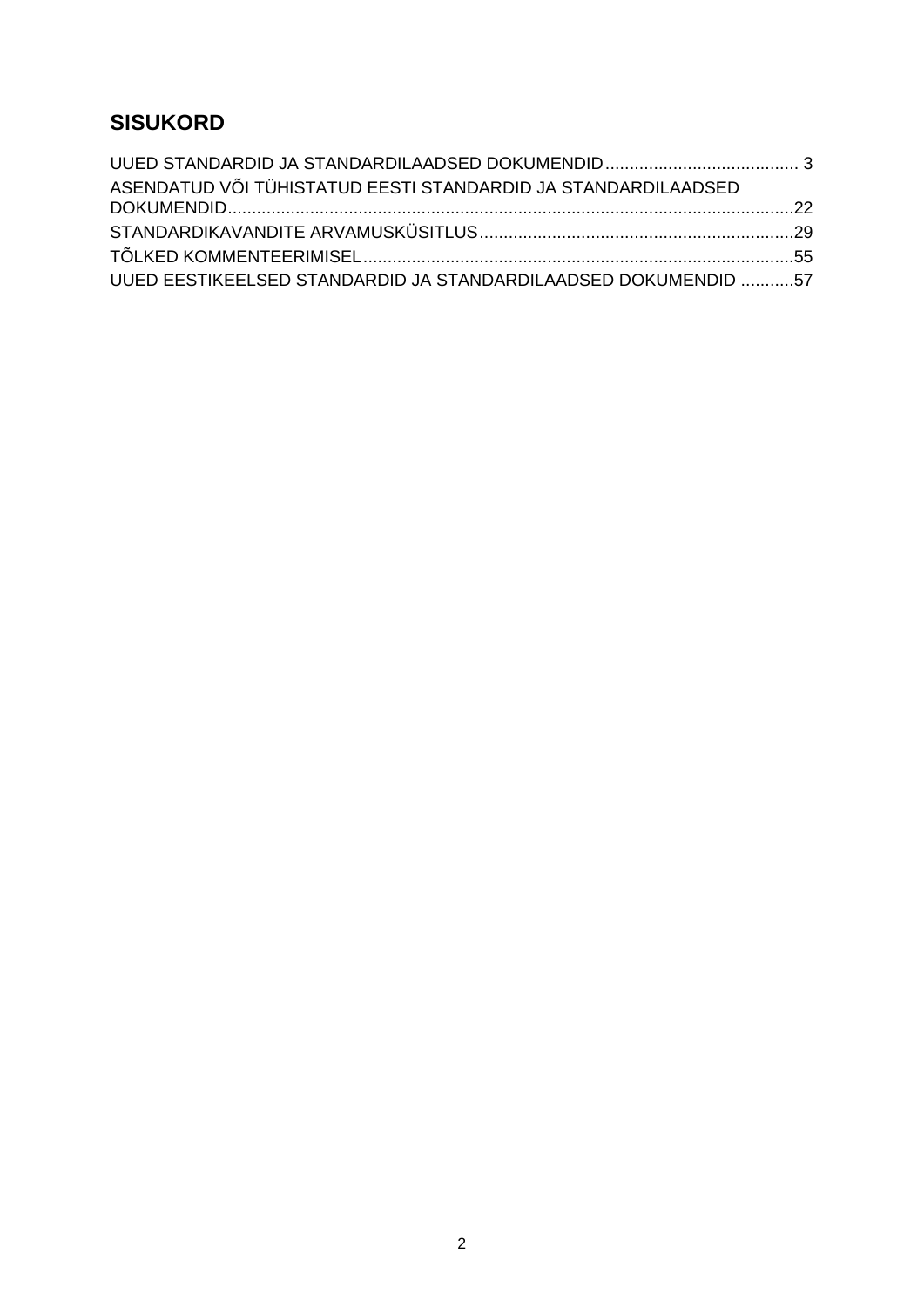# <span id="page-2-0"></span>**UUED STANDARDID JA STANDARDILAADSED DOKUMENDID**

## **01 ÜLDKÜSIMUSED. TERMINOLOOGIA. STANDARDIMINE. DOKUMENTATSIOON**

## **EVS-EN 17615:2022**

## **Plastics - Environmental Aspects - Vocabulary**

This document specifies terms and definitions in the field of plastics related to environmental aspects and provides a common vocabulary for:

- bio-based plastics;
- biodegradability;
- carbon and environmental footprint;
- circular economy;
- design;
- plastics in natural environments;
- reuse and recycling;
- waste management.

This document aims to provide a comprehensive glossary which uses the applicable definitions providing when appropriate additional notes to make these definitions understandable without reference to other documents. Definitions are as far as possible adopted from existing standards but when the original intention or definition is unclear additional context or definitions are provided.

Keel: en

Alusdokumendid: EN 17615:2022

## **03 TEENUSED. ETTEVÕTTE ORGANISEERIMINE, JUHTIMINE JA KVALITEET. HALDUS. TRANSPORT. SOTSIOLOOGIA**

#### **EVS-EN 15341:2019+A1:2022**

#### **Maintenance - Maintenance Key Performance Indicators**

This document lists Key Performance Indicators (KPIs) of the Maintenance Function and gives guidelines to define a set of suitable indicators, to appraise and to improve effectiveness, efficiency and sustainability in the maintenance of the existing physical assets either industrial, infrastructures, facilities, civil buildings or transportation systems, etc. in the framework of the external and internal influencing factors.

Keel: en

Alusdokumendid: EN 15341:2019+A1:2022 Asendab dokumenti: EVS-EN 15341:2019

## **11 TERVISEHOOLDUS**

#### **EVS-EN ISO 22683:2022**

#### **Dentistry - Rotational adaptability test between implant body and implant abutment in dental implant systems (ISO 22683:2022)**

This document specifies a test method to evaluate the rotational adaptability between an implant body and an implant abutment in a dental implant system.

This document is applicable to the implant systems which do not have a friction-fit between implant body and implant abutment but incorporate only an anti-rotational feature between these components. Analog or replica components cannot be used to evaluate the adaptability of dental implant systems.

Keel: en

Alusdokumendid: ISO 22683:2022; EN ISO 22683:2022

#### **EVS-EN ISO 23371:2022**

#### **Anaesthetic and respiratory equipment - Cuff pressure indication, control and regulation devices (ISO 23371:2022)**

This document specifies essential performance and safety requirements for cuff pressure indicators used to indicate the intracuff pressure of airway devices, such as supralaryngeal airways, tracheal tubes or tracheostomy tubes. This document is also applicable to devices that combine intracuff pressure indication with a method of cuff inflation (such as a syringe or pump). The device can also provide a method of automatically maintaining cuff inflation at a specific pressure or within a pressure range.

The requirements specified in this document apply to stand-alone cuff pressure indicators and those integrated into other medical devices e.g. ventilators anaesthesia workstations etc.

Keel: en Alusdokumendid: ISO 23371:2022; EN ISO 23371:2022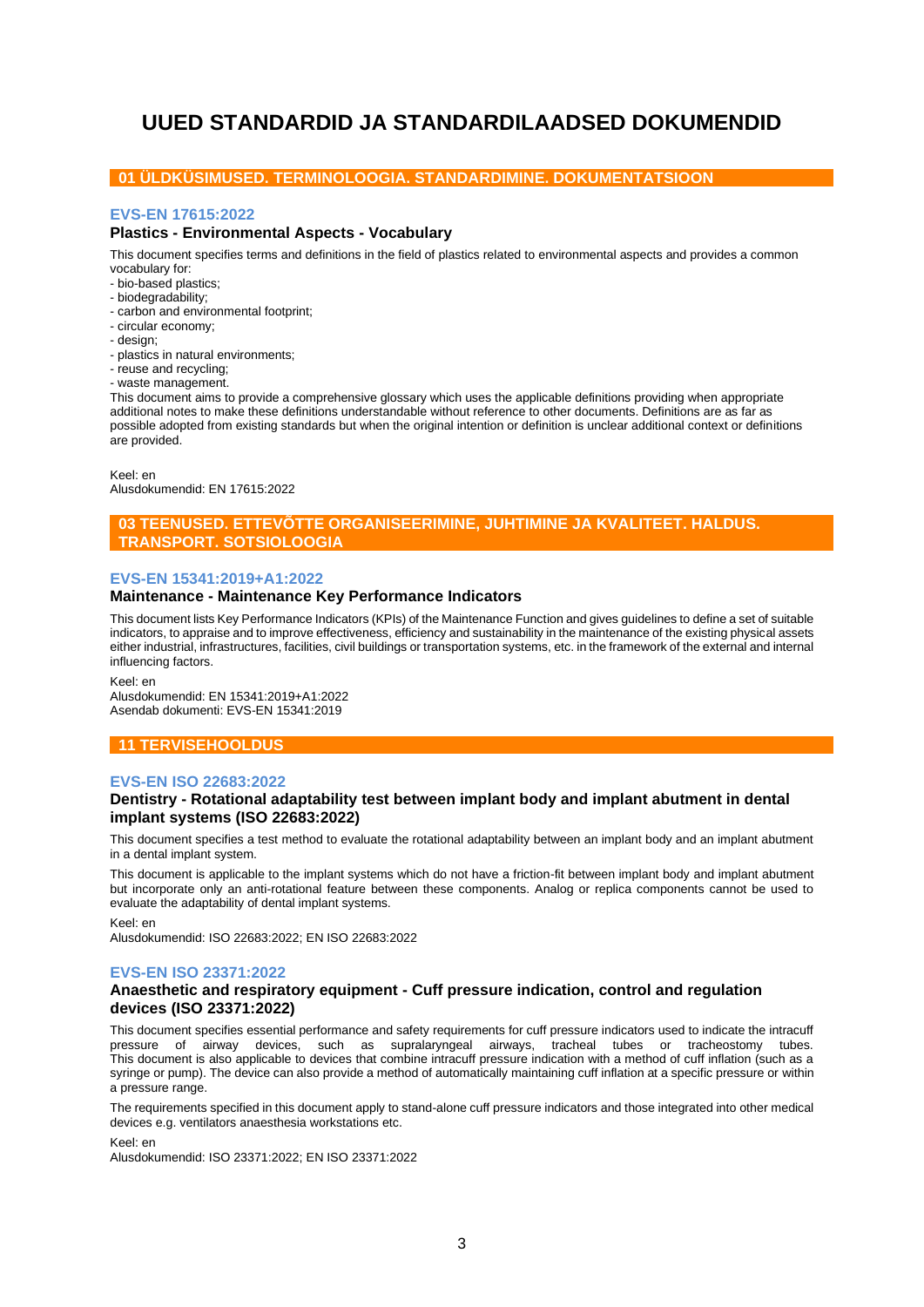## **EVS-EN ISO 25424:2019+A1:2022**

**Tervishoiutoodete steriliseerimine. Madalatemperatuurne aur ja formaldehüüd. Nõuded meditsiiniseadme steriliseerimisprotsessi väljatöötamiseks, valideerimiseks ja rutiinseks kontrolliks**

**Sterilization of health care products - Low temperature steam and formaldehyde - Requirements for development, validation and routine control of a sterilization process for medical devices (ISO 25424:2018 + ISO 25424:2018/Amd 1:2022)**

1.1 Inclusions

1.1.1 This document specifies requirements for the development, validation and routine control of a low temperature steam and formaldehyde (LTSF) sterilization process for medical devices using a mixture of low temperature steam and formaldehyde as sterilizing agent and which operates below ambient pressure.

NOTE Although the scope of this document is limited to medical devices, it specifies requirements and provides guidance that can be applicable to other products and equipment.

1.1.2 This document is intended to be applied by process developers, manufacturers of sterilization equipment, manufacturers of medical devices to be sterilized and the organizations with responsibility for sterilizing medical devices (see ISO 14937:2009, Table E.1).

1.2 Exclusions

1.2.1 This document does not specify requirements for the development, validation and routine control of a process for inactivating the causative agents of spongiform encephalopathies such as scrapie, bovine spongiform encephalopathy and Creutzfeldt-Jakob disease. Specific recommendations have been produced in particular countries for the processing of materials potentially contaminated with these agents.

NOTE See ISO 22442-1, ISO 22442-2 and ISO 22442-3.

1.2.2 This document does not specify requirements for designating a medical device as "STERILE". Such requirements are given in EN 556-1.

1.2.3 This document does not specify a quality management system for the control of all stages of production of medical devices.

NOTE It is not a requirement of this document to have a complete quality management system during manufacture or reprocessing, but those elements of such a system that are required are normatively referenced at appropriate places in the text. Attention is drawn to the standards for quality management systems (see ISO 13485) that control all stages of production or reprocessing of medical devices including the sterilization process. Further guidance is given in E.4 of ISO 14937:2009. 1.2.4 This document does not specify requirements for occupational safety associated with the design and operation of LTSF

sterilization facilities. NOTE 1 Safety requirements for sterilizers are specified in IEC 61010-2-040.

NOTE 2 Attention is also drawn to the existence in some countries of regulations stipulating safety requirements.

1.2.5 This document does not cover analytical methods for determining levels or residues of formaldehyde and/or its reaction products.

NOTE 1 Attention is drawn to EN 14180.

NOTE 2 Attention is drawn to the possible existence in some countries of statutory regulations specifying limits for the level of formaldehyde residues on medical devices and products.

1.2.6 This document does not cover preparatory measures that might be necessary before sterilization such as cleaning, disinfection and packing.

NOTE For reprocessable medical devices, the manufacturer(s) of these devices can supply information on the preparatory measures (see ISO 17664).

Keel: en

Alusdokumendid: ISO 25424:2018; EN ISO 25424:2019; ISO 25424:2018/Amd 1:2022; EN ISO 25424:2019/A1:2022 Konsolideerib dokumenti: EVS-EN ISO 25424:2019 Konsolideerib dokumenti: EVS-EN ISO 25424:2019/A1:2022

#### **EVS-EN ISO 9999:2022**

## **Assistive products - Classification and terminology (ISO 9999:2022)**

This document specifies a classification and terminology of assistive products, especially produced or generally available, for persons to optimize functioning and reduce disability.

Assistive products used by a person to optimize functioning and reduce disability, but which require the assistance of another person for their operation, are included in the classification.

The following items are specifically excluded from this document:

- items used for the installation of assistive products;
- solutions obtained by combinations of assistive products that are individually classified in this document;
- medicines;
- assistive products and instruments used exclusively by healthcare professionals or by teachers;
- non-technical solutions, such as personal assistance, guide dogs or lip-reading;
- implanted devices;
- financial support.

Keel: en Alusdokumendid: ISO 9999:2022; EN ISO 9999:2022 Asendab dokumenti: EVS-EN ISO 9999:2016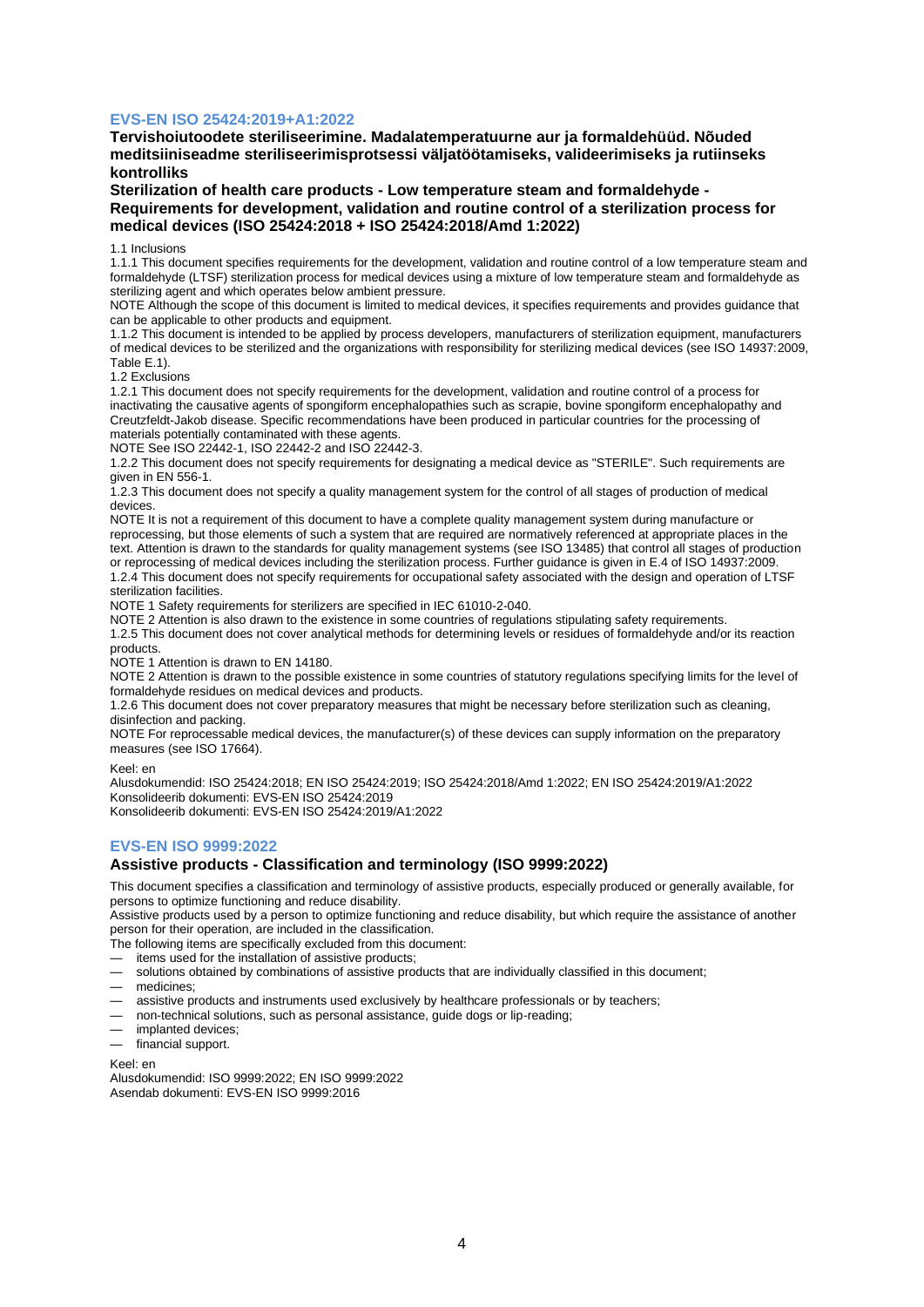## **13 KESKKONNA- JA TERVISEKAITSE. OHUTUS**

## **EVS-EN 17615:2022**

## **Plastics - Environmental Aspects - Vocabulary**

This document specifies terms and definitions in the field of plastics related to environmental aspects and provides a common vocabulary for:

- bio-based plastics;
- biodegradability;
- carbon and environmental footprint;
- circular economy;
- design;
- plastics in natural environments;
- reuse and recycling;
- waste management.

This document aims to provide a comprehensive glossary which uses the applicable definitions providing when appropriate additional notes to make these definitions understandable without reference to other documents. Definitions are as far as possible adopted from existing standards but when the original intention or definition is unclear additional context or definitions are provided.

Keel: en

Alusdokumendid: EN 17615:2022

## **EVS-EN 81-28:2022**

**Liftide konstruktsiooni ja paigalduse ohutuseeskirjad. Inimeste ja kaupade transpordiks mõeldud liftid. Osa 28: Sõidu- ja kaubaliftide kaughäiresüsteem**

## **Safety rules for the construction and installation of lifts - Lifts for the transport of persons and goods - Part 28: Remote alarm on passenger and goods passenger lifts**

This document specifies the technical requirements for the alarm systems for passenger and goods passenger lifts, as described in the EN 81 series.

This includes:

activation of the alarm,

- transmission of the alarm.
- information for use and maintenance.

site testing to verify the requirements of this document have been met before the lift is used.

Excluded are:

the failure of the communication network (see Annex A), including mobile network signal strength or similar;

- the failure of the network power supply such that all the lifts in a geographical area create entrapment simultaneously. This document deals with the following significant hazards, hazardous situations or hazardous events relevant to lift, when it is

used as intended and under conditions of misuse which are reasonably foreseeable by the manufacturer: risk of entrapment of users in the car and in the well.

This document is not applicable to alarm systems for lifts installed before the date of its publication.

Keel: en

Alusdokumendid: EN 81-28:2022 Asendab dokumenti: EVS-EN 81-28:2018

#### **EVS-EN ISO 15537:2022**

## **Principles for selecting and using test persons for testing anthropometric aspects of industrial products and designs (ISO 15537:2022)**

This document establishes methods for determining the composition of groups of persons whose anthropometric characteristics are to be representative of the intended user population of any specific object under test. This document is applicable to the testing of anthropometric aspects of industrial products and designs having direct contact with the human body or dependent on human body measurements, such as machinery, work equipment, personal protective<br>equipment (PPE), consumer goods, working spaces, architectural details or transportation equipment. working spaces, architectural details or transportation equipment. This document is also applicable to the testing of such safety aspects of products that are dependent on human body measurements. It does not deal with other aspects of the task or other requirements, such as perception of information (except geometrical arrangement of the viewing targets) and the use of controls (except their geometrical placement). Although this document deals with selecting test persons from an anthropometric perspective, similar general principles can be applied for other test variables, e.g. biomechanical aspects.

Keel: en

Alusdokumendid: ISO 15537:2022; EN ISO 15537:2022 Asendab dokumenti: EVS-EN ISO 15537:2005

#### **EVS-EN ISO 16495:2022**

## **Packaging - Transport packaging for dangerous goods - Test methods (ISO 16495:2022)**

This document specifies the information needed for the design type testing of packaging, intermediate bulk containers (IBCs) and<br>Large speckaging intended for use in the transport of dangerous goods large packaging intended for use in the transport of dangerous goods. NOTE 1 This document can be used in conjunction with one or more of the international regulations set out in the Bibliography. NOTE 2 The term "packaging" includes packaging for Class 6.2 infectious substances according to the United Nations.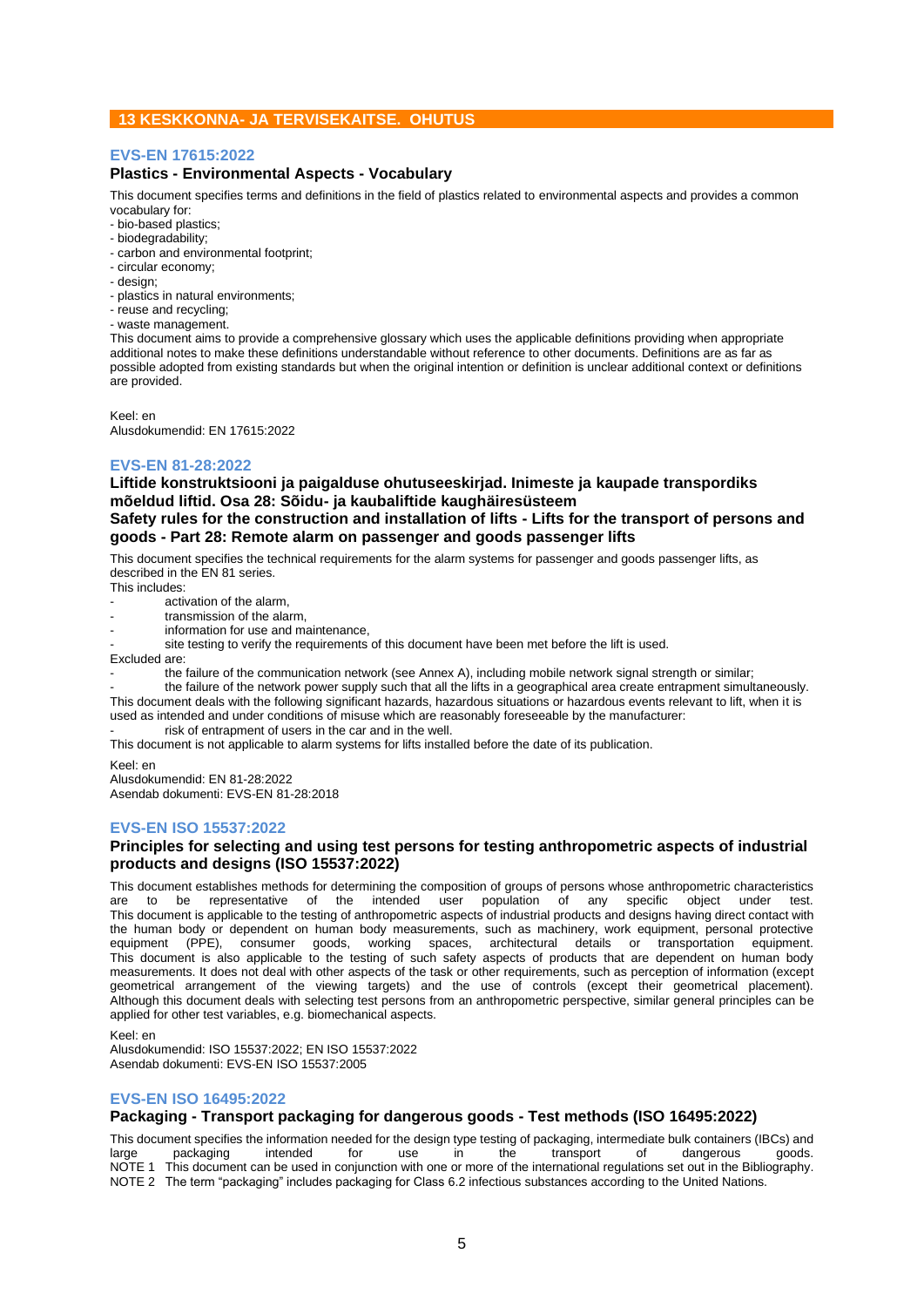Keel: en Alusdokumendid: ISO 16495:2022; EN ISO 16495:2022 Asendab dokumenti: EVS-EN ISO 16495:2013

## **EVS-EN ISO 17892-1:2014+A1:2022**

## **Geotechnical investigation and testing - Laboratory testing of soil - Part 1: Determination of water content (ISO 17892-1:2014 + ISO 17892-1:2014/Amd 1:2022)**

This International Standard specifies a method of determining the water content of soils. This International Standard is applicable to the laboratory determination of the water (also known as moisture) content of a soil test specimen by oven-drying within the scope of geotechnical investigations. The water content is required as a guide to the classification of natural soils and as a control criterion in re-compacted soils, and is measured on samples used for most field and laboratory tests. The oven-drying method is the definitive procedure used in usual laboratory practice. The practical procedure for determining the water content of a soil is to determine the mass loss on drying the test specimen to a constant mass in a drying oven controlled at a given temperature. The mass loss is assumed to be due to free water and is referenced to the remaining dry mass of solid particles.

NOTE This document fulfils the requirements of the determination of water content of soils for geotechnical investigation and testing in accordance with EN 1997–1 and EN 1997–2.

#### Keel: en

Alusdokumendid: ISO 17892-1:2014; EN ISO 17892-1:2014; ISO 17892-1:2014/Amd 1:2022; EN ISO 17892-1:2014/A1:2022 Konsolideerib dokumenti: EVS-EN ISO 17892-1:2014 Konsolideerib dokumenti: EVS-EN ISO 17892-1:2014/A1:2022

#### **EVS-EN ISO 340:2022**

## **Conveyor belts - Laboratory scale flammability characteristics - Requirements and test method (ISO 340:2022)**

This document specifies a method for assessing, on a small scale, the reaction of a conveyor belt to an ignition flame source. It is applicable to conveyor belts having a textile carcass as well as steel cord conveyor belts.

Keel: en

Alusdokumendid: ISO 340:2022; EN ISO 340:2022 Asendab dokumenti: EVS-EN ISO 340:2013

## **17 METROLOOGIA JA MÕÕTMINE. FÜÜSIKALISED NÄHTUSED**

#### **EVS-EN IEC 61340-5-3:2022**

## **Electrostatics - Part 5-3: Protection of electronic devices from electrostatic phenomena - Properties and requirements classification for packaging intended for electrostatic discharge sensitive devices**

This part of IEC 61340 defines the ESD protective packaging properties needed to protect ESD sensitive devices (ESDS) through all phases of production, rework/maintenance, transport and storage. Test methods are referenced to evaluate packaging and packaging materials for these product and material properties. Performance limits are provided. materials for these product and material properties. Performance limits are provided. This standard does not address protection from electromagnetic interference (EMI), electromagnetic pulsing (EMP) or protection of electrically initiated explosive materials or devices.

Keel: en Alusdokumendid: IEC 61340-5-3:2022; EN IEC 61340-5-3:2022 Asendab dokumenti: EVS-EN 61340-5-3:2015

#### **EVS-EN IEC 61557-3:2022**

**Elektriohutus madalpingevõrkudes vahelduvpingega kuni 1000 V ja alalispingega kuni 1500 V. Kaitsesüsteemide katsetus-, mõõte- ja seireseadmed. Osa 3: Rikkesilmuse näivtakistus Electrical safety in low voltage distribution systems up to 1 000 V AC and 1 500 V DC - Equipment for testing, measuring or monitoring of protective measures - Part 3: Loop impedance (IEC 61557-3:2019)**

Standardisarja IEC 61557 see osa sätestab nõuded liinijuhi ja kaitsejuhi, liinijuhi ja neutraaljuhi või kahe liinijuhi vahelise rikkesilmuse näivtakistuse mõõteseadmetele, mis kasutavad katsetamisel mõõtmiseks koormatud ahela pingelangu.

Keel: en, et

Alusdokumendid: IEC 61557-3:2019; EN IEC 61557-3:2022 Asendab dokumenti: EVS-EN 61557-3:2007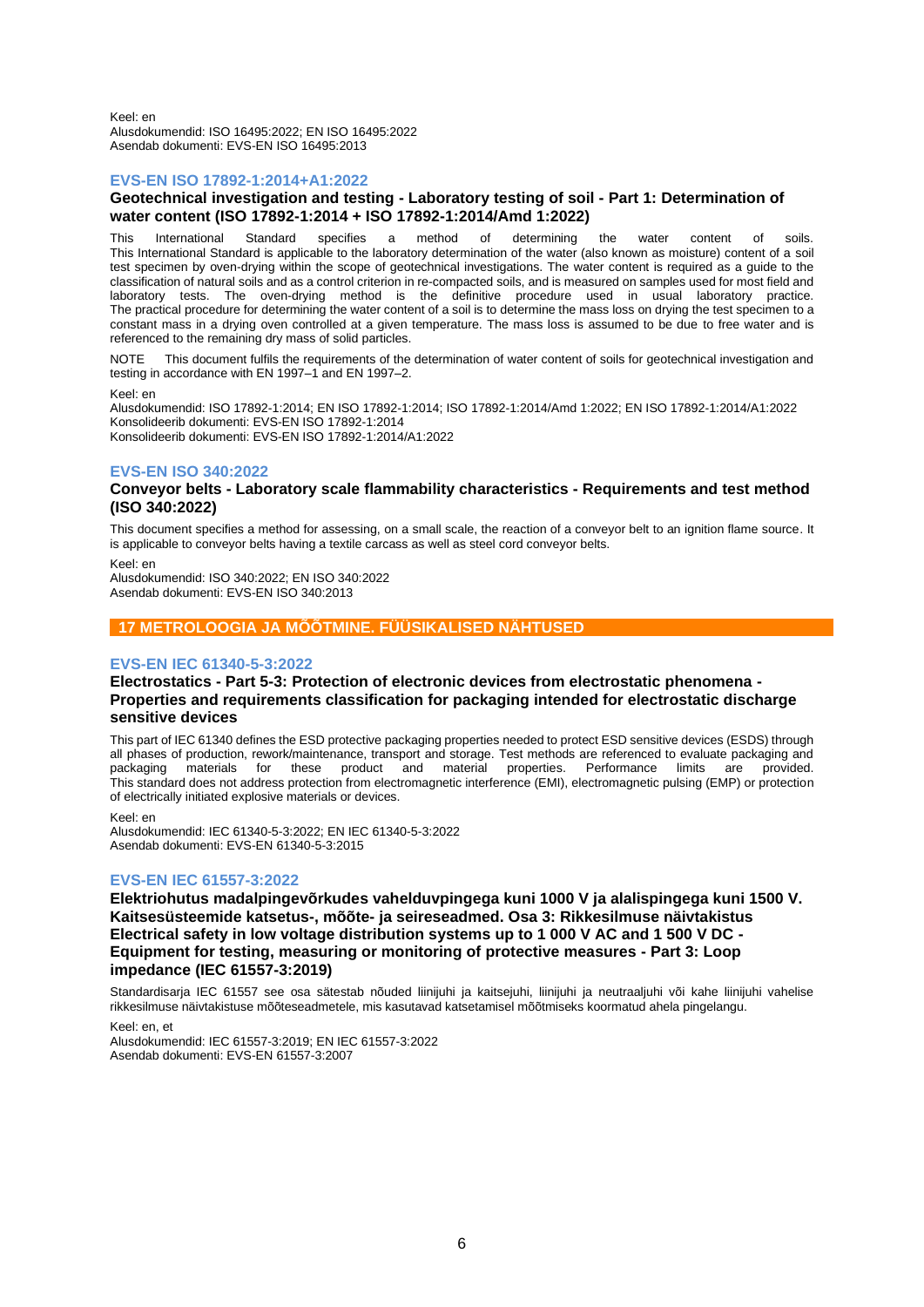## **EVS-EN IEC 61557-7:2022**

**Elektriohutus madalpingevõrkudes vahelduvpingega kuni 1000 V ja alalispingega kuni 1500 V. Kaitsesüsteemide katsetus-, mõõte- ja seireseadmed. Osa 7: Faasijärjestus Electrical safety in low voltage distribution systems up to 1 000 V a.c. and 1 500 V d.c. - Equipment for testing, measuring or monitoring of protective measures - Part 7: Phase sequence (IEC 61557-7:2019)**

Standardisarja IEC 61557 see osa sätestab nõuded kolmefaasilises jaotussüsteemis faasijärjestuse katsetamiseks kasutatavatele<br>mõõteseadmetele. Eaasijärjestuse näit võib olla mehaaniline, visuaalne ja/või akustiline. mõõteseadmetele. See dokument ei kehti muude suuruste täiendavate mõõtmiste kohta. See ei kehti ka seirereleede kohta. MÄRKUS Maailmas üldiselt kasutatavad kolmefaasilised süsteemid on esitatud standardis IEC 61010-1.

Keel: en, et Alusdokumendid: IEC 61557-7:2019; EN IEC 61557-7:2022 Asendab dokumenti: EVS-EN 61557-7:2007

## **EVS-EN IEC 62052-11:2021/A11:2022**

## **Elektrimõõteseadmed. Üldnõuded, katsetused ja katsetingimused. Osa 11: Mõõteseadmed Electricity metering equipment - General requirements, tests and test conditions - Part 11: Metering equipment**

This part of IEC 62052 specifies requirements and associated tests, with their appropriate conditions for type testing of AC and DC electricity meters. This document details functional, mechanical, electrical and marking requirements, test methods, and test conditions, including immunity to external influences covering electromagnetic and climatic environments.

Keel: en

Alusdokumendid: EN IEC 62052-11:2021/A11:2022 Muudab dokumenti: EVS-EN IEC 62052-11:2021

## **19 KATSETAMINE**

## **EVS-EN 17501:2022**

#### **Non-destructive testing - Thermographic testing - Active thermography with laser excitation**

This document specifies a method and establishes guidelines for non-destructive testing using active thermography with laser excitation.

Active thermography with laser excitation is mainly applicable, but not limited, to different materials (e.g. composites, metals, ceramics) and to:

- the detection of surface-breaking discontinuities, particularly cracks;

- the detection of discontinuities located just below the surface or below coatings with an efficiency that diminishes rapidly with a few mm depth;

- the detection of disbonds and delamination parallel to the examined surface;

- the measurement of thermal material properties, like thermal diffusivity;

- the measurement of coating thickness.

The requirements for the equipment, for the verification of the system, for the surface condition of the test object, for the scanning conditions, for the recording, the processing and the interpretation of the results are specified. This document does not apply to the definition of acceptance criteria.

Active thermography with laser excitation can be applied in industrial production as well as in maintenance and repair (vehicle parts, engine parts, power plant, aerospace, etc.).

Keel: en Alusdokumendid: EN 17501:2022

## **23 ÜLDKASUTATAVAD HÜDRO- JA PNEUMOSÜSTEEMID JA NENDE OSAD**

#### **EVS-EN 14912:2022**

## **LPG equipment and accessories - Inspection and maintenance of LPG cylinder valves at time of periodic inspection of cylinders**

This document specifies the requirements for inspection and maintenance of LPG cylinder valves, either manually operated or self-closing, for reuse. It applies when the valve is either inspected or refurbished at the time of periodic inspection of the cylinder. This document may also be applied at any other time, for example, when maintenance of the valve is necessary.

Keel: en Alusdokumendid: EN 14912:2022 Asendab dokumenti: EVS-EN 14912:2015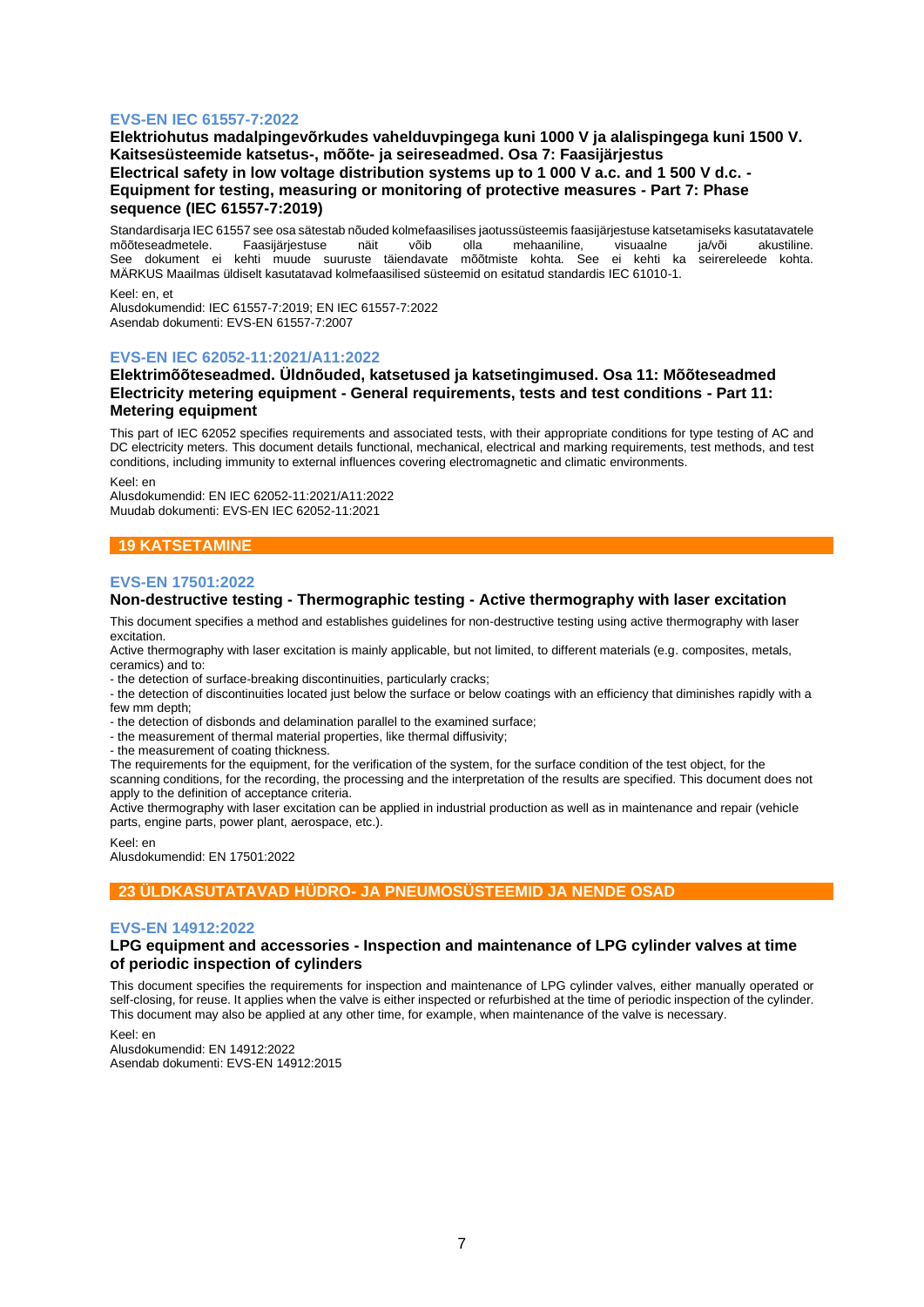#### **EVS-EN 751-3:2022**

## **Tihendusmaterjalid metallist keermesühendustele kontaktis 1., 2. ja 3. perekonna gaasidega ja kuuma veega. Osa 3: Kuumutamata PTFE teibid ja nöörid**

## **Sealing materials for metallic threaded joints in contact with 1st, 2nd and 3rd family gases and hot water - Part 3: Unsintered PTFE tapes and PTFE strings**

This document specifies requirements and test methods for unsintered polytetrafluorethylene (PTFE) tapes and polytetrafluorethylene (PTFE) strings (PTFE tapes or PTFE strings, for short) which are suitable for sealing threaded metallic joints as specified in EN 10226-1:2004. This document covers two classes of PTFE tapes and PTFE strings suitable for fine (F) and coarse (G) threads. The PTFE tapes and PTFE strings are used as sealing materials for metallic threaded joints in contact with 1st family gases (town gas), 2nd family gases (natural gas) and 3rd family gases (liquefied petroleum gases (LPG)) up to 500 kPa, up to 700 kPa for hot water of heating systems, and up to 20 kPa in gas appliances and their auxiliary equipment. The maximum working pressure covered in this document is 2000 kPa which is relevant to LPG storage. The temperature range is limited to −20 °C to 125 °C.

Keel: en Alusdokumendid: EN 751-3:2022 Asendab dokumenti: EVS-EN 751-3:1999

#### **25 TOOTMISTEHNOLOOGIA**

## **EVS-EN ISO 18278-1:2022**

#### **Resistance welding - Weldability - Part 1: General requirements for the evaluation of weldability for resistance spot, seam and projection welding of metallic materials (ISO 18278-1:2022)**

This document specifies procedures for assessing the generic weldability for resistance spot, seam and projection welding of uncoated and coated metals.

The purpose of the tests described in this document are to

a) compare the metallurgical weldability of different metals,

b) assess the weldability of differing component designs, e.g. dimensional configuration, stack-up, projection geometry, etc., c) investigate the effect of changes in welding parameters such as welding current, weld time, electrode force or complex welding schedules including pulse welding, current stepping etc. on weldability, and/or

d) compare the performance of resistance welding equipment.

Precise details of the test procedure to be used depend on which aspect of items a) to d) will be evaluated relative to the welding result obtained.

Keel: en

Alusdokumendid: ISO 18278-1:2022; EN ISO 18278-1:2022 Asendab dokumenti: EVS-EN ISO 18278-1:2015

#### **EVS-EN ISO 4136:2022**

## **Destructive tests on welds in metallic materials - Transverse tensile test (ISO 4136:2022)**

This document specifies the sizes of test specimen and the procedure for carrying out transverse tensile tests in order to determine the tensile strength and the location of fracture of a welded butt joint.

This document applies to metallic materials in all forms of product with joints made by any welded butt joint.

Keel: en Alusdokumendid: ISO 4136:2022; EN ISO 4136:2022 Asendab dokumenti: EVS-EN ISO 4136:2012

## **29 ELEKTROTEHNIKA**

#### **EVS-EN IEC 60810:2018/A2:2022**

## **Lamps, light sources and LED packages for road vehicles - Performance requirements**

Amendment to EN IEC 60810:2018.

Keel: en

Alusdokumendid: IEC 60810:2017/AMD2:2022; EN IEC 60810:2018/A2:2022 Muudab dokumenti: EVS-EN IEC 60810:2018

#### **EVS-EN IEC 61340-5-3:2022**

## **Electrostatics - Part 5-3: Protection of electronic devices from electrostatic phenomena - Properties and requirements classification for packaging intended for electrostatic discharge sensitive devices**

This part of IEC 61340 defines the ESD protective packaging properties needed to protect ESD sensitive devices (ESDS) through all phases of production, rework/maintenance, transport and storage. Test methods are referenced to evaluate packaging and packaging materials for these product and material properties. Performance limits are provided. This standard does not address protection from electromagnetic interference (EMI), electromagnetic pulsing (EMP) or protection of electrically initiated explosive materials or devices.

Keel: en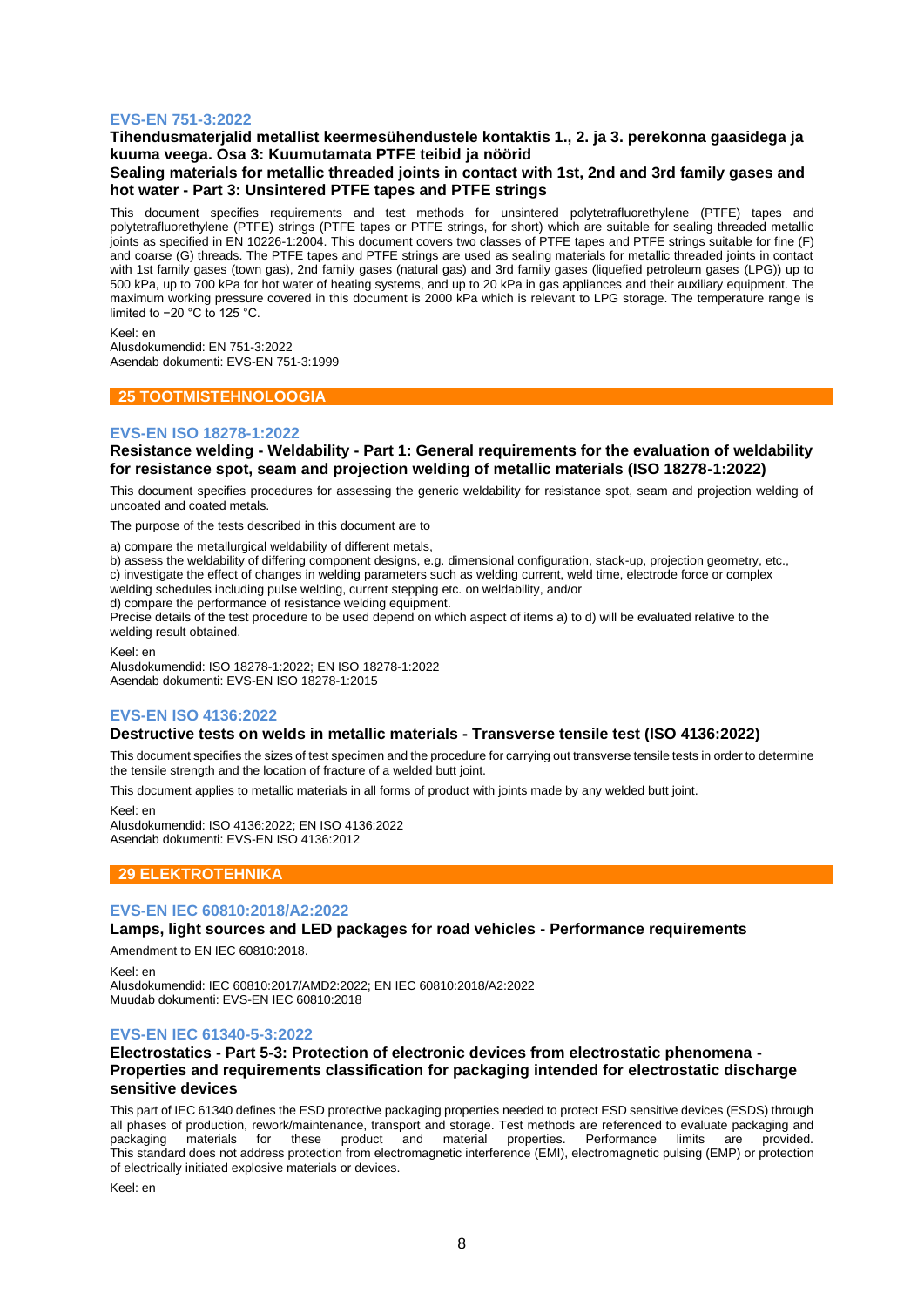Alusdokumendid: IEC 61340-5-3:2022; EN IEC 61340-5-3:2022 Asendab dokumenti: EVS-EN 61340-5-3:2015

## **EVS-EN IEC 61557-3:2022**

**Elektriohutus madalpingevõrkudes vahelduvpingega kuni 1000 V ja alalispingega kuni 1500 V. Kaitsesüsteemide katsetus-, mõõte- ja seireseadmed. Osa 3: Rikkesilmuse näivtakistus Electrical safety in low voltage distribution systems up to 1 000 V AC and 1 500 V DC - Equipment for testing, measuring or monitoring of protective measures - Part 3: Loop impedance (IEC 61557-3:2019)**

Standardisarja IEC 61557 see osa sätestab nõuded liinijuhi ja kaitsejuhi, liinijuhi ja neutraaljuhi või kahe liinijuhi vahelise rikkesilmuse näivtakistuse mõõteseadmetele, mis kasutavad katsetamisel mõõtmiseks koormatud ahela pingelangu.

Keel: en, et Alusdokumendid: IEC 61557-3:2019; EN IEC 61557-3:2022 Asendab dokumenti: EVS-EN 61557-3:2007

#### **EVS-EN IEC 61557-7:2022**

**Elektriohutus madalpingevõrkudes vahelduvpingega kuni 1000 V ja alalispingega kuni 1500 V. Kaitsesüsteemide katsetus-, mõõte- ja seireseadmed. Osa 7: Faasijärjestus Electrical safety in low voltage distribution systems up to 1 000 V a.c. and 1 500 V d.c. - Equipment for testing, measuring or monitoring of protective measures - Part 7: Phase sequence (IEC 61557-7:2019)**

Standardisarja IEC 61557 see osa sätestab nõuded kolmefaasilises jaotussüsteemis faasijärjestuse katsetamiseks kasutatavatele mõõteseadmetele. Faasijärjestuse näit võib olla mehaaniline, visuaalne ja/või akustiline.

See dokument ei kehti muude suuruste täiendavate mõõtmiste kohta. See ei kehti ka seirereleede kohta.

MÄRKUS Maailmas üldiselt kasutatavad kolmefaasilised süsteemid on esitatud standardis IEC 61010-1.

Keel: en, et Alusdokumendid: IEC 61557-7:2019; EN IEC 61557-7:2022 Asendab dokumenti: EVS-EN 61557-7:2007

## **EVS-EN IEC 62196-6:2022**

## **Plugs, socket-outlets, vehicle connectors and vehicle inlets - Conductive charging of electric vehicles - Part 6: Dimensional compatibility requirements for DC pin and contact-tube vehicle couplers intended to be used for DC EV supply equipment where protection relies on electrical separation**

IEC 62196-6:2022 is applicable to vehicle connectors, vehicle inlets and cable assemblies for electric vehicle (EV), intended for use in conductive charging systems which incorporate control means, with a rated operating voltage up to 120 V DC and rated current up to 100 A.

These accessories are intended to be used for a DC interface of the conductive charging system according to IEC 61851-25:2020. Keel: en

Alusdokumendid: IEC 62196-6:2022; EN IEC 62196-6:2022

#### **EVS-EN IEC 62271-102:2018/A1:2022**

## **High-voltage switchgear and controlgear - Part 102: Alternating current disconnectors and earthing switches**

Amendment to EN IEC 62271-102:2018.

Keel: en Alusdokumendid: IEC 62271-102:2018/AMD1:2022; EN IEC 62271-102:2018/A1:2022 Muudab dokumenti: EVS-EN IEC 62271-102:2018

## **31 ELEKTROONIKA**

## **EVS-EN IEC 60749-10:2022**

#### **Semiconductor devices - Mechanical and climatic test methods - Part 10: Mechanical shock device and subassembly**

IEC 60749-10:2022 is intended to evaluate devices in the free state and assembled to printed wiring boards for use in electrical equipment. The method is intended to determine the compatibility of devices and subassemblies to withstand moderately severe shocks. The use of subassemblies is a means to test devices in usage conditions as assembled to printed wiring boards. Mechanical shock due to suddenly applied forces, or abrupt change in motion produced by handling, transportation or field operation can disturb operating characteristics, particularly if the shock pulses are repetitive. This is a destructive test intended for device qualification.

Keel: en

Alusdokumendid: IEC 60749-10:2022; EN IEC 60749-10:2022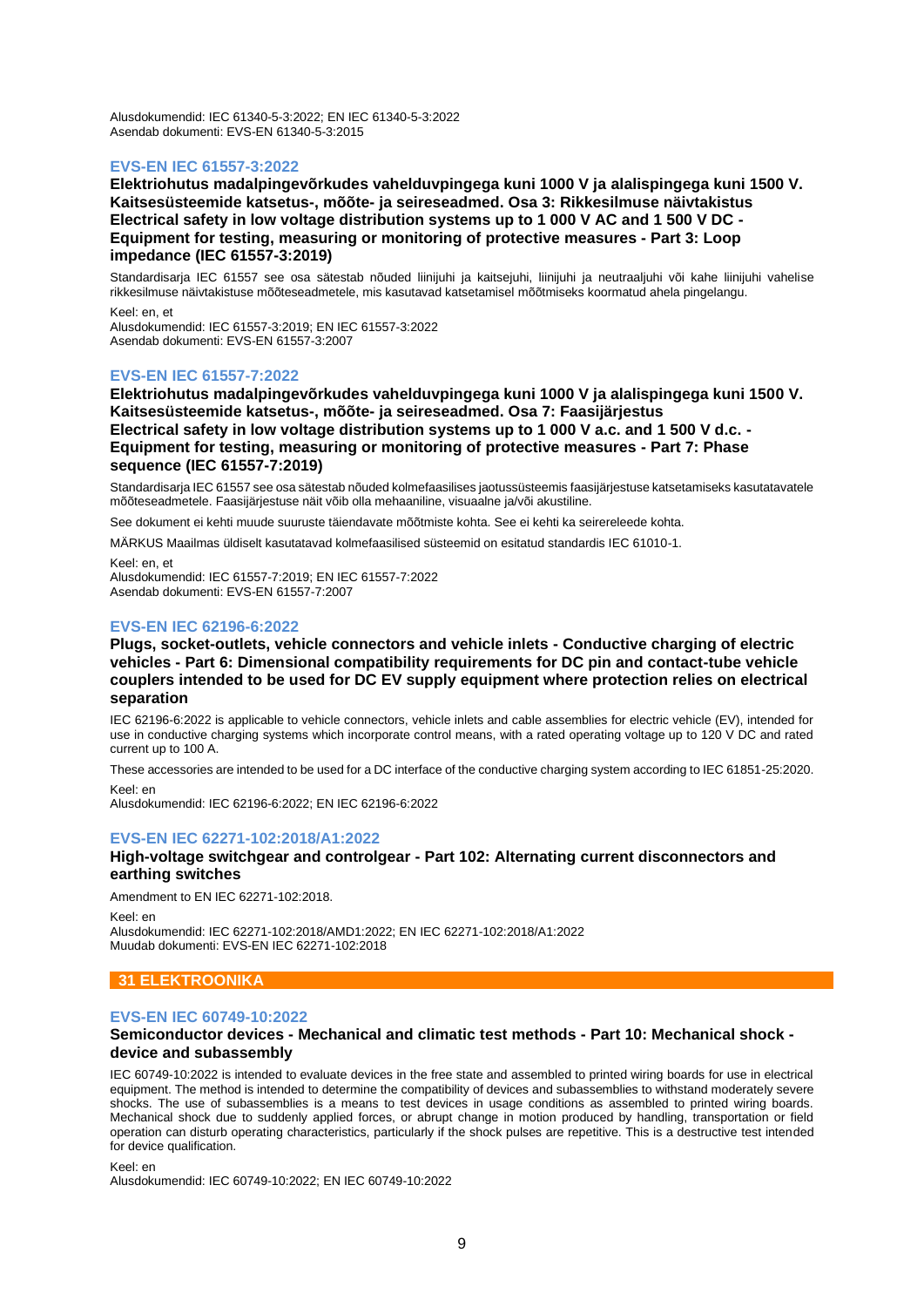Asendab dokumenti: EVS-EN 60749-10:2003

#### **33 SIDETEHNIKA**

#### **EVS-EN IEC 60794-1-310:2022**

## **Optical fibre cables - Part 1-310: Generic specification - Basic optical cable test procedures - Cable element test methods - Strippability, method G10**

This part of IEC 60794 describes test procedures to be used in establishing uniform requirements of optical fibre cable elements for the mechanical property- strippability.

This document applies to optical fibre cables for use with telecommunication equipment and devices employing similar techniques, and to cables having a combination of both optical fibres and electrical conductors.

Throughout the document, the wording "optical cable" can also include optical fibre units, microduct fibre units, etc.

Keel: en

Alusdokumendid: IEC 60794-1-310:2022; EN IEC 60794-1-310:2022 Asendab osaliselt dokumenti: EVS-EN IEC 60794-1-23:2019

## **EVS-EN IEC 60794-3-40:2022**

#### **Optical fibre cables - Part 3-40: Outdoor cables - Family specification for cables for storm and sanitary sewers**

This part of IEC 60794 is a family specification that covers sewer cables and conduits for installation by blowing and/ or pulling in man accessible and non-man accessible storm and sanitary sewers. Systems built with components covered by this standard are subject to the requirements of sectional specification IEC 60794-3.

Sewer cable and conduit constructions have to meet the different requirements of the sewer operating companies and/or associations regarding chemical, environmental, operational, cleaning and in general maintenance conditions. Preferential applications, describing sewer cable characteristics versus methods of installation is reported in Annex A and Annex B for non-man accessible sewers.

Clause 5 describes characteristics of sewer cables and conduits for installation by blowing, pulling or other means in storm and sanitary sewers.

Detail specifications may be prepared on the basis of this family specification.

The parameters specified in this standard may be affected by measurement uncertainty arising either from measurement errors or calibration errors due to lack of suitable standards.

Acceptance criteria should be interpreted with respect to this consideration. The number of fibres tested is representative of the sewer cable and should be agreed between the customer and the supplier.

Keel: en

Alusdokumendid: IEC 60794-3-40:2022; EN IEC 60794-3-40:2022 Asendab dokumenti: EVS-EN 60794-3-40:2009

## **35 INFOTEHNOLOOGIA**

#### **CEN/TR 17603-40:2022**

#### **Space engineering - Software engineering handbook**

This Handbook provides advice, interpretations, elaborations and software engineering best practices for the implementation of the requirements specified in EN 16603-40 (based on ECSS-E-ST-40C). The handbook is intended to be applicable to both flight and ground. It has been produced to complement the EN 16603-40 Standard, in the area where space project experience has reported issues related to the applicability, the interpretation or the feasibility of the Standard. It should be read to clarify the spirit of the Standard, the intention of the authors or the industrial best practices when applying the Standard to a space project. The Handbook is not a software engineering book addressing the technical description and respective merits of software engineering methods and tools.

Keel: en

Alusdokumendid: CEN/TR 17603-40:2022

#### **CEN/TR 17603-40-01:2022**

## **Space engineering - Agile software development handbook**

This Handbook provides recommendations for the implementation of an Agile approach in space software projects complying with<br>EN 16603-40 (based on ECSS-E-ST-40) and EN 16602-80 (based on ECSS-Q-ST-80).  $ECSS-E-ST-40$ This handbook is not an Agile development book, though it provides an Agile reference model based on Scrum and also covers other major Agile methods and techniques. Scrum has been selected as reference because of its widespread application in industry and its flexibility as a development framework to introduce or merge with other Agile methods and techniques. In relation to the EN 16603-40 and EN 16602-80, this handbook does not provide any tailoring of their requirements due to the use of the Agile approach, but demonstrates how compliance towards ECSS can be achieved. This handbook does not cover contractual aspects for this particular engineering approach, although it recognises that considering the approach of fixing cost and schedule and making the scope of functionalities variable, the customer and supplier need to establish specific contractual arrangements. Furthermore, it does not impose a particular finality for the use of Agile, either as a set of team values, project management process, specific techniques or supporting exploration by prototypes.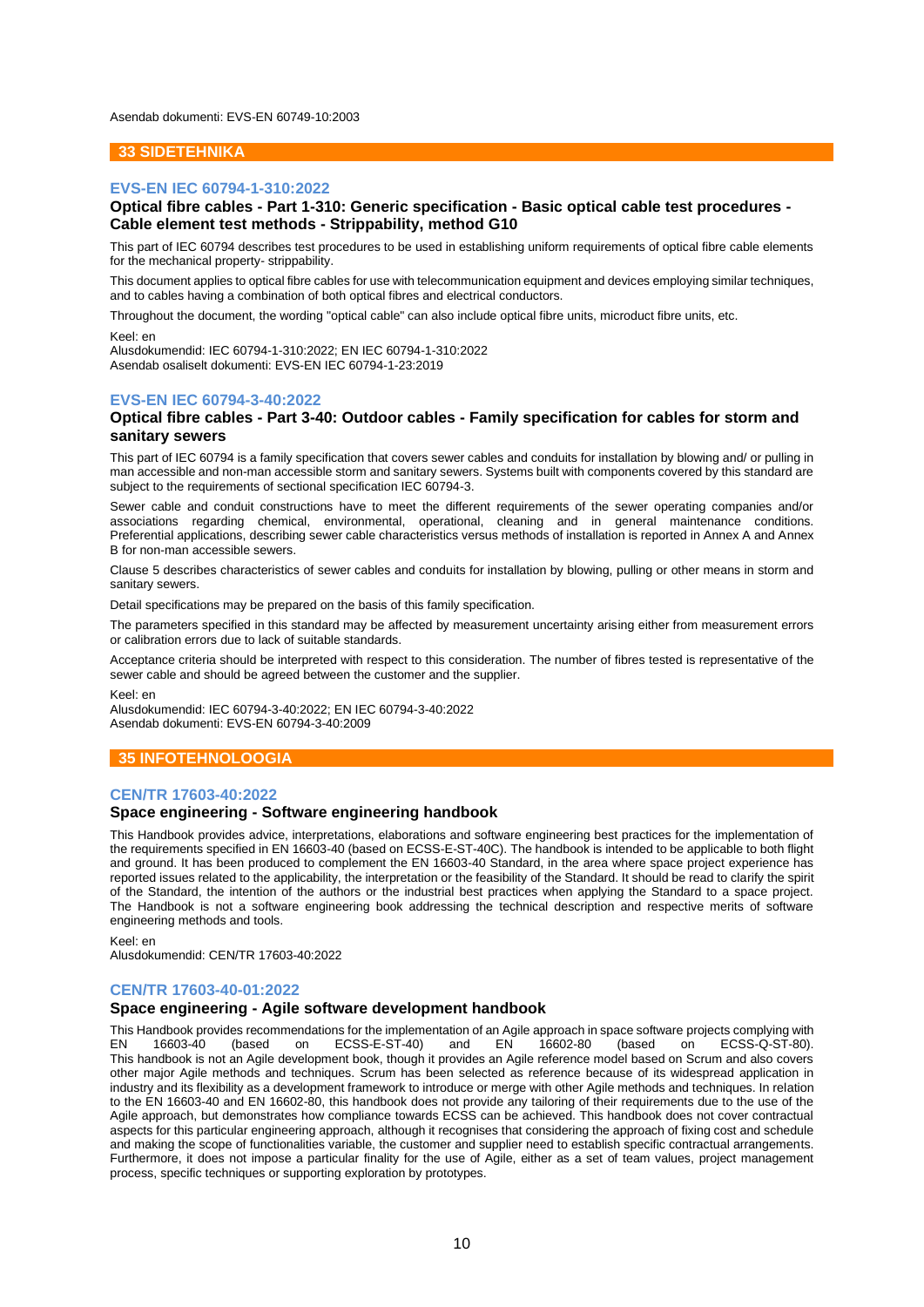Keel: en Alusdokumendid: CEN/TR 17603-40-01:2022

#### **EVS-EN IEC 62623:2022**

## **Desktop and notebook computers - Measurement of energy consumption**

This International Standard covers personal computing products. It applies to desktop and notebook computers as defined in 4.1 that are marketed as final products and that are hereafter referred to as the equipment under test (EUT) or product. This standard specifies:

- a test procedure to enable the measurement of the power and/or energy consumption in each of the EUT's power modes;

- formulas for calculating the typical energy consumption (TEC) for a given period (normally annual);

- a majority profile that should be used with this standard which enables conversion of average power into energy within the TEC formulas;

- a pre-defined format for the presentation of results.

This standard does not set any pass/fail criteria for the EUTs. Users of the test results should define such criteria.

Keel: en

Alusdokumendid: IEC 62623:2022; EN IEC 62623:2022 Asendab dokumenti: EVS-EN 62623:2013

## **43 MAANTEESÕIDUKITE EHITUS**

#### **EVS-EN 12252:2022**

#### **LPG equipment and accessories - Equipping of LPG road tankers**

This document specifies equipment and accessories for road tankers used for the transport of Liquefied Petroleum Gas (LPG) and identifies the equipment that is considered necessary to ensure that filling, transportation and discharge operations can be carried out safely. It specifies the requirements for the assembly of the accessories and the vehicle LPG equipment to the road tanker. This document also identifies additional equipment and accessories that can be used on road tankers carrying LPG. This document does not preclude the use of alternative designs, materials and equipment testing which provide the same or a higher level of safety. ADR [9] requires that such alternative technical codes be recognized by the competent authority, provided that the minimum requirements of section 6.8.2 of ADR [9] are complied with.

This document does not apply to "tank-containers" or "battery-vehicles" used for the transport of LPG.

Keel: en Alusdokumendid: EN 12252:2022 Asendab dokumenti: EVS-EN 12252:2014

## **EVS-EN 12979:2022**

#### **LPG equipment and accessories - Automotive LPG-systems - Installation requirements**

This document specifies the requirements for the installation of automotive LPG components that comply with EN 12805 and EN 12806.

These requirements are to ensure safe operation of such components.

This document does not cover type approval of LPG motor vehicles.

NOTE Type approval requirements are covered in UN/ECE Regulations and EU legislation.

Keel: en Alusdokumendid: EN 12979:2022 Asendab dokumenti: EVS-EN 12979:2002

## **EVS-EN IEC 62196-6:2022**

**Plugs, socket-outlets, vehicle connectors and vehicle inlets - Conductive charging of electric vehicles - Part 6: Dimensional compatibility requirements for DC pin and contact-tube vehicle couplers intended to be used for DC EV supply equipment where protection relies on electrical separation**

IEC 62196-6:2022 is applicable to vehicle connectors, vehicle inlets and cable assemblies for electric vehicle (EV), intended for use in conductive charging systems which incorporate control means, with a rated operating voltage up to 120 V DC and rated current up to 100 A.

These accessories are intended to be used for a DC interface of the conductive charging system according to IEC 61851-25:2020.

Keel: en

Alusdokumendid: IEC 62196-6:2022; EN IEC 62196-6:2022

## **47 LAEVAEHITUS JA MERE-EHITISED**

#### **EVS-EN ISO 24656:2022**

#### **Cathodic protection of offshore wind structures (ISO 24656:2022)**

This document specifies the requirements for the external and internal cathodic protection for offshore wind farm structures. It is applicable for structures and appurtenances in contact with seawater or seabed environments. This document addresses: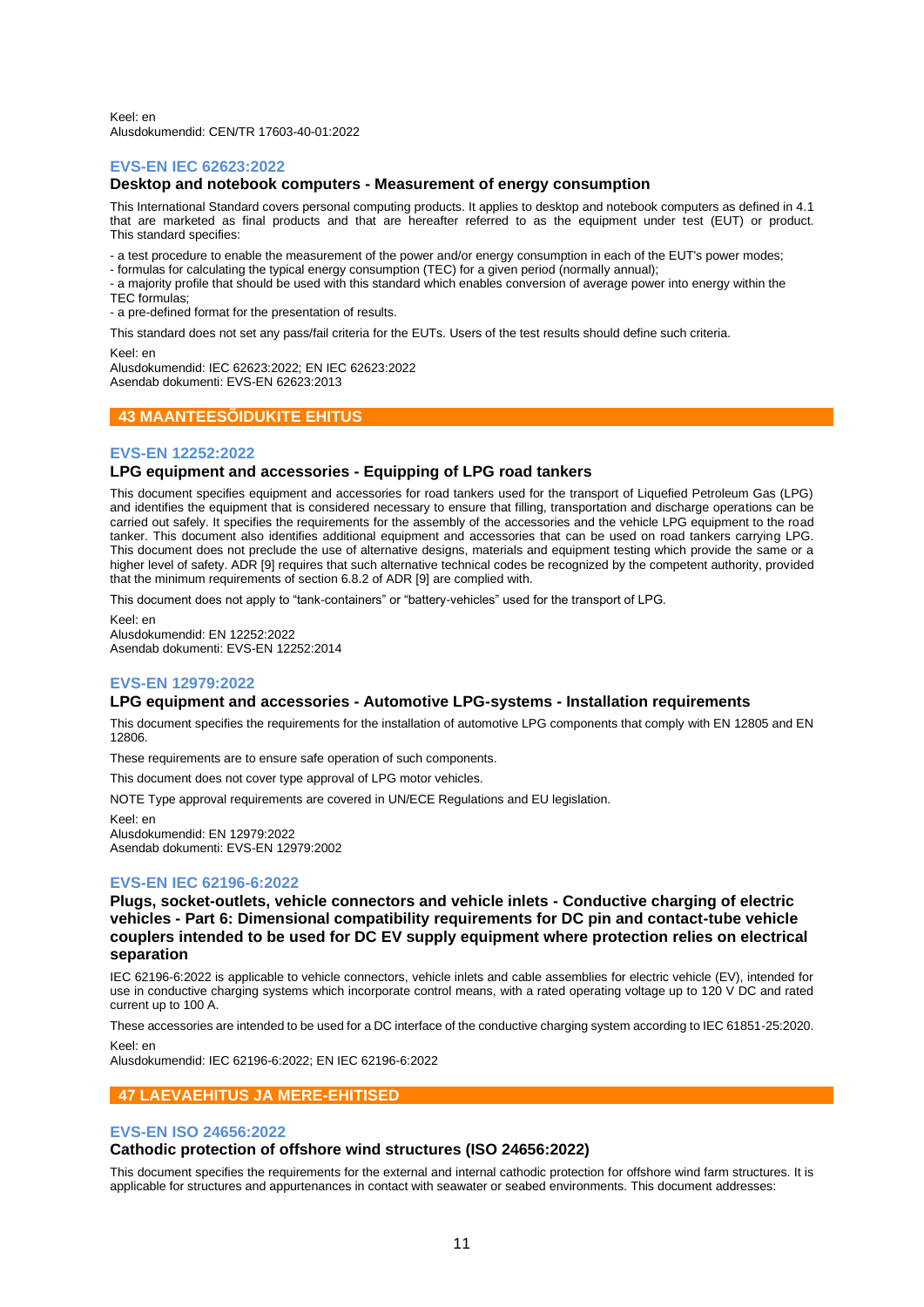- design and implementation of cathodic protection systems for new steel structures;
- assessment of residual life of existing cathodic protection systems;
- design and implementation of retrofit cathodic protection systems for improvement of the protection level or for life extension of the protection;
- inspection and performance monitoring of cathodic protection systems installed on existing structures, and — guidance on cathodic protection of reinforced concrete structures.

Keel: en

Alusdokumendid: ISO 24656:2022; EN ISO 24656:2022

#### **49 LENNUNDUS JA KOSMOSETEHNIKA**

#### **CEN/TR 17603-32-21:2022**

#### **Space engineering - Adhesive bonding handbook**

This handbook is an acceptable way of meeting the requirements of adhesive materials in bonded joints of EN 16603-32 (equivalent to ECSS‐E‐ST‐32).

Keel: en

Alusdokumendid: CEN/TR 17603-32-21:2022

## **CEN/TR 17603-32-22:2022**

## **Space engineering - Insert design handbook**

This handbook recommends engineering inserts and practices for European programs and projects. It may be cited in contracts and program documents as a reference for quidance to meet specific program/project needs. and program documents as a reference for guidance to meet specific program/project needs. The target users of this handbook are engineers involved in the design, analysis and verification of launchers and spacecraft in relation to insert usage. The current know‐how is documented in this handbook in order to make expertise to all European developers of space systems.

It is a guidelines document, therefore it includes advisory information rather than requirements.

Keel: en Alusdokumendid: CEN/TR 17603-32-22:2022

#### **CEN/TR 17603-32-23:2022**

## **Space engineering - Threaded fasteners handbook**

The users of this document are engineers involved in design, analysis or verification of joints on structures used for space missions. It is a guidelines document; therefore it includes advisory information rather than requirements.

This document is intended to be applicable to any type of joint that is mechanically connected by threaded fasteners (e.g. bolts, screws, etc). It is written for joints made from metallic materials. However, subject to the engineering judgement of the user, many of the procedures presented herein may be applicable to joints made from composite materials.

Keel: en

Alusdokumendid: CEN/TR 17603-32-23:2022

#### **CEN/TR 17603-32-24:2022**

#### **Space engineering - Buckling of structures**

This document recommends engineering practices for European programs and projects. It may be cited in contracts and program documents as a reference for guidance to meet specific program/project needs and constraints. The target users of this handbook are engineers involved in design, analysis and verification of launchers and spacecraft in relation to structural stability issues. The current know‐how is documented in this handbook in order to make this expertise available to all European developers of space systems.

It is a guidelines document; therefore it includes advisory information rather than requirements.

Keel: en

Alusdokumendid: CEN/TR 17603-32-24:2022

#### **CEN/TR 17603-32-25:2022**

#### **Space engineering - Mechanical shock design and verification handbook**

The intended users of the "Mechanical shock design and verification handbook" are engineers involved in design, analysis and verification in relation to shock environment in spacecraft. The current know-how relevant to mechanical shock design and verification is documented in this handbook in order to make this expertise available to all European spacecraft and payload developers.

The handbook provides adequate guidelines for shock design and verification; therefore it includes advisory information, recommendations and good practices, rather than requirements.

The handbook covers the shock in its globally, from the derivation of shock input to equipment and sub-systems inside a satellite structure, until its verification to ensure a successful qualification, and including its consequences on equipment and sub-systems. However the following aspects are not treated herein:

- No internal launcher shock is treated in the frame of this handbook even if some aspects are common to those presented hereafter. They are just considered as a shock source (after propagation in the launcher structure) at launcher/spacecraft interface.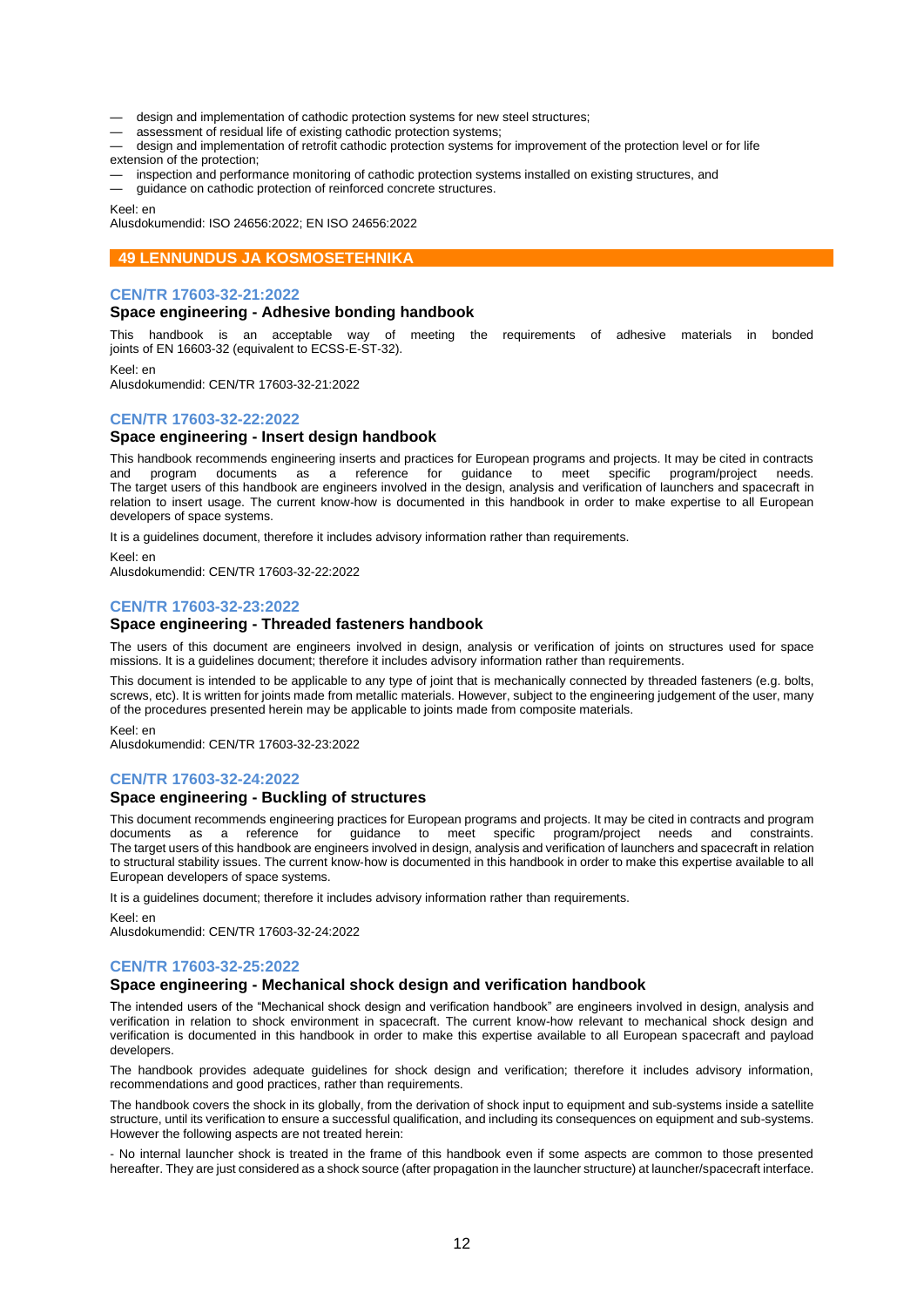- Shocks due to fall of structure or equipment are not taken into account as they are not in the frame of normal development of a spacecraft.

Keel: en

Alusdokumendid: CEN/TR 17603-32-25:2022

## **CEN/TR 17603-32-26:2022**

## **Space engineering - Spacecraft mechanical loads analysis handbook**

This document recommends engineering practices for European programs and projects. It may be cited in contracts and program documents as a reference for guidance to meet specific program/project needs and constraints. The target users of this handbook are engineers involved in design, analysis and verification of spacecraft and payloads in relation to general structural loads analysis issues. The current know‐how is documented in this handbook in order to make this expertise available to all European developers of space systems.

It is a guidelines document; therefore it includes advisory information rather than requirements.

Keel: en Alusdokumendid: CEN/TR 17603-32-26:2022

#### **CEN/TR 17603-40:2022**

## **Space engineering - Software engineering handbook**

This Handbook provides advice, interpretations, elaborations and software engineering best practices for the implementation of the requirements specified in EN 16603-40 (based on ECSS-E-ST-40C). The handbook is intended to be applicable to both flight and ground. It has been produced to complement the EN 16603-40 Standard, in the area where space project experience has reported issues related to the applicability, the interpretation or the feasibility of the Standard. It should be read to clarify the spirit of the Standard, the intention of the authors or the industrial best practices when applying the Standard to a space project. The Handbook is not a software engineering book addressing the technical description and respective merits of software engineering methods and tools.

Keel: en

Alusdokumendid: CEN/TR 17603-40:2022

#### **CEN/TR 17603-40-01:2022**

#### **Space engineering - Agile software development handbook**

This Handbook provides recommendations for the implementation of an Agile approach in space software projects complying with EN 16603-40 (based on ECSS-E-ST-40) and EN 16602-80 (based on ECSS-Q-ST-80).

This handbook is not an Agile development book, though it provides an Agile reference model based on Scrum and also covers other major Agile methods and techniques. Scrum has been selected as reference because of its widespread application in industry and its flexibility as a development framework to introduce or merge with other Agile methods and techniques. In relation to the EN 16603-40 and EN 16602-80, this handbook does not provide any tailoring of their requirements due to the use of the Agile approach, but demonstrates how compliance towards ECSS can be achieved. This handbook does not cover contractual aspects for this particular engineering approach, although it recognises that considering the approach of fixing cost and schedule and making the scope of functionalities variable, the customer and supplier need to establish specific contractual arrangements. Furthermore, it does not impose a particular finality for the use of Agile, either as a set of team values, project management process, specific techniques or supporting exploration by prototypes.

Keel: en

Alusdokumendid: CEN/TR 17603-40-01:2022

## **CEN/TR 17603-50:2022**

#### **Space engineering - Communication guidelines**

This ECSS handbook is intended to help implementers and users of data handling systems who are adhering to the EN 16603- 50 (equivalent to ECSS-E-ST-50) series of standards. The handbook provides an overview of the EN 16603-50 standards and related CCSDS Recommended Standards and describes how the individual standards may be used together to form a coherent set of communications protocols. It also evaluates issues which could not be discussed in the Standards documents themselves, and provides guidance on option selection and implementation choices.

It provides guidance to the EN 16603-50 series of standards including related CCSDS Recommendations. The information provided is informative and intended to be used as best practice; it is not binding on implementers.

The information contained in this handbook is not part of the Standards. In the event of any conflict between the Standards and the material presented in this handbook, the ECSS Standards prevail.

Keel: en

Alusdokumendid: CEN/TR 17603-50:2022

## **53 TÕSTE- JA TEISALDUS-SEADMED**

#### **EVS-EN ISO 340:2022**

## **Conveyor belts - Laboratory scale flammability characteristics - Requirements and test method (ISO 340:2022)**

This document specifies a method for assessing, on a small scale, the reaction of a conveyor belt to an ignition flame source. It is applicable to conveyor belts having a textile carcass as well as steel cord conveyor belts.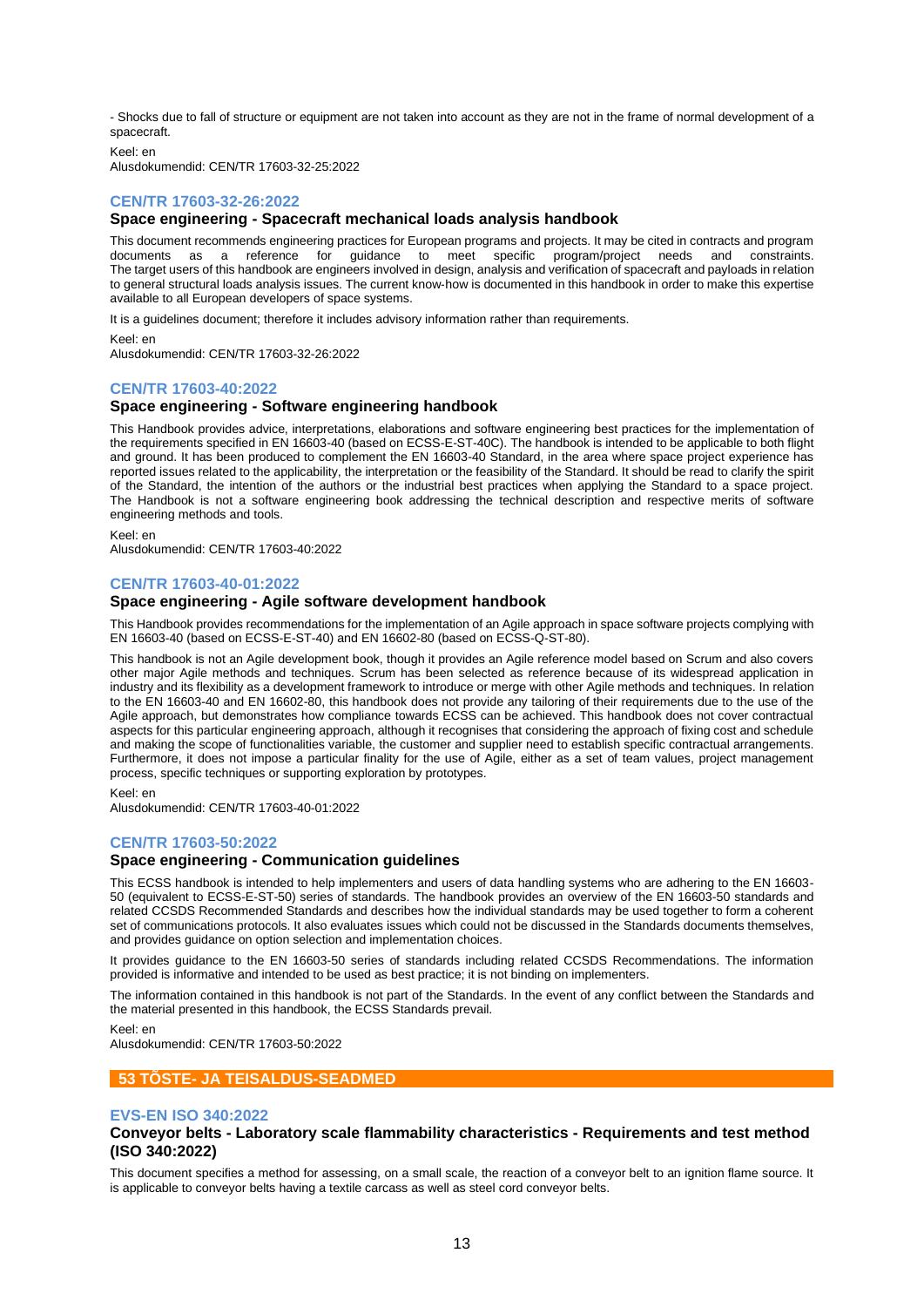Keel: en Alusdokumendid: ISO 340:2022; EN ISO 340:2022 Asendab dokumenti: EVS-EN ISO 340:2013

## **55 PAKENDAMINE JA KAUPADE JAOTUSSÜSTEEMID**

#### **EVS-EN ISO 16495:2022**

#### **Packaging - Transport packaging for dangerous goods - Test methods (ISO 16495:2022)**

This document specifies the information needed for the design type testing of packaging, intermediate bulk containers (IBCs) and large packaging intended for use in the transport of dangerous goods.

NOTE 1 This document can be used in conjunction with one or more of the international regulations set out in the Bibliography. NOTE 2 The term "packaging" includes packaging for Class 6.2 infectious substances according to the United Nations.

Keel: en

Alusdokumendid: ISO 16495:2022; EN ISO 16495:2022 Asendab dokumenti: EVS-EN ISO 16495:2013

## **59 TEKSTIILI- JA NAHATEHNOLOOGIA**

#### **EVS-EN IEC 63203-201-1:2022**

## **Wearable electronic devices and technologies - Part 201-1: Electronic Textile - Measurement methods for basic properties of conductive yarns**

IEC 63203-201-1:2022 specifies provisions and test methods for measurement of properties of conductive yarns. Conductive yarns covered in this document have conductivity of a level that can be used for transmission of electric signals, supply of electric power and electromagnetic shield. They do not include high-resistance conductive yarn used for anti-static and heating use. Conductive yarns are the basic material in electronic textiles and are mainly used as conductive traces in clothes-type wearable devices, as well as with secondary processing (woven, knitted, embroidered, nonwoven, etc.) to provide conductive fabrics.

This document does not define the required characteristics of the conductive yarn; rather, it specifies the handling and measurement methods for general and electrical properties of conductive yarn.

Keel: en

Alusdokumendid: IEC 63203-201-1:2022; EN IEC 63203-201-1:2022

#### **EVS-EN IEC 63203-201-2:2022**

## **Wearable electronic devices and technologies - Part 201-2: Electronic textile - Measurement methods for basic properties of conductive fabrics and insulation materials**

IEC 63203-201-2:2022 specifies the provisions for conductive fabrics and insulation materials used for electronic textiles and measurement methods for their properties.

Conductive fabrics covered by this document are basic materials in electronic textiles and are mainly used as conductive traces, electrodes and the like in clothes-type wearable devices. This document does not cover high-resistance conductive fabrics used for antistatic purposes and heater applications.

Insulating materials handled in this document are materials used for electrical insulation of conductive parts in electronic textiles. They include materials for covering the conductive parts, and general fabrics constituting the basic structure of clothes‐type wearable devices.

This document does not define the required characteristics of the conductive fabric and insulation materials; rather, it specifies measurement methods for general and electrical properties of the conductive fabric and insulation materials.

#### Keel: en

Alusdokumendid: IEC 63203-201-2:2022; EN IEC 63203-201-2:2022

## **71 KEEMILINE TEHNOLOOGIA**

## **EVS-EN 15031:2022**

## **Chemicals used for treatment of swimming pool water - Aluminium based coagulants**

This document is applicable to aluminium based coagulants (aluminium sulfate, aluminium chloride (monomeric), aluminium chloride hydroxide (monomeric), aluminium chloride hydroxide sulfate (monomeric), sodium aluminate and polyaluminium chloride hydroxide and polyaluminium chloride hydroxide sulfate) used directly or for the production of formulations for treatment of water for swimming pools.

It describes the characteristics of aluminium based coagulants and specifies the requirements and the corresponding test methods for aluminium based coagulants. It gives information on their use in swimming pool water treatment. It also determines the rules relating to safe handling and use (see Annex B).

Keel: en Alusdokumendid: EN 15031:2022 Asendab dokumenti: EVS-EN 15031:2013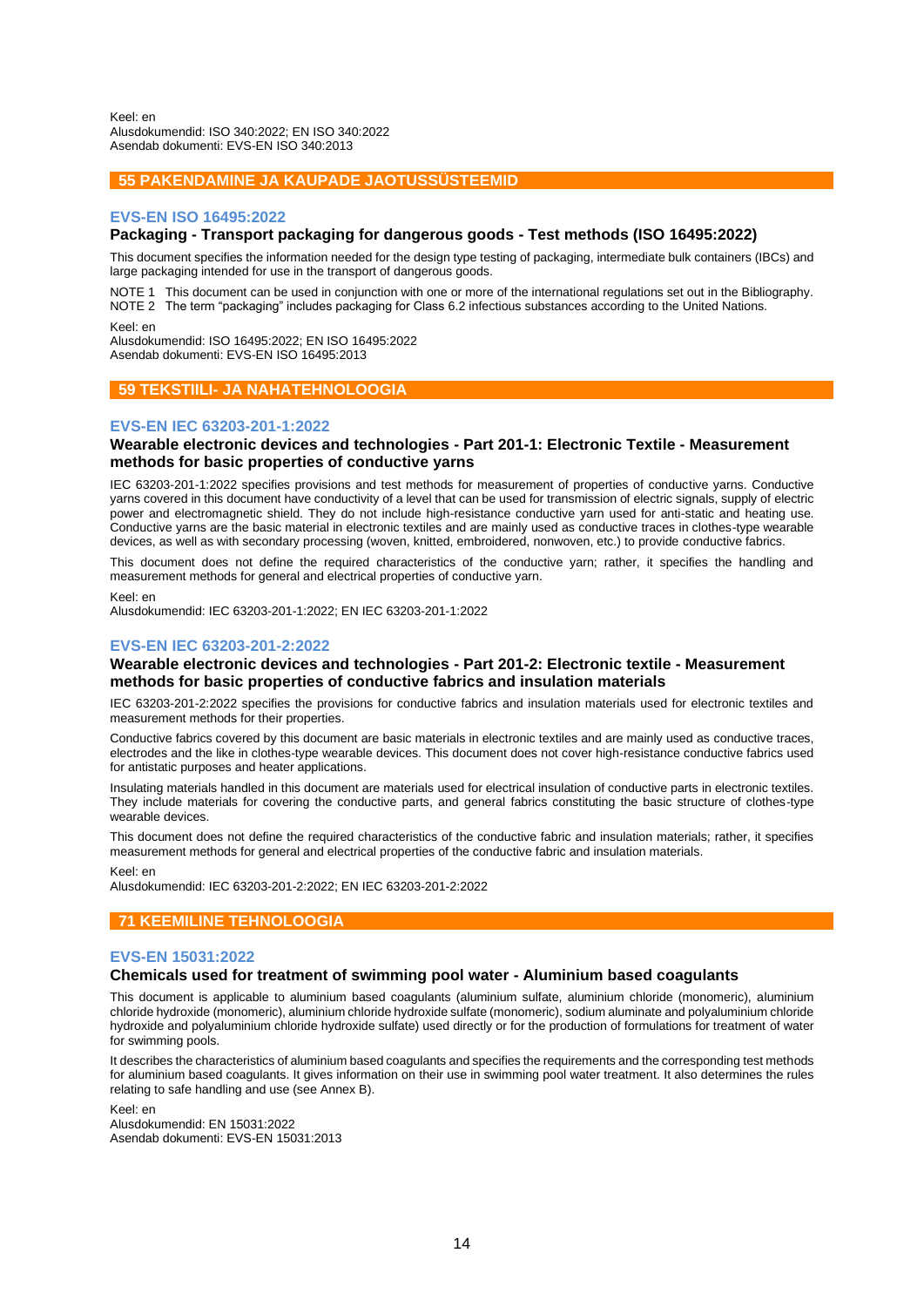#### **EVS-EN 15796:2022**

#### **Chemicals used for treatment of swimming pool water - Calcium hypochlorite**

This document is applicable to calcium hypochlorite used directly, or for the production of formulations, for treatment of water for swimming pools. It describes the characteristics of calcium hypochlorite and specifies the requirements and the corresponding test methods for calcium hypochlorite. It gives information on its use in swimming pool water treatment. It also determines the rules relating to safe handling and use of calcium hypochlorite (see Annex B).

Keel: en Alusdokumendid: EN 15796:2022 Asendab dokumenti: EVS-EN 15796:2010

## **EVS-EN 15797:2022**

#### **Chemicals used for the treatment of swimming pool water - Iron based coagulants**

This document is applicable to iron based coagulants (iron (III) chloride, iron (III) chloride sulfate and iron (III) sulfate liquid) used directly or for the production of formulations for treatment of water for swimming pools. It describes the characteristics of iron based coagulants and specifies the requirements and the corresponding test methods for iron based coagulants. It gives information on their use in swimming pool water treatment. General information on iron based coagulants is given in Annex A.

It also determines the rules relating to safe handling and use (see Annex B).

Keel: en Alusdokumendid: EN 15797:2022 Asendab dokumenti: EVS-EN 15797:2010

#### **EVS-EN 15798:2022**

#### **Products used for the treatment of swimming pool water - Filter media**

This document is applicable to filter media (virgin granular activated carbon, silica sand and silica gravel, pumice, pyrolyzed coal material, anthracite and calcium carbonate) used for filtration of swimming pool water, with or without chemical action. It describes the characteristics of filter media and specifies the requirements and the corresponding test methods for filter media. It gives information on their use in swimming pool water treatment.

This document does not concern powdered diatomaceous earth, perlite, zeolite and any other filter media used with filter cartridges or similar filter elements.

Keel: en Alusdokumendid: EN 15798:2022 Asendab dokumenti: EVS-EN 15798:2010

#### **EVS-EN 15799:2022**

#### **Products used for treatment of swimming pool water - Powdered activated carbon**

This document is applicable to powdered activated carbon used for treatment of swimming pool water. It describes the characteristics of powdered activated carbon and specifies the requirements and the corresponding test methods for powdered activated carbon. It gives information on its use in swimming pool water treatment.

Keel: en Alusdokumendid: EN 15799:2022 Asendab dokumenti: EVS-EN 15799:2010

## **EVS-EN 899:2022**

## **Chemicals used for treatment of water intended for human consumption - Sulfuric acid**

This document is applicable to sulfuric acid used for treatment of water intended for human consumption. It describes the characteristics of sulfuric acid and specifies the requirements and the corresponding test methods for sulfuric acid. It gives information on its use in water treatment.

Keel: en Alusdokumendid: EN 899:2022 Asendab dokumenti: EVS-EN 899:2009

## **73 MÄENDUS JA MAAVARAD**

## **EVS-EN 15163-1:2022**

## **Looduskivi kasutamise ja töötlemise masinad ja paigaldised. Ohutus. Osa 1: Nõuded transporditavatele teemanttraatsaagidele**

## **Machines and installations for the exploitation and processing of natural stone - Safety - Part 1: Requirements for stationary diamond wire saws**

This document deals with all significant hazards, hazardous situations and events, as listed in Annex A, which are relevant to stationary diamond wire saws (stationary diamond mono-wire saws and stationary diamond multi-wire saws), as defined in Clause 3.

Stationary diamond wire saws may be used in quarries or in sawmill for cutting natural stones (e.g. marble, granite), when they are used as intended and under conditions of misuse which are reasonably foreseeable by the manufacturer (see Annex A).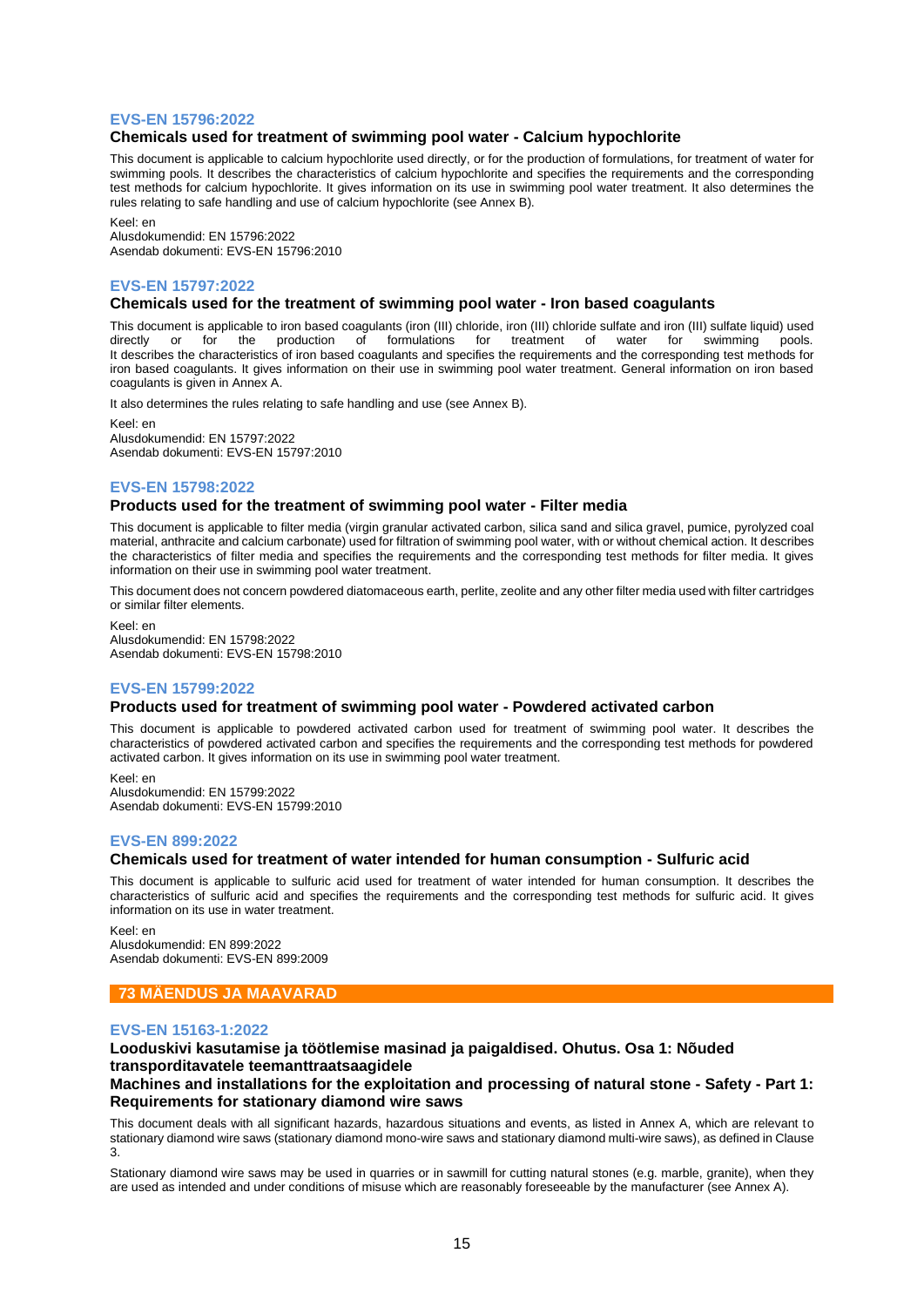This document deals only with stationary diamond wire saws using coated diamond wire as tool. This document specifies the appropriate technical measures to eliminate or reduce risks arising from the significant hazards. This document deals all significant hazards that may occur within the expected lifetime of the machinery including the phases of transport, assembly, dismantling, disabling and scrapping.

This document does not deal with the significant hazards arising by the use of other facilities/devices not described in this document, that may be fitted on the machines or that may be used during the work cycle.

This document does not deal with:

a) operation under extreme ambient conditions (outside the limits defined in EN 60204-1:2018);

b) upstream and downstream conveying elements, not integrated with stationary diamond wire saws, for transporting of the work-pieces.

This document is not applicable to machines which are manufactured before the date of publication of this document by CEN. Keel: en

Alusdokumendid: EN 15163-1:2022

Asendab dokumenti: EVS-EN 15163:2017

## **EVS-EN 15163-2:2022**

## **Looduskivi kasutamise ja töötlemise masinad ja paigaldised. Ohutus. Osa 2: Nõuded transporditavatele teemanttraatsaagidele**

**Machines and installations for the exploitation and processing of natural stone - Safety - Part 2: Requirements for transportable diamond wire saws**

This document deals with all significant hazards, hazardous situations and events which are relevant to transportable diamond wire saws, used in quarries for cutting natural stones (e.g. marble, granite), when they are used as intended and under conditions of misuse which are reasonably foreseeable by the manufacturer (see Annex A).

For this document, the intended use of machine is limited by the following cutting operations, defined in Clause 3:

- 1) vertical cut (see 3.16);
- a) mountain vertical cut (see 3.16.1);
- b) mountain side vertical cut (see 3.16.2);
- c) block vertical cut (see 3.16.3);<br>d) overhead underslung vertical
- d) overhead underslung vertical cut (see 3.16.4);
- horizontal cut (see 3.17);
- a) horizontal cut with one side open (see 3.17.1);
- b) horizontal cut with two sides open (see 3.17.2);
- 3) block inclined cut (see 3.18).

Cutting operations listed above are performed without any path variation (see 3.11).

This document does not deal with any other cutting operation not listed above or defined in Clause 3.

This document deals only with transportable diamond wire saws using coated diamond wire as tool.

This document specifies the appropriate technical measures to eliminate or reduce risks arising from the significant hazards.

This document deals with all significant hazards that could occur within the expected lifetime of the machinery including the phases of transport, assembly, dismantling, disabling and scrapping.

This document does not deal with the significant hazards arising by the use of other facilities/devices not described in this document, that could be fitted on the machines or that could be used during the work cycle.

This document does not apply to:

- i) machines intended for operation in a potentially explosive atmosphere;<br>ii) machines which are manufactured before the date of publication of this
- machines which are manufactured before the date of publication of this document.

Keel: en Alusdokumendid: EN 15163-2:2022

Asendab dokumenti: EVS-EN 15163:2017

## **77 METALLURGIA**

## **EVS-EN ISO 24656:2022**

## **Cathodic protection of offshore wind structures (ISO 24656:2022)**

This document specifies the requirements for the external and internal cathodic protection for offshore wind farm structures. It is applicable for structures and appurtenances in contact with seawater or seabed environments. This document addresses:

design and implementation of cathodic protection systems for new steel structures;

assessment of residual life of existing cathodic protection systems;

— design and implementation of retrofit cathodic protection systems for improvement of the protection level or for life extension of the protection;

- inspection and performance monitoring of cathodic protection systems installed on existing structures, and
- guidance on cathodic protection of reinforced concrete structures.

Keel: en

Alusdokumendid: ISO 24656:2022; EN ISO 24656:2022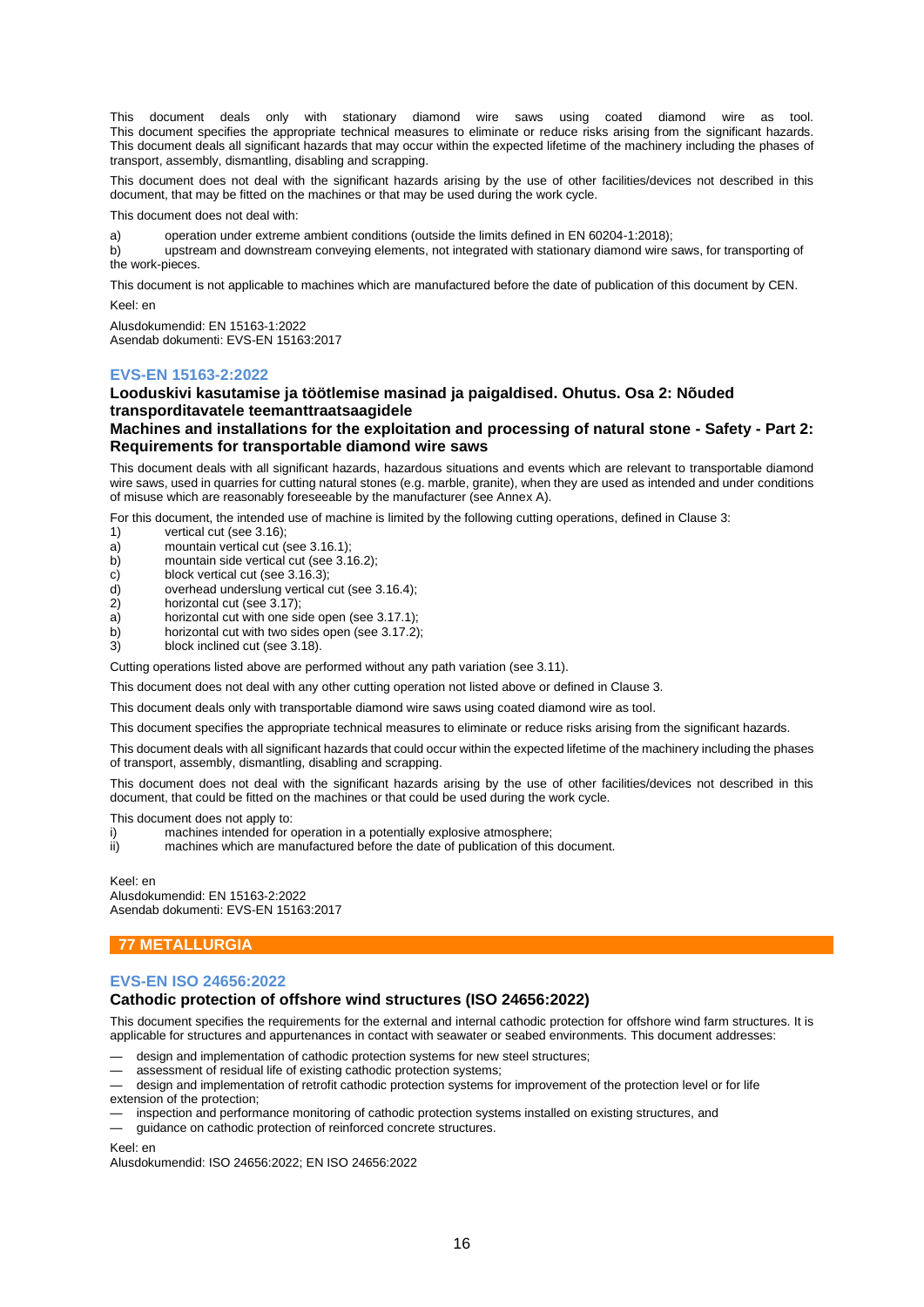## **79 PUIDUTEHNOLOOGIA**

## **EVS-EN 14081-2:2019+A1:2022**

**Puitkonstruktsioonid. Nelinurkse ristlõikega tugevussorditud ehituspuit. Osa 2: Masinsortimine. Täiendavad nõuded tüübikatsetusteks Timber structures - Strength graded structural timber with rectangular cross section - Part 2: Machine grading; additional requirements for type testing**

See dokument määrab kindlaks lisaks standardis EN 14081-1 antutele nõuded nelinurkse ristlõikega saagimisega, hööveldamisega või muu meetodiga vormitud ja standardile EN 336 vastava sihtmõõtmete hälbega tugevussorditud ehituspuidu tüübikatsetustele. See sisaldab nõudeid tugevussortimise masinatele.

Keel: en, et Alusdokumendid: EN 14081-2:2018+A1:2022 Asendab dokumenti: EVS-EN 14081-2:2019

#### **EVS-EN 14734:2022**

## **Durability of wood and wood-based products - Determination of treatability of timber species to be impregnated with wood preservatives - Laboratory method**

This document specifies a laboratory method for the determination of the treatability of wood in order to determine the likely reaction of different wood species to impregnation with wood preservatives. It is also applicable to investigate variation between samples of the same species but of different origin.

Keel: en Alusdokumendid: EN 14734:2022 Asendab dokumenti: CEN/TR 14734:2004

## **EVS-EN 384:2016+A2:2022**

#### **Structural timber - Determination of characteristic values of mechanical properties and density**

This European Standard gives a method for determining characteristic values of mechanical properties and density, for defined populations of visual grades and/or strength classes of machine graded structural timber. Additionally it covers the stages of sampling, testing, analysis and presentation of the data.

The standard provides methods to derive strength, stiffness and density properties for structural timber from tests with defect-free specimen.

The values determined in accordance with this standard for mechanical properties and density are suitable for assigning grades and species to the strength classes of EN 338.

NOTE 1 For assigning grades and species to the strength classes in EN 338 only three properties, i.e. bending or tension strength, modulus of elasticity parallel to grain in bending or tension and density need to be determined from test data, other properties can be calculated according to Table 2.

NOTE 2 EN 1912 gives examples of established visual grades assigned to strength classes.

Keel: en

Alusdokumendid: EN 384:2016+A2:2022 Asendab dokumenti: EVS-EN 384:2016+A1:2018

## **83 KUMMI- JA PLASTITÖÖSTUS**

#### **CWA 17896:2022**

## **Test method for the evaluation of the adhesive properties of fibre reinforced polymer composite joints**

This document provides a test method for the determination of the adhesive properties in joints of continuous fibre reinforced polymer matrix composite structures using the Lap Strap specimen.

The evaluation includes the optional concurrent use of the non-destructive technique of the Electrical Resistance Change Method (ERCM) and/or Acoustic Emission (AE) for the monitoring of the debonding of the lap from the strap optionally. The ERCM NDE technique has a limited application only on carbon fibre composites due to the inherent electrical conductivity of the carbon fibres. This test applies to composites manufactured with continuous carbon fibres (woven or unidirectional) and thermoset or thermoplastic matrices, with quasi-isotropic lamination. This methodology can be used on repairable or self-healing composites in order to estimate the repair or healing efficiency respectively.

Safety aspects about manufacturing and mechanical testing of the composites are excluded.

Keel: en Alusdokumendid: CWA 17896:2022

## **EVS-EN 17615:2022**

## **Plastics - Environmental Aspects - Vocabulary**

This document specifies terms and definitions in the field of plastics related to environmental aspects and provides a common vocabulary for: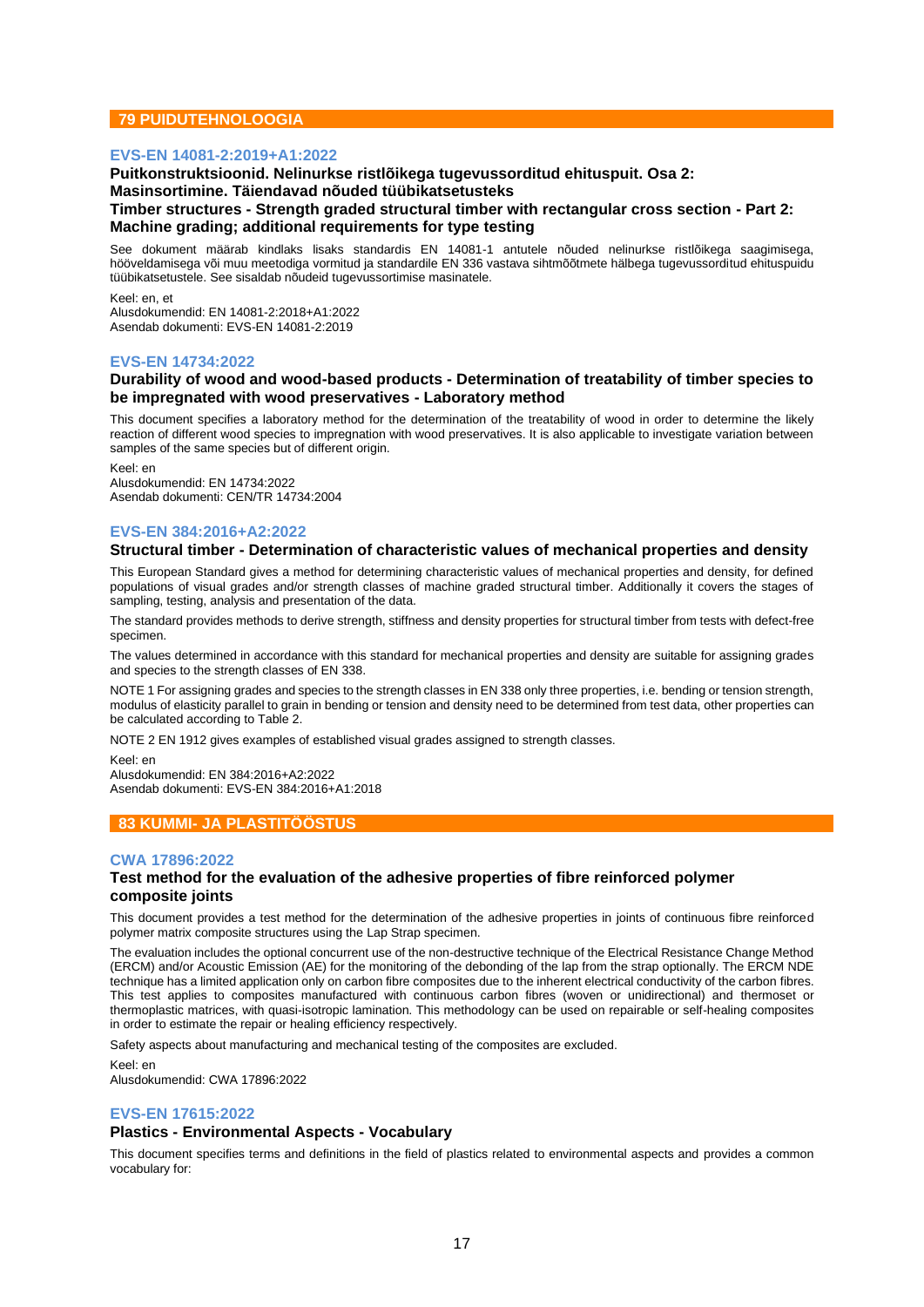- bio-based plastics;
- biodegradability;
- carbon and environmental footprint;
- circular economy;
- design;
- plastics in natural environments;
- reuse and recycling;
- waste management.

This document aims to provide a comprehensive glossary which uses the applicable definitions providing when appropriate additional notes to make these definitions understandable without reference to other documents. Definitions are as far as possible adopted from existing standards but when the original intention or definition is unclear additional context or definitions are provided.

Keel: en

Alusdokumendid: EN 17615:2022

#### **91 EHITUSMATERJALID JA EHITUS**

#### **EVS-EN 50470-3:2022**

## **Elektrimõõteseadmed. Osa 3: Erinõuded. Staatilised aktiivenergia arvestid (klass A, B ja C) Electricity metering equipment - Part 3: Particular requirements - Static meters for AC active energy (class indexes A, B and C)**

This document applies only to static watt-hour meters of accuracy classes A, B and C for the measurement of alternating current electrical active energy in 50 Hz or 60 Hz networks and it applies to their type tests only.

NOTE 1 For general requirements, such as construction, EMC, safety, dependability etc., see the relevant EN 62052 series or EN 62059 series.

This document applies to electricity metering equipment designed to:

— measure and control electrical energy on electrical networks (mains) with voltage up to 1 000 V AC;

NOTE 2 For AC electricity meters, the voltage mentioned above is the line-to-neutral voltage derived from nominal voltages. See EN 62052-31:2016, Table 7.

— have all functional elements, including add-on modules, enclosed in, or forming a single meter case with exception of indicating displays;

- operate with integrated or detached indicating displays;
- be installed in a specified matching sockets or racks;
- optionally, provide additional functions other than those for measurement of electrical energy.

Meters designed for operation with low power instrument transformers (LPITs as defined in the IEC 61869 series) can be tested for compliance with this document only if such meters and their LPITs are tested together and meet the requirements for directly connected meters.

NOTE 3 Modern electricity meters typically contain additional functions such as measurement of voltage magnitude, current magnitude, power, frequency, power factor, etc.; measurement of power quality parameters; load control functions; delivery, time, test, accounting, recording functions; data communication interfaces and associated data security functions.

The relevant standards for these functions could apply in addition to the requirements of this document. However, the requirements for such functions are outside the scope of this document.

NOTE 4 Product requirements for power metering and monitoring devices (PMDs) and measurement functions such as voltage magnitude, current magnitude, power, frequency, etc., are covered in EN 61557-12. However, devices compliant with EN 61557- 12 are not intended to be used as billing meters unless they are also compliant with the EN IEC 62052-11:2021 and prEN 50470- 3:2021 standards.

NOTE 5 Product requirements for power quality instruments (PQIs) are covered in EN 62586-1. Requirements for power quality measurement techniques (functions) are covered in EN 61000-4-30. Requirements for testing of the power quality measurement functions are covered in EN 62586-2.

This document does not apply to:

— meters for which the voltage line-to-neutral derived from nominal voltages exceeds 1 000 V AC;

— meters intended for connection with low power instrument transformers (LPITs as defined in the EN 61869 series) when tested without such transformers;

— metering systems comprising multiple devices (except of LPITs) physically remote from one another;

— portable meters;

NOTE 6 Portable meters are meters that are not permanently connected.

— meters used in rolling stock, vehicles, ships and airplanes;

- laboratory and meter test equipment
- reference standard meters;
- data interfaces to the register of the meter;

— matching sockets or racks used for installation of electricity metering equipment;

— any additional functions provided in electrical energy meters.

This document does not cover measures for the detection and prevention of fraudulent attempts to compromise meter's performance (tampering).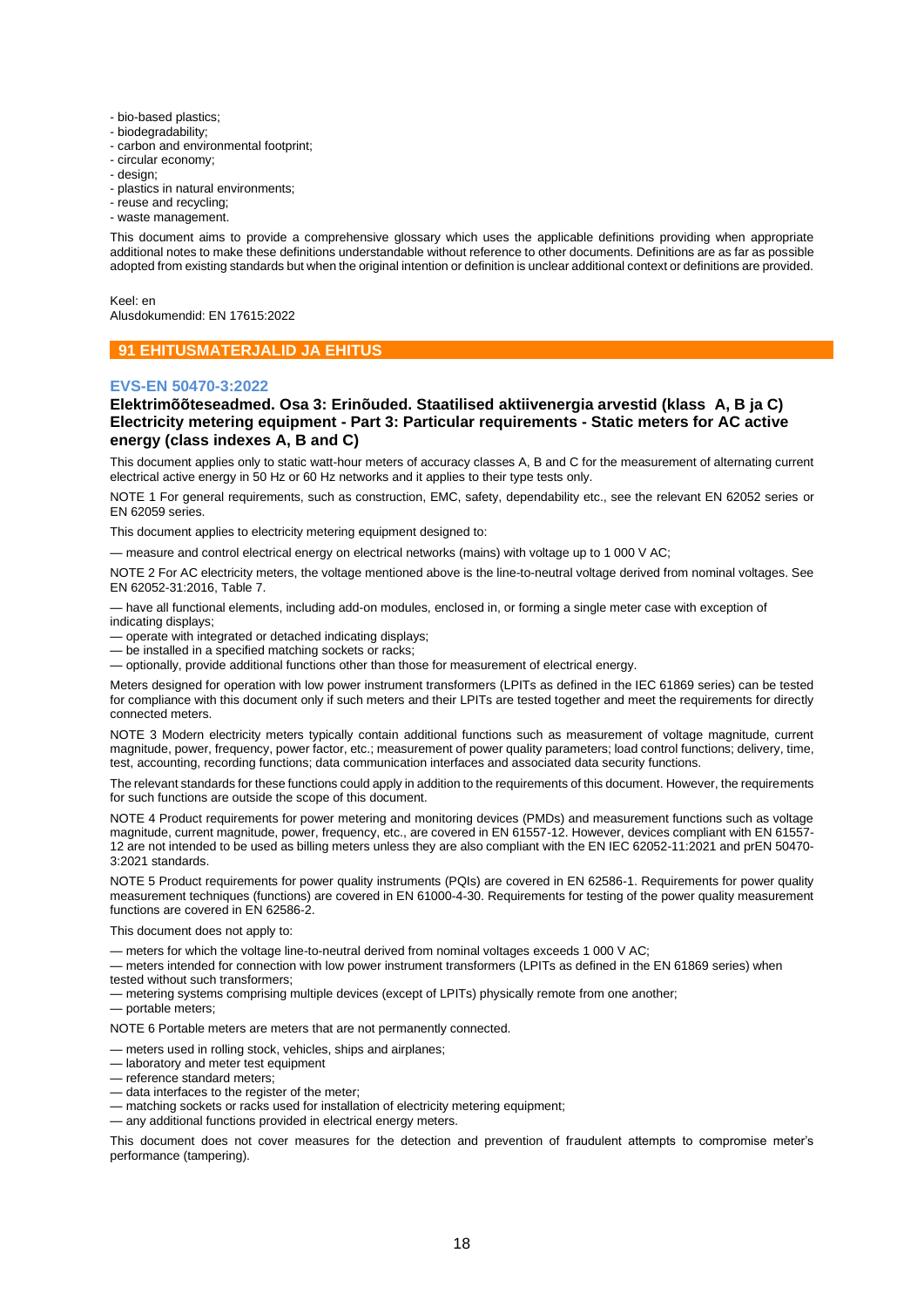NOTE 7 Nevertheless, specific tampering detection and prevention requirements, and test methods, as relevant for a particular market are subject to the agreement between the manufacturer and the purchaser.

NOTE 8 Specifying requirements and test methods for fraud detection and prevention would be counterproductive, as such specifications would provide quidance for potential fraudsters.

NOTE 9 There are many types of meter tampering reported from various markets; therefore, designing meters to detect and prevent all types of tampering could lead to unjustified increase in costs of meter design, verification and validation.

NOTE 10 Billing systems, such as, smart metering systems, are capable of detecting irregular consumption patterns and irregular network losses which enable discovery of suspected meter tampering.

NOTE 11 For transformer operated meters paired with current transformers (CTs) according EN 61869-2: the standard CT measuring range is specified from 0,05 In to I max for accuracy classes 0,1, 0,2, 0,5 and 1 and these CTs are used for meters of class C, B and A according to this document.

NOTE 12 This document does not specify emission requirements, these are specified in EN IEC 62052-11:2021, 9.3.14.

Keel: en

Alusdokumendid: EN 50470-3:2022 Asendab dokumenti: EVS-EN 50470-3:2007 Asendab dokumenti: EVS-EN 50470-3:2007/A1:2019 Asendab dokumenti: EVS-EN 50470-3:2007+A1:2019

## **EVS-EN 61770:2009/A12:2022**

## **Veevõrguga ühendatud elektriseadmed. Tagasivoolu ja voolikute tõrke vältimine Electric appliances connected to the water mains - Avoidance of backsiphonage and failure of hose-sets**

The standard specifies requirements for appliances for household and similar purposes to prevent the backflow of non-potable water into the water mains. It also specifies requirements for hose sets used for connecting such appliances to the water mains that supply water at a pressure not exceeding 1 MPa.

Keel: en Alusdokumendid: EN 61770:2009/A12:2022 Muudab dokumenti: EVS-EN 61770:2009

## **EVS-EN 81-28:2022**

## **Liftide konstruktsiooni ja paigalduse ohutuseeskirjad. Inimeste ja kaupade transpordiks mõeldud liftid. Osa 28: Sõidu- ja kaubaliftide kaughäiresüsteem Safety rules for the construction and installation of lifts - Lifts for the transport of persons and goods - Part 28: Remote alarm on passenger and goods passenger lifts**

This document specifies the technical requirements for the alarm systems for passenger and goods passenger lifts, as described in the EN 81 series.

This includes:

- activation of the alarm.
- transmission of the alarm.
- information for use and maintenance,
- site testing to verify the requirements of this document have been met before the lift is used.

#### Excluded are:

the failure of the communication network (see Annex A), including mobile network signal strength or similar;

- the failure of the network power supply such that all the lifts in a geographical area create entrapment simultaneously.

This document deals with the following significant hazards, hazardous situations or hazardous events relevant to lift, when it is used as intended and under conditions of misuse which are reasonably foreseeable by the manufacturer: risk of entrapment of users in the car and in the well.

This document is not applicable to alarm systems for lifts installed before the date of its publication.

Keel: en Alusdokumendid: EN 81-28:2022 Asendab dokumenti: EVS-EN 81-28:2018

## **93 RAJATISED**

#### **EVS-EN ISO 17892-1:2014+A1:2022**

## **Geotechnical investigation and testing - Laboratory testing of soil - Part 1: Determination of water content (ISO 17892-1:2014 + ISO 17892-1:2014/Amd 1:2022)**

This International Standard specifies a method of determining the water content of soils. This International Standard is applicable to the laboratory determination of the water (also known as moisture) content of a soil test specimen by oven-drying within the scope of geotechnical investigations. The water content is required as a guide to the classification of natural soils and as a control criterion in re-compacted soils, and is measured on samples used for most field and laboratory tests. The oven-drying method is the definitive procedure used in usual laboratory practice. The practical procedure for determining the water content of a soil is to determine the mass loss on drying the test specimen to a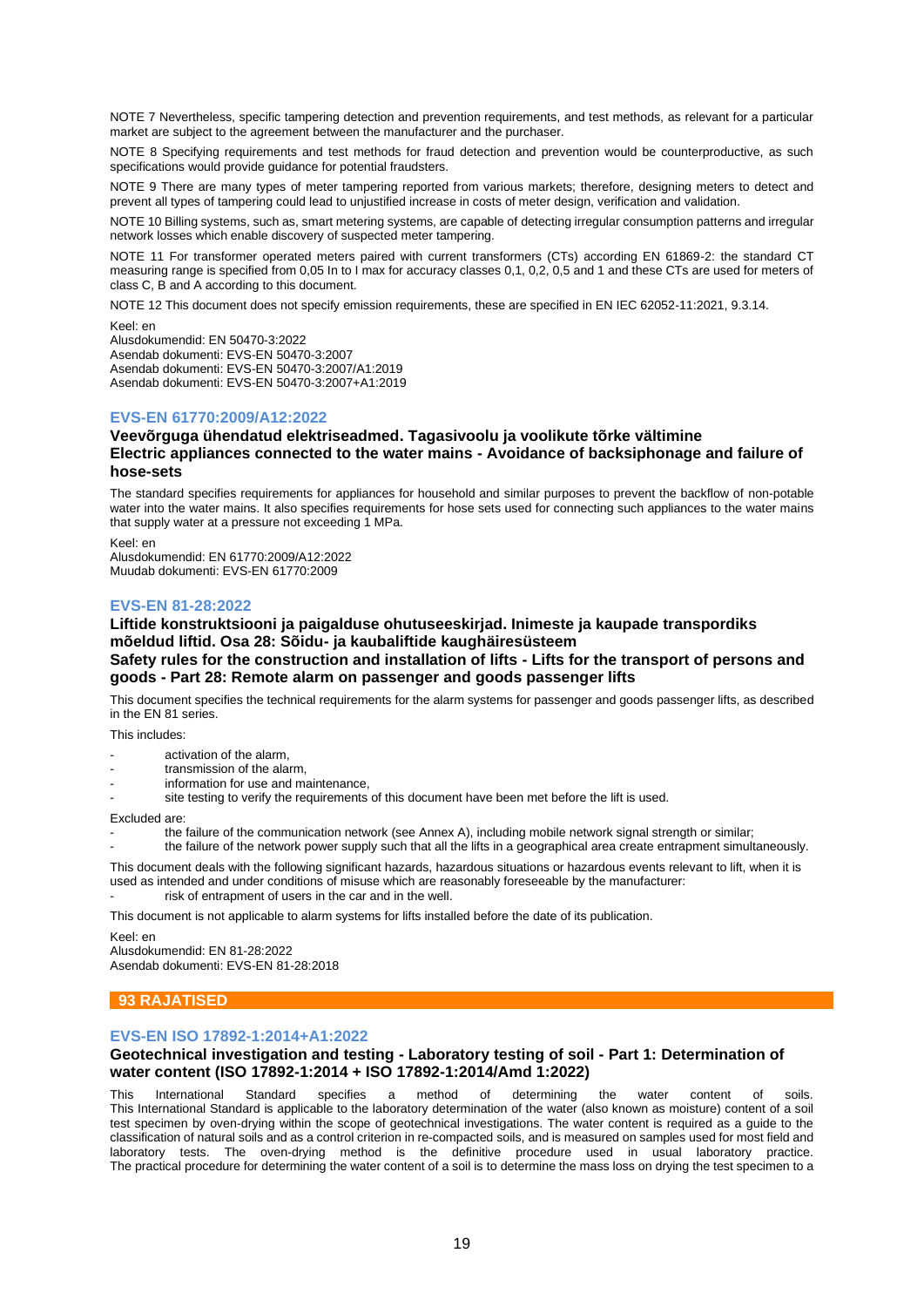constant mass in a drying oven controlled at a given temperature. The mass loss is assumed to be due to free water and is referenced to the remaining dry mass of solid particles.

NOTE This document fulfils the requirements of the determination of water content of soils for geotechnical investigation and testing in accordance with EN 1997–1 and EN 1997–2.

Keel: en

Alusdokumendid: ISO 17892-1:2014; EN ISO 17892-1:2014; ISO 17892-1:2014/Amd 1:2022; EN ISO 17892-1:2014/A1:2022 Konsolideerib dokumenti: EVS-EN ISO 17892-1:2014 Konsolideerib dokumenti: EVS-EN ISO 17892-1:2014/A1:2022

## **97 OLME. MEELELAHUTUS. SPORT**

## **CLC/TS 50677:2022**

## **Clothes washing machines and washer-dryers for household and similar use - Method for the determination of rinsing effectiveness by measurement of the surfactant content at textile materials**

This document provides a method for the evaluation of the rinsing effectiveness of household clothes washing machines, washer dryers and commercial washing machines. The amount of residual linear alkylbenzene sulfonate surfactant (LAS) extracted from the unstained test swatches of the strips used in the washing performance test is determined. This is accomplished by measuring the ultraviolet (UV) light absorbance at the wavelength particular to LAS, a key ingredient of the detergent. Assuming a fixed linear relationship between LAS amount and quantity of detergent mixture and using a concentration versus absorbance curve developed as part of this procedure, the absorbance values are then converted into detergent concentrations, which together with the test solution mass data, yields detergent quantities. This assumption is done, because in the frame of this test it is not possible to determine the exact amount of LAS involved, even in the concentration curves, but only the amount of detergent used.

On the textiles, this linear relationship is not given, but it is nevertheless used to express the amount of LAS as determined by UV light absorbance measurements in terms of a detergent amount.

Keel: en Alusdokumendid: CLC/TS 50677:2022 Asendab dokumenti: CLC/TS 50677:2019

#### **EVS-EN 14344:2022**

## **Lapsehooldustooted. Laste jalgrattatoolid. Ohutusnõuded ja katsemeetodid Child care articles - Child seats for cycles - Safety requirements and test methods**

This document specifies requirements for child seats intended to be mounted on cycles and electrical power assisted cycles with a cut off speed of up to 25 km/h (i.e. according to EN 15194), their attachment system and accessories intended to be attached to the seat in order to transport children with a weight from 9 kg up to 22 kg and who are capable of sitting unaided.

NOTE 1 Some European countries have special legislation for child seats for cycles. Compliance with this document might not meet this legislation.

NOTE 2 Where a child seat or any part of the child seat has several functions or can be converted into another function, other relevant standards might be applicable.

NOTE 3 Additional rationales are presented in Annex E for inclusion of some of the requirements given in this document.

Keel: en

Alusdokumendid: EN 14344:2022 Asendab dokumenti: EVS-EN 14344:2004

#### **EVS-EN 17667:2022**

## **Test method - Determination of thermal resistance of filled textile articles and similar items using small guarded hotplate apparatus**

This method of test specifies a test method for determining the thermal resistance of textile articles which may be filled, e.g. padded coats and jackets, child sleep bags, cot duvets, etc., or textiles articles with a thermal resistance of up to 0,5 m2K/W (5,0 tog) and/or which do not have uniform thickness.

The test method is applicable to products with a thermal resistance within the range 0,025 m2K/W (0,25 tog) to approximately 0,5 m2K/W (5,0 tog) but is limited only by the ability of the test apparatus to cope with the thickness of the test sample.

Keel: en Alusdokumendid: EN 17667:2022

## **EVS-EN 497:2022**

## **Vedelgaasiseadmete tehniline kirjeldus. Mitmeotstarbelised keedupõletid välistingimustes kasutamiseks. Keedunõud läbimõõduga üle 300 mm**

## **Specification for dedicated liquefied petroleum gas appliances - Multi purpose boiling burners for outdoor use - Cooking vessels with a diameter greater than 300 mm**

This standard specifies the constructional and performance characteristics, safety specifications and rational use of energy, relevant test methods and marking of burners burning liquefied petroleum gas and designed to heat up vessels of diameter greater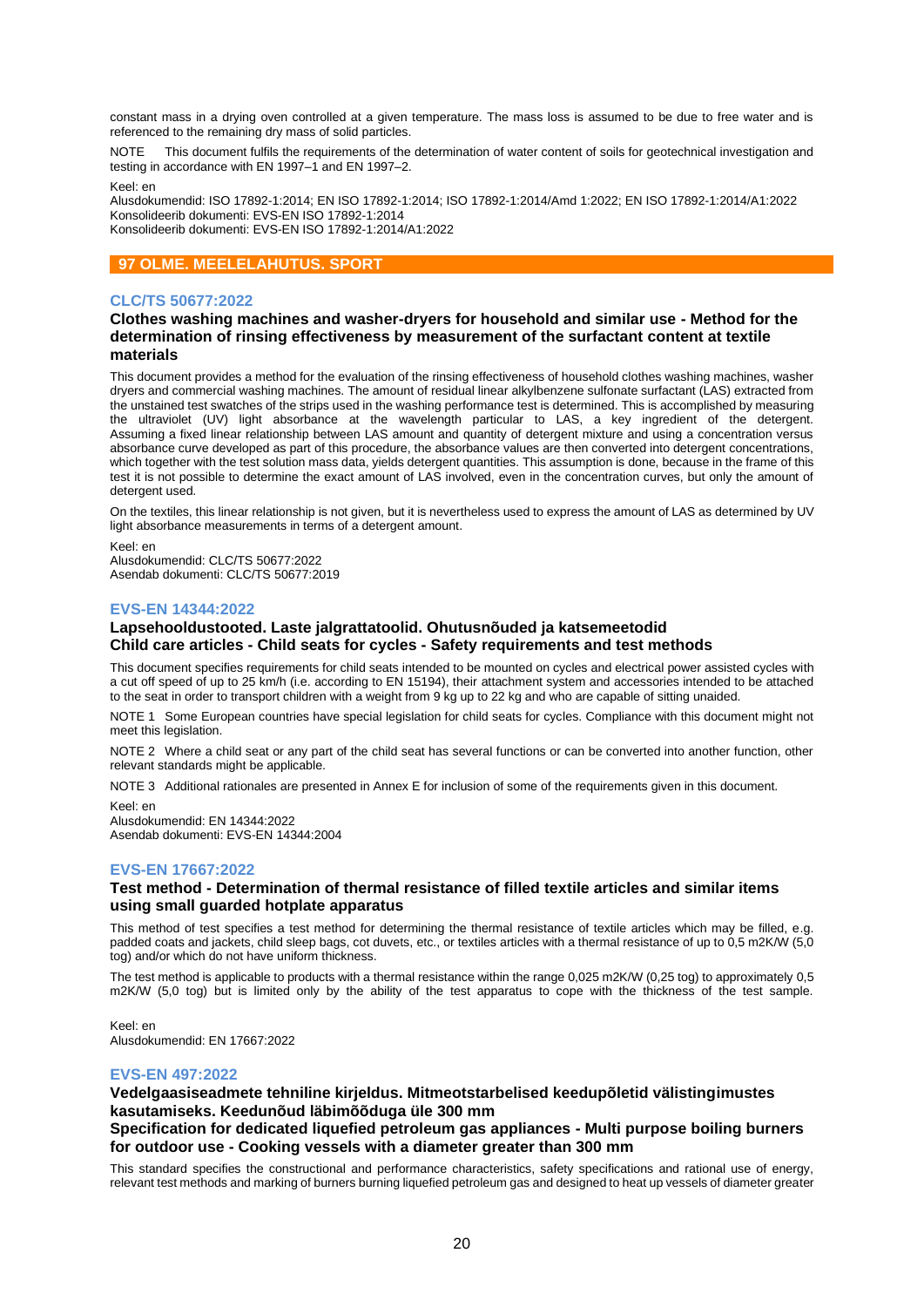than 300 mm, containing liquids or food. This standard overs appliances, generally floor standing, fitted with one or several open burners without enclosure, designed to be used outdoors and operating with the gases corresponding to the categories indicated  $in 4$ 

Keel: en Alusdokumendid: EN 497:2022 Asendab dokumenti: EVS-EN 497:1999

## **EVS-EN 61770:2009/A12:2022**

## **Veevõrguga ühendatud elektriseadmed. Tagasivoolu ja voolikute tõrke vältimine Electric appliances connected to the water mains - Avoidance of backsiphonage and failure of hose-sets**

The standard specifies requirements for appliances for household and similar purposes to prevent the backflow of non-potable water into the water mains. It also specifies requirements for hose sets used for connecting such appliances to the water mains that supply water at a pressure not exceeding 1 MPa.

Keel: en Alusdokumendid: EN 61770:2009/A12:2022 Muudab dokumenti: EVS-EN 61770:2009

#### **EVS-EN IEC 60730-2-14:2019+A2+A1:2022**

## **Elektrilised automaatjuhtimisseadmed. Osa 2-14: Erinõuded elektrilistele aktivaatoritele Automatic electrical controls - Part 2-14: Particular requirements for electric actuators (IEC 60730-2-14:2017 + IEC 60730-2-14:2017/AMD2:2021 + IEC 60730-2-14:2017/A1:2019)**

IEC 60730-2-14:2017 applies to electric actuators for use in, on, or in association with equipment for household and similar use. The equipment may use electricity, gas, oil, solid fuel, solar thermal energy, etc., or a combination thereof. This International Standard is applicable to controls for building automation within the scope of ISO 16484. This part 2-14 also applies to automatic electrical controls for equipment that may be used by the public, such as equipment intended to be used in shops, offices, hospitals, farms and commercial and industrial applications.

EXAMPLE Controls for commercial catering, heating and air-conditioning equipment. Electric actuators for appliances are within the scope of IEC 60335.

This second edition cancels and replaces the first edition, published in 1995, its Amendment 1 (2001) and its Amendment 2 (2007). This edition constitutes a technical revision. This edition includes the following significant technical changes with respect to the previous edition: adapting it to the 5th Ed of IEC 60730-1, addition of checking electric actuators with action 1.AB or 2AB, and modification of tests under abnormal condition. This Part 2-14 is intended to be used in conjunction with IEC 60730-1. It was established on the basis of the 5th edition of that standard (2013). Consideration may be given to future editions of, or amendments to, IEC 60730-1. This part 2-14 supplements or modifies the corresponding clauses in IEC 60730-1, so as to convert that publication into the IEC standard: Particular requirements for electric actuators. Where this part 2-14 states "addition", "modification" or "replacement", the relevant requirement, test specification or explanatory matter in part 1 should be adapted accordingly. Where no change is necessary part 2-14 indicates that the relevant clause or subclause applies.

#### Keel: en

Alusdokumendid: IEC 60730-2-14:2017; EN IEC 60730-2-14:2019; IEC 60730-2-14:2017/AMD2:2021; EN IEC 60730-2- 14:2019/A2:2021; IEC 60730-2-14:2017/AMD1:2019; EN IEC 60730-2-14:2019/A1:2022 Konsolideerib dokumenti: EVS-EN IEC 60730-2-14:2019 Konsolideerib dokumenti: EVS-EN IEC 60730-2-14:2019/A1:2022 Konsolideerib dokumenti: EVS-EN IEC 60730-2-14:2019/A2:2021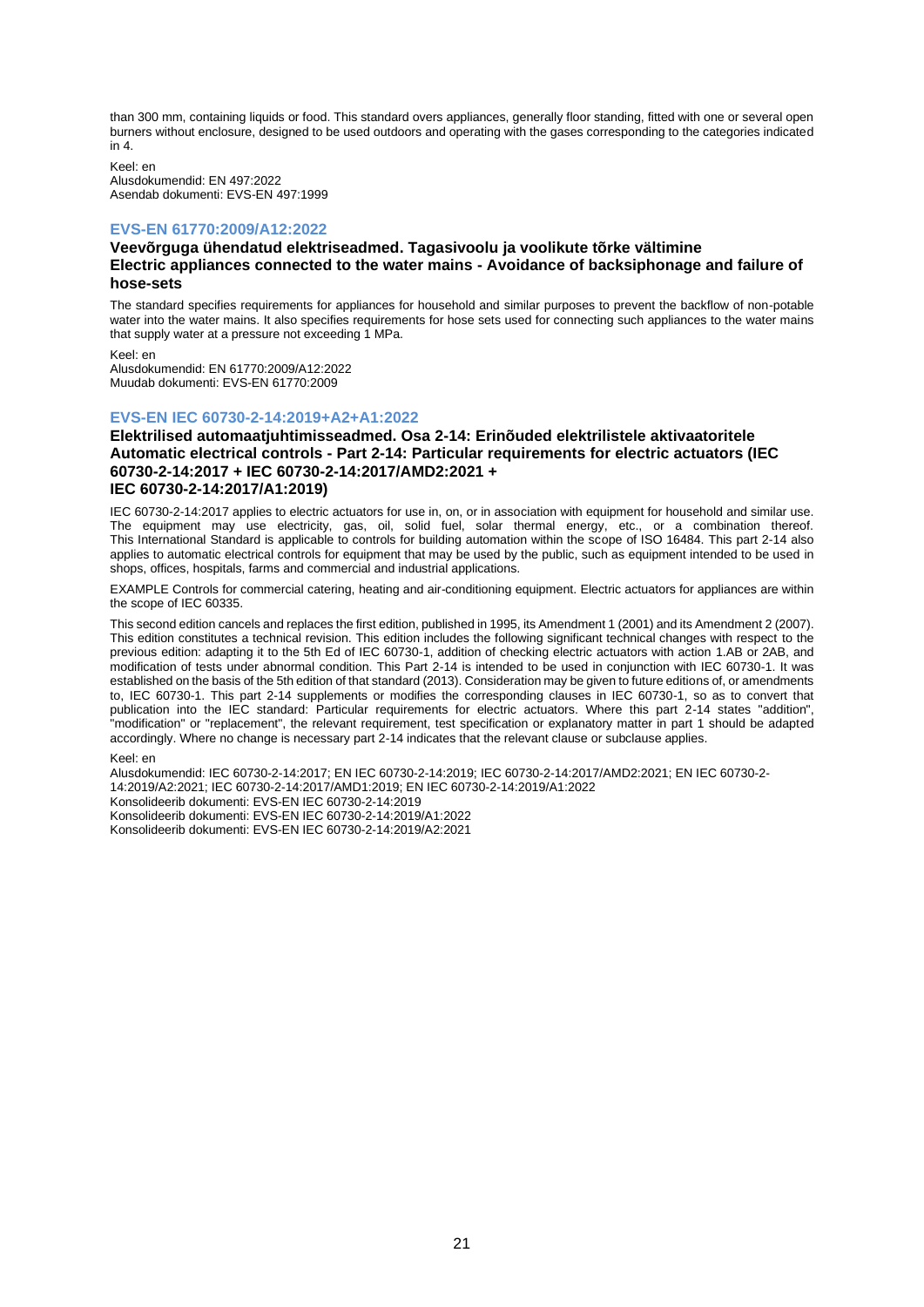# <span id="page-21-0"></span>**ASENDATUD VÕI TÜHISTATUD EESTI STANDARDID JA STANDARDILAADSED DOKUMENDID**

## **03 TEENUSED. ETTEVÕTTE ORGANISEERIMINE, JUHTIMINE JA KVALITEET. HALDUS. TRANSPORT. SOTSIOLOOGIA**

## **EVS-EN 15341:2019**

## **Hooldus. Hoolduse võtmenäitajad Maintenance - Maintenance Key Performance Indicators**

Keel: en, et Alusdokumendid: EN 15341:2019 Asendatud järgmise dokumendiga: EVS-EN 15341:2019+A1:2022 Standardi staatus: Kehtetu

## **11 TERVISEHOOLDUS**

## **EVS-EN ISO 9999:2016**

**Assistive products for persons with disability - Classification and terminology (ISO 9999:2016)**

Keel: en Alusdokumendid: ISO 9999:2016; EN ISO 9999:2016 Asendatud järgmise dokumendiga: EVS-EN ISO 9999:2022 Standardi staatus: Kehtetu

## **13 KESKKONNA- JA TERVISEKAITSE. OHUTUS**

## **EVS-EN 81-28:2018**

**Liftide valmistamise ja paigaldamise ohutuseeskirjad. Inimeste ja kaupade transpordiks mõeldud liftid. Osa 28: Sõidu- ja kaubaliftide kaugside-häiresüsteem (parandatud väljaanne 01.2019)**

**Safety rules for the construction and installation of lifts - Lifts for the transport of persons and goods - Part 28: Remote alarm on passenger and goods passenger lifts (Corrected version 01.2019)**

Keel: en Alusdokumendid: EN 81-28:2018+AC:2019 Asendatud järgmise dokumendiga: EVS-EN 81-28:2022 Standardi staatus: Kehtetu

## **EVS-EN ISO 15537:2005**

**Principles for selecting and using test persons for testing anthropometric aspects of industrial products and designs**

Keel: en Alusdokumendid: ISO 15537:2004; EN ISO 15537:2004 Asendatud järgmise dokumendiga: EVS-EN ISO 15537:2022 Standardi staatus: Kehtetu

#### **EVS-EN ISO 16495:2013**

**Packaging - Transport packaging for dangerous goods - Test methods (ISO 16495:2013)**

Keel: en Alusdokumendid: ISO 16495:2013; EN ISO 16495:2013 Asendatud järgmise dokumendiga: EVS-EN ISO 16495:2022 Standardi staatus: Kehtetu

## **EVS-EN ISO 340:2013**

## **Conveyor belts - Laboratory scale flammability characteristics - Requirements and test method (ISO 340:2013)**

Keel: en Alusdokumendid: ISO 340:2013; EN ISO 340:2013 Asendatud järgmise dokumendiga: EVS-EN ISO 340:2022 Standardi staatus: Kehtetu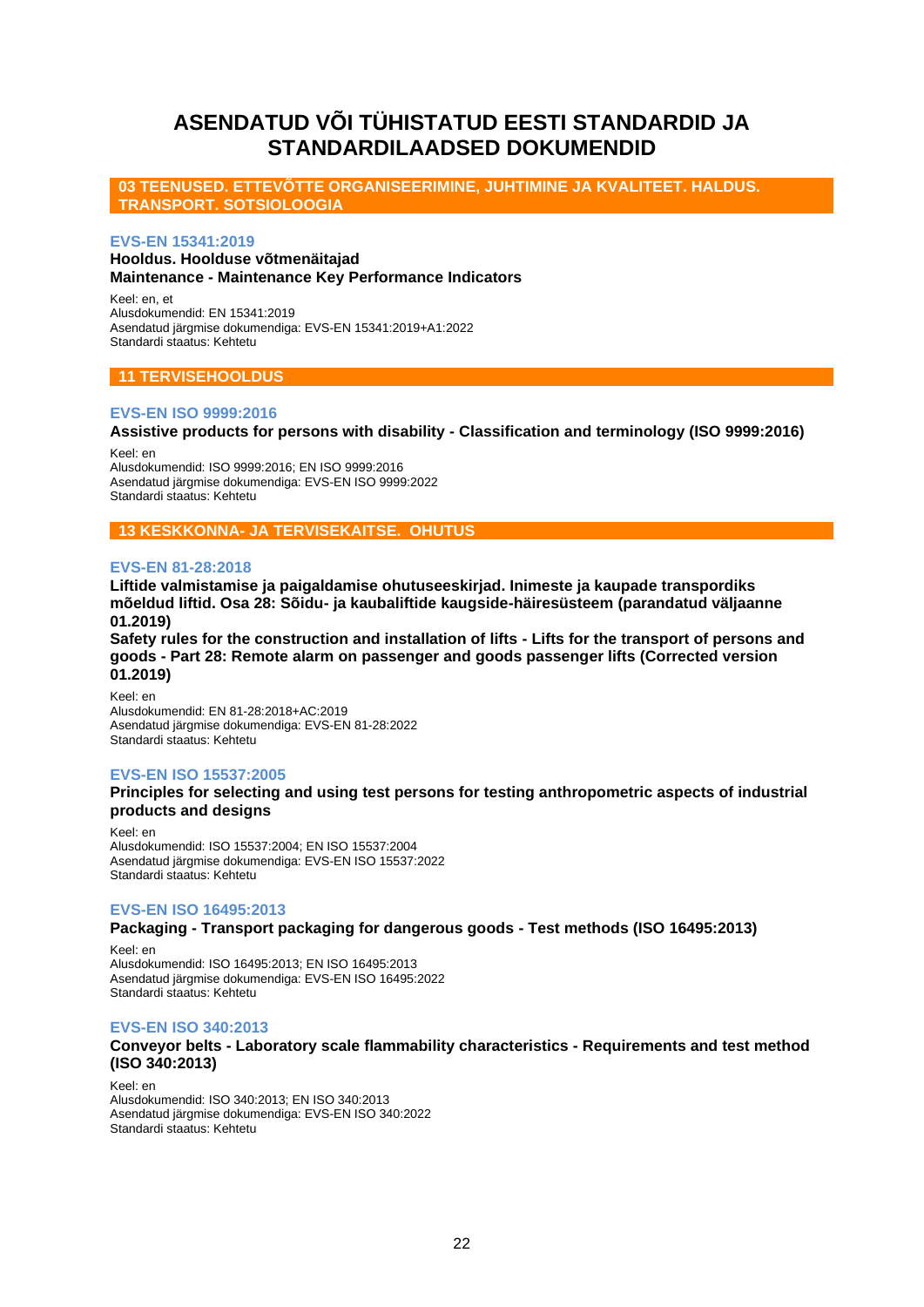## **17 METROLOOGIA JA MÕÕTMINE. FÜÜSIKALISED NÄHTUSED**

## **EVS-EN 61340-5-3:2015**

**Electrostatics - Part 5-3: Protection of electronic devices from electrostatic phenomena - Properties and requirements classification for packaging intended for electrostatic discharge sensitive devices**

Keel: en Alusdokumendid: IEC 61340-5-3:2015; EN 61340-5-3:2015 Asendatud järgmise dokumendiga: EVS-EN IEC 61340-5-3:2022 Standardi staatus: Kehtetu

## **EVS-EN 61557-3:2007**

**Elektriohutus madalpingevõrkudes vahelduvpingega kuni 1000 V ja alalispingega kuni 1500 V. Kaitsesüsteemide katsetus-, mõõte- ja seireseadmed. Osa 3: Rikkesilmuse näivtakistus Electrical safety in low voltage distribution systems up to 1000 V a.c. and 1500 V d.c. - Equipment for testing, measuring or monitoring of protective measures - Part 3: Loop impedance (IEC 61557-3:2007)**

Keel: en, et Alusdokumendid: IEC 61557-3:2007; EN 61557-3:2007 Asendatud järgmise dokumendiga: EVS-EN IEC 61557-3:2022 Standardi staatus: Kehtetu

## **EVS-EN 61557-7:2007**

**Elektriohutus madalpingevõrkudes vahelduvpingega kuni 1000 V ja alalispingega kuni 1500 V. Kaitsesüsteemide katsetus-, mõõte- ja seireseadmed. Osa 7: Faasijärjestus Electrical safety in low voltage distribution systems up to 1000 V a.c. and 1500 V d.c. - Equipment for testing, measuring or monitoring of protective measures - Part 7: Phase sequence (IEC 61557-7:2007)**

Keel: en, et Alusdokumendid: IEC 61557-7:2007; EN 61557-7:2007 Asendatud järgmise dokumendiga: EVS-EN IEC 61557-7:2022 Standardi staatus: Kehtetu

## **23 ÜLDKASUTATAVAD HÜDRO- JA PNEUMOSÜSTEEMID JA NENDE OSAD**

## **EVS-EN 14912:2015**

**LPG equipment and accessories - Inspection and maintenance of LPG cylinder valves at time of periodic inspection of cylinders**

Keel: en Alusdokumendid: EN 14912:2015 Asendatud järgmise dokumendiga: EVS-EN 14912:2022 Standardi staatus: Kehtetu

## **EVS-EN 751-3:1999**

**Tihendusmaterjalid metallist keermesühendustele kontaktis 1., 2. ja 3. perekonna gaasidega ja kuuma veega. Osa 3: Kuumutamata PTFE teibid Sealing materials for metallic threaded joints in contact with 1st, 2nd and 3rd family gases and hot water - Part 3: Unsintered PTFE tapes**

Keel: en Alusdokumendid: EN 751-3:1996; EN 751-3:1996/AC:1997 Asendatud järgmise dokumendiga: EVS-EN 751-3:2022 Standardi staatus: Kehtetu

## **25 TOOTMISTEHNOLOOGIA**

## **EVS-EN ISO 18278-1:2015**

**Resistance welding - Weldability - Part 1: General requirements for the evaluation of weldability for resistance spot, seam and projection welding of metallic materials (ISO 18278-1:2015)**

Keel: en

Alusdokumendid: ISO 18278-1:2015; EN ISO 18278-1:2015 Asendatud järgmise dokumendiga: EVS-EN ISO 18278-1:2022 Standardi staatus: Kehtetu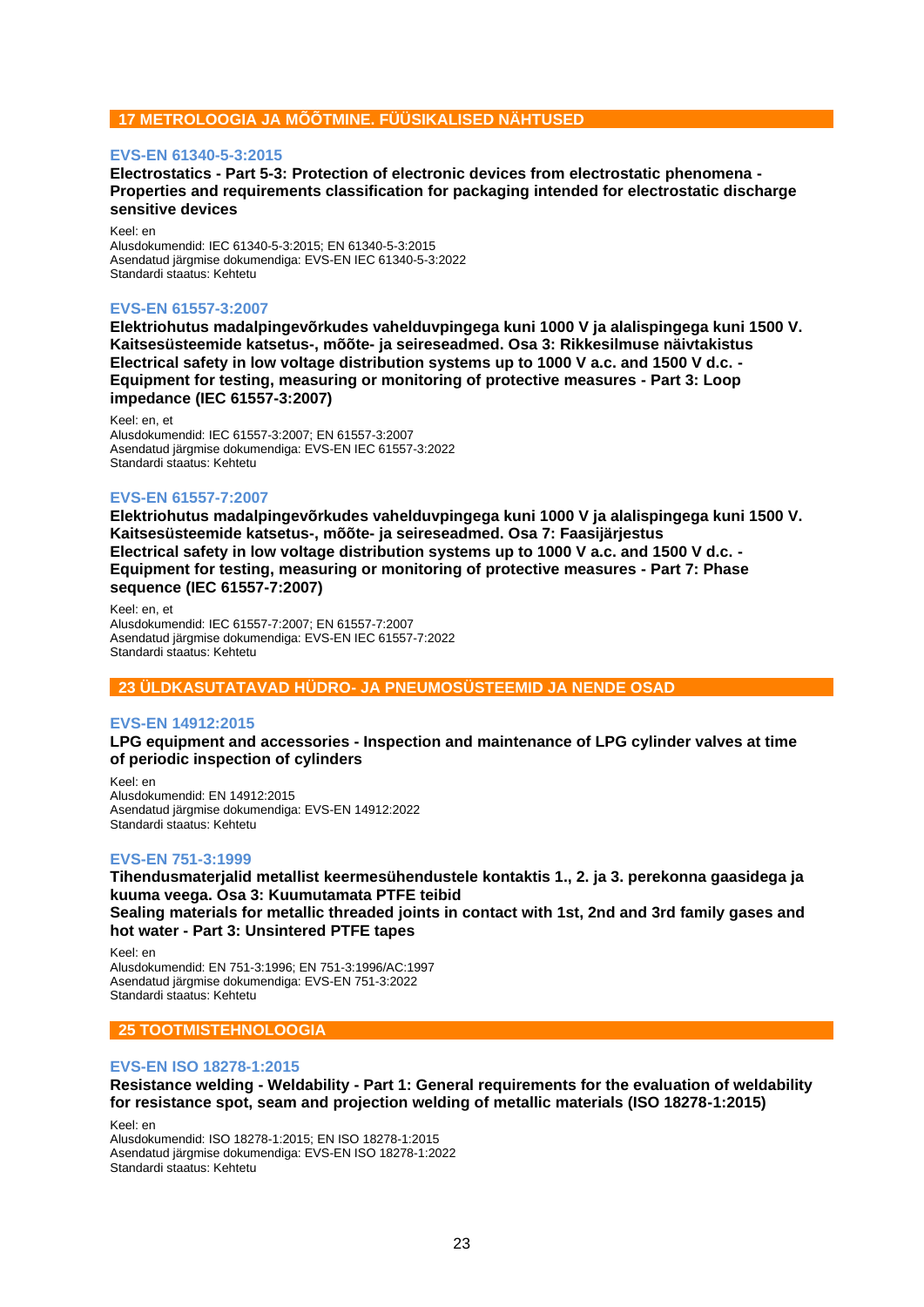## **EVS-EN ISO 4136:2012**

## **Metalsete materjalide keevisõmbluste purustav katsetamine. Ristsuunalised (põiksuunalised) tõmbekatsed**

## **Destructive tests on welds in metallic materials - Transverse tensile test (ISO 4136:2012)**

Keel: en, et Alusdokumendid: ISO 4136:2012; EN ISO 4136:2012 Asendatud järgmise dokumendiga: EVS-EN ISO 4136:2022 Standardi staatus: Kehtetu

## **29 ELEKTROTEHNIKA**

## **EVS-EN 61340-5-3:2015**

**Electrostatics - Part 5-3: Protection of electronic devices from electrostatic phenomena - Properties and requirements classification for packaging intended for electrostatic discharge sensitive devices**

Keel: en Alusdokumendid: IEC 61340-5-3:2015; EN 61340-5-3:2015 Asendatud järgmise dokumendiga: EVS-EN IEC 61340-5-3:2022 Standardi staatus: Kehtetu

## **EVS-EN 61557-3:2007**

**Elektriohutus madalpingevõrkudes vahelduvpingega kuni 1000 V ja alalispingega kuni 1500 V. Kaitsesüsteemide katsetus-, mõõte- ja seireseadmed. Osa 3: Rikkesilmuse näivtakistus Electrical safety in low voltage distribution systems up to 1000 V a.c. and 1500 V d.c. - Equipment for testing, measuring or monitoring of protective measures - Part 3: Loop impedance (IEC 61557-3:2007)**

Keel: en, et Alusdokumendid: IEC 61557-3:2007; EN 61557-3:2007 Asendatud järgmise dokumendiga: EVS-EN IEC 61557-3:2022 Standardi staatus: Kehtetu

## **EVS-EN 61557-7:2007**

**Elektriohutus madalpingevõrkudes vahelduvpingega kuni 1000 V ja alalispingega kuni 1500 V. Kaitsesüsteemide katsetus-, mõõte- ja seireseadmed. Osa 7: Faasijärjestus Electrical safety in low voltage distribution systems up to 1000 V a.c. and 1500 V d.c. - Equipment for testing, measuring or monitoring of protective measures - Part 7: Phase sequence (IEC 61557-7:2007)**

Keel: en, et Alusdokumendid: IEC 61557-7:2007; EN 61557-7:2007 Asendatud järgmise dokumendiga: EVS-EN IEC 61557-7:2022 Standardi staatus: Kehtetu

## **31 ELEKTROONIKA**

#### **EVS-EN 60749-10:2003**

**Semiconductor devices - Mechanical and climatic test methods - Part 10: Mechanical shock**

Keel: en Alusdokumendid: IEC 60749-10:2002; EN 60749-10:2002 Asendatud järgmise dokumendiga: EVS-EN IEC 60749-10:2022 Standardi staatus: Kehtetu

## **33 SIDETEHNIKA**

#### **EVS-EN 60794-3-40:2009**

**Optical fibre cables - Part 3-40: Outdoor cables - Family specification for sewer cables and conduits for installation by blowing and/or pulling in non-man accessible storm and sanitary sewers**

Keel: en

Alusdokumendid: IEC 60794-3-40:2008; EN 60794-3-40:2008 Asendatud järgmise dokumendiga: EVS-EN IEC 60794-3-40:2022 Standardi staatus: Kehtetu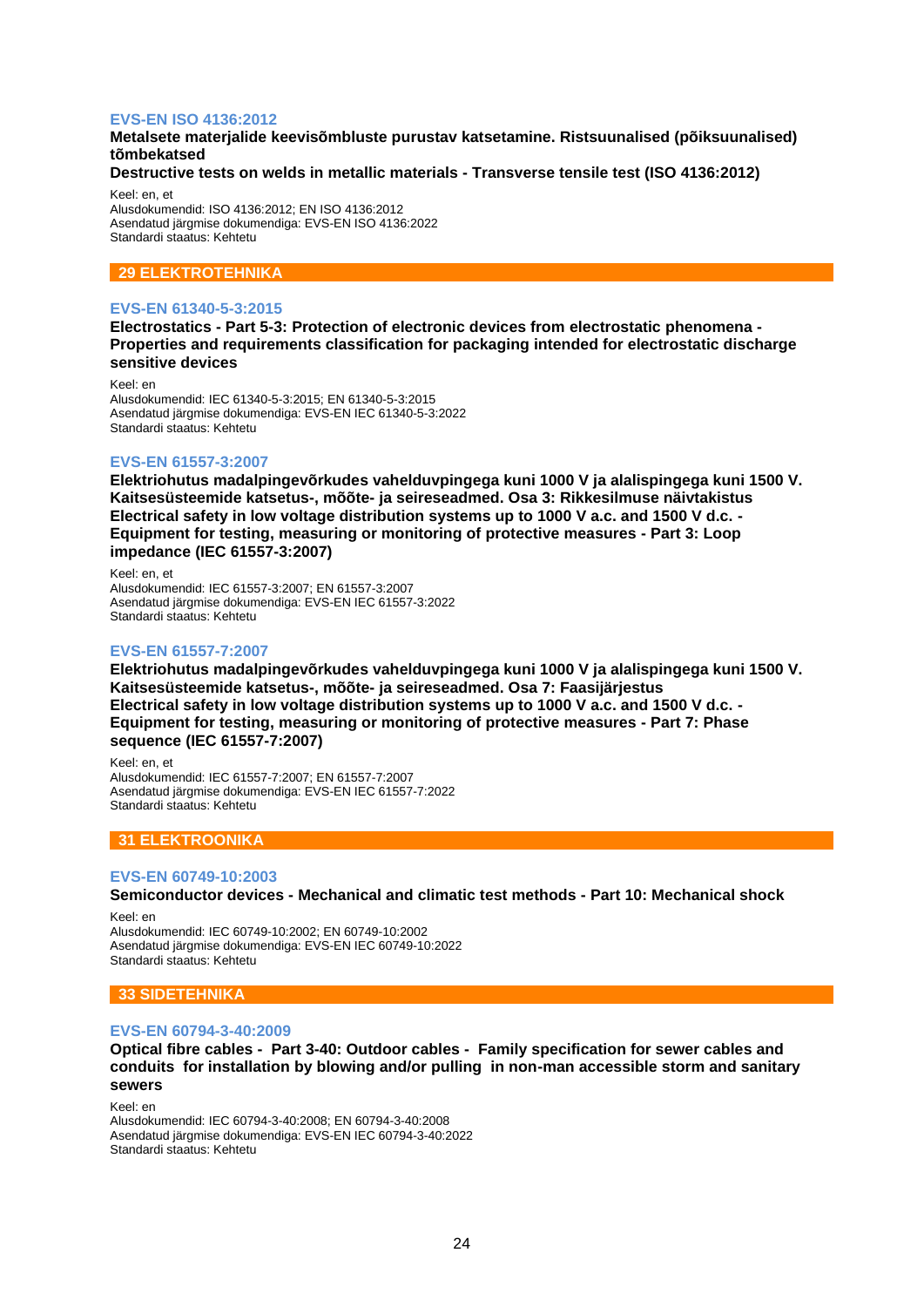## **EVS-EN IEC 60794-1-23:2019**

## **Optical fibre cables - Part 1-23: Generic specification - Basic optical cable test procedures - Cable element test methods**

Keel: en

Alusdokumendid: IEC 60794-1-23:2019; EN IEC 60794-1-23:2019 Osaliselt asendatud järgmise dokumendiga: EVS-EN IEC 60794-1-310:2022 Osaliselt asendatud järgmise dokumendiga: prEN IEC 60794-1-303:2022 Standardi staatus: Kehtiv

## **35 INFOTEHNOLOOGIA**

## **EVS-EN 62623:2013**

## **Desktop and notebook computers - Measurement of energy consumption (IEC 62623:2012)**

Keel: en Alusdokumendid: IEC 62623:2012; EN 62623:2013 Asendatud järgmise dokumendiga: EVS-EN IEC 62623:2022 Standardi staatus: Kehtetu

## **43 MAANTEESÕIDUKITE EHITUS**

## **EVS-EN 12252:2014**

## **LPG equipment and accessories - Equipping of LPG road tankers**

Keel: en Alusdokumendid: EN 12252:2014 Asendatud järgmise dokumendiga: EVS-EN 12252:2022 Standardi staatus: Kehtetu

## **EVS-EN 12979:2002**

#### **Automotive LPG-systems - Installation requirements**

Keel: en Alusdokumendid: EN 12979:2002 Asendatud järgmise dokumendiga: EVS-EN 12979:2022 Standardi staatus: Kehtetu

## **53 TÕSTE- JA TEISALDUS-SEADMED**

#### **EVS-EN ISO 340:2013**

## **Conveyor belts - Laboratory scale flammability characteristics - Requirements and test method (ISO 340:2013)**

Keel: en Alusdokumendid: ISO 340:2013; EN ISO 340:2013 Asendatud järgmise dokumendiga: EVS-EN ISO 340:2022 Standardi staatus: Kehtetu

#### **55 PAKENDAMINE JA KAUPADE JAOTUSSÜSTEEMID**

#### **EVS-EN ISO 16495:2013**

## **Packaging - Transport packaging for dangerous goods - Test methods (ISO 16495:2013)**

Keel: en Alusdokumendid: ISO 16495:2013; EN ISO 16495:2013 Asendatud järgmise dokumendiga: EVS-EN ISO 16495:2022 Standardi staatus: Kehtetu

## **71 KEEMILINE TEHNOLOOGIA**

#### **EVS-EN 15031:2013**

#### **Chemicals used for treatment of swimming pool water - Aluminium based coagulants**

Keel: en Alusdokumendid: EN 15031:2013 Asendatud järgmise dokumendiga: EVS-EN 15031:2022 Standardi staatus: Kehtetu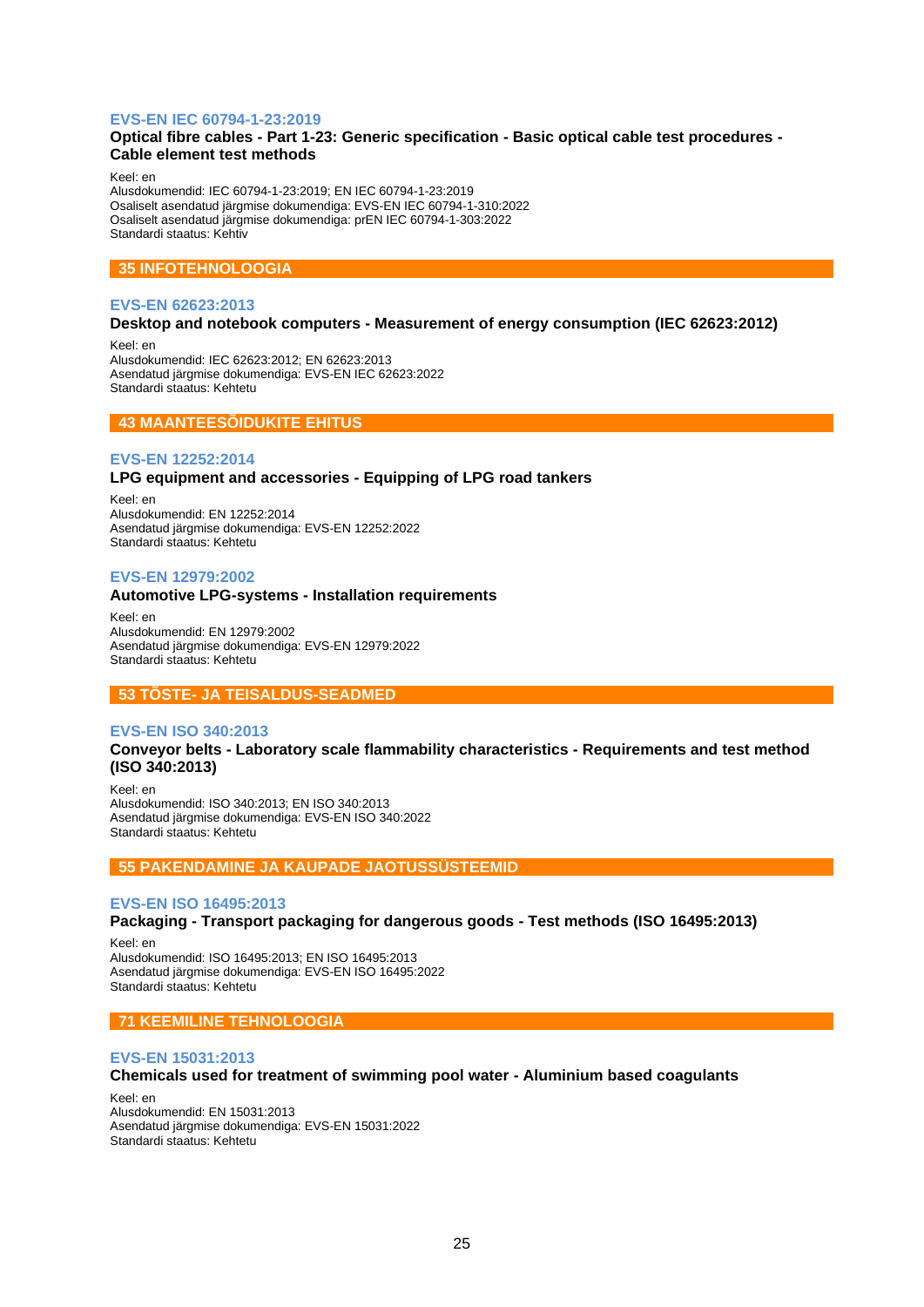## **EVS-EN 15796:2010**

## **Chemicals used for treatment of swimming pool water - Calcium hypochlorite**

Keel: en Alusdokumendid: EN 15796:2010 Asendatud järgmise dokumendiga: EVS-EN 15796:2022 Standardi staatus: Kehtetu

## **EVS-EN 15797:2010**

## **Chemicals used for the treatment of swimming pool water - Iron based coagulants**

Keel: en Alusdokumendid: EN 15797:2010 Asendatud järgmise dokumendiga: EVS-EN 15797:2022 Standardi staatus: Kehtetu

#### **EVS-EN 15798:2010**

#### **Products used for the treatment of swimming pool water - Filter media**

Keel: en Alusdokumendid: EN 15798:2010 Asendatud järgmise dokumendiga: EVS-EN 15798:2022 Standardi staatus: Kehtetu

## **EVS-EN 15799:2010**

**Products used for treatment of swimming pool water - Powdered activated carbon**

Keel: en Alusdokumendid: EN 15799:2010 Asendatud järgmise dokumendiga: EVS-EN 15799:2022 Standardi staatus: Kehtetu

#### **EVS-EN 899:2009**

## **Chemicals used for treatment of water intended for human consumption - Sulphuric acid**

Keel: en Alusdokumendid: EN 899:2009 Asendatud järgmise dokumendiga: EVS-EN 899:2022 Standardi staatus: Kehtetu

## **73 MÄENDUS JA MAAVARAD**

#### **EVS-EN 15163:2017**

**Looduskivi kasutamise ja töötlemise masinad ja paigaldised. Ohutus. Nõuded teemantsaagidele Machines and installations for the exploitation and processing of natural stone - Safety - Requirements for diamond wire saws**

Keel: en Alusdokumendid: EN 15163:2017 Asendatud järgmise dokumendiga: EVS-EN 15163-1:2022 Asendatud järgmise dokumendiga: EVS-EN 15163-2:2022 Standardi staatus: Kehtetu

## **79 PUIDUTEHNOLOOGIA**

#### **CEN/TR 14734:2004**

**Durability of wood and wood-based products - Determination of treatability of timber species to be impregnated with wood preservatives - Laboratory method**

Keel: en Alusdokumendid: CEN/TR 14734:2004 Asendatud järgmise dokumendiga: EVS-EN 14734:2022 Standardi staatus: Kehtetu

#### **EVS-EN 14081-2:2019**

**Puitkonstruktsioonid. Nelinurkse ristlõikega tugevussorditud ehituspuit. Osa 2: Masinsortimine. Täiendavad nõuded esmasteks tüübikatsetusteks Timber structures - Strength graded structural timber with rectangular cross section - Part 2: Machine grading; additional requirements for type testing**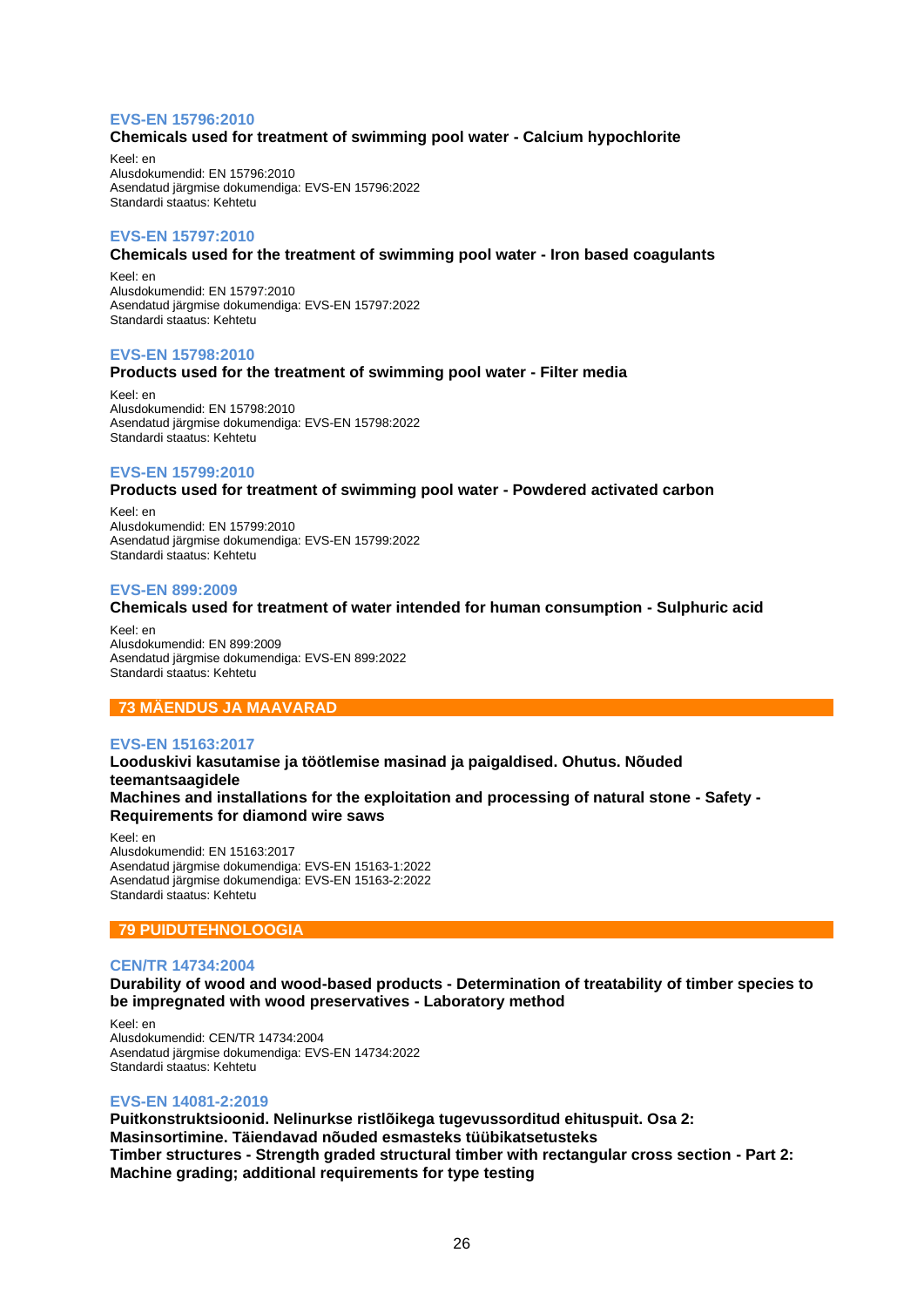Keel: en, et Alusdokumendid: EN 14081-2:2018 Asendatud järgmise dokumendiga: EVS-EN 14081-2:2019+A1:2022 Standardi staatus: Kehtetu

#### **EVS-EN 384:2016+A1:2018**

## **Structural timber - Determination of characteristic values of mechanical properties and density**

Keel: en Alusdokumendid: EN 384:2016+A1:2018 Asendatud järgmise dokumendiga: EVS-EN 384:2016+A2:2022 Standardi staatus: Kehtetu

## **91 EHITUSMATERJALID JA EHITUS**

## **EVS-EN 50470-3:2007**

**Elektrimõõteseadmed vahelduvvoolule. Osa 3: Erinõuded. Staatilised aktiivenergia arvestid (klass A, B ja C) Electricity metering equipment (a.c.) - Part 3: Particular requirements - Static meters for active** 

**energy (class indexes A, B and C)**

Keel: en, et

Alusdokumendid: EN 50470-3:2006 Asendatud järgmise dokumendiga: EVS-EN 50470-3:2022 Konsolideeritud järgmise dokumendiga: EVS-EN 50470-3:2007+A1:2019 Muudetud järgmise dokumendiga: EVS-EN 50470-3:2007/A1:2019 Standardi staatus: Kehtetu

## **EVS-EN 50470-3:2007/A1:2019**

**Elektrimõõteseadmed vahelduvvoolule. Osa 3: Erinõuded. Staatilised aktiivenergia arvestid (klass A, B ja C) Electricity metering equipment (a.c.) - Part 3: Particular requirements - Static meters for active energy (class indexes A, B and C)**

Keel: en, et Alusdokumendid: EN 50470-3:2006/A1:2018 Asendatud järgmise dokumendiga: EVS-EN 50470-3:2022 Konsolideeritud järgmise dokumendiga: EVS-EN 50470-3:2007+A1:2019 Standardi staatus: Kehtetu

## **EVS-EN 50470-3:2007+A1:2019**

**Elektrimõõteseadmed vahelduvvoolule. Osa 3: Erinõuded. Staatilised aktiivenergia arvestid (klass A, B ja C)**

**Electricity metering equipment (a.c.) - Part 3: Particular requirements - Static meters for active energy (class indexes A, B and C)**

Keel: en, et Alusdokumendid: EN 50470-3:2006; EN 50470-3:2006/A1:2018 Asendatud järgmise dokumendiga: EVS-EN 50470-3:2022 Standardi staatus: Kehtetu

## **EVS-EN 81-28:2018**

**Liftide valmistamise ja paigaldamise ohutuseeskirjad. Inimeste ja kaupade transpordiks mõeldud liftid. Osa 28: Sõidu- ja kaubaliftide kaugside-häiresüsteem (parandatud väljaanne 01.2019)**

**Safety rules for the construction and installation of lifts - Lifts for the transport of persons and goods - Part 28: Remote alarm on passenger and goods passenger lifts (Corrected version 01.2019)**

Keel: en Alusdokumendid: EN 81-28:2018+AC:2019 Asendatud järgmise dokumendiga: EVS-EN 81-28:2022 Standardi staatus: Kehtetu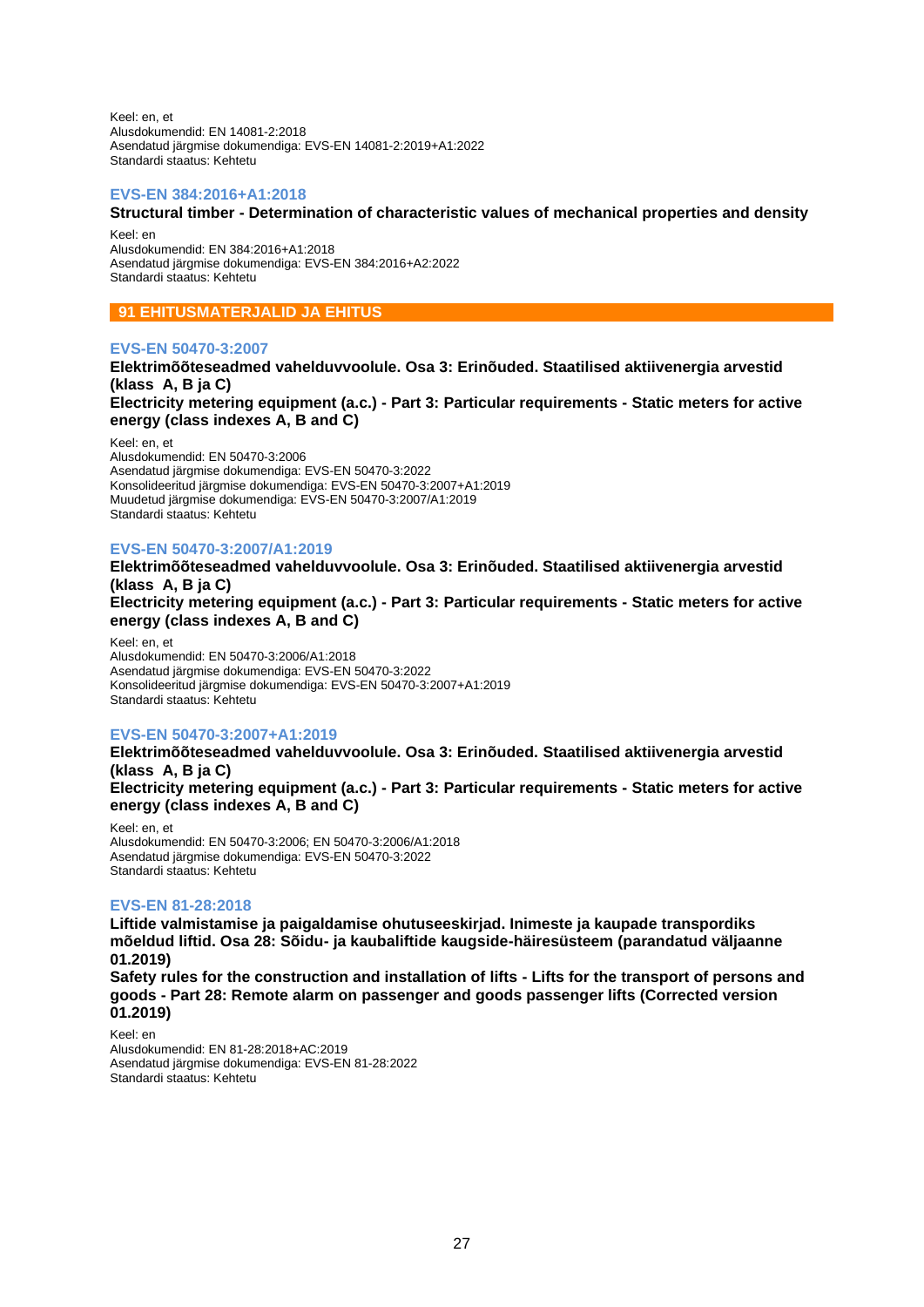## **97 OLME. MEELELAHUTUS. SPORT**

#### **CLC/TS 50677:2019**

**Clothes washing machines and washer-dryers for household and similar use - Method for the determination of rinsing effectiveness by measurement of the surfactant content at textile materials**

Keel: en Alusdokumendid: CLC/TS 50677:2019 Asendatud järgmise dokumendiga: CLC/TS 50677:2022 Standardi staatus: Kehtetu

#### **EVS-EN 14344:2004**

**Lastele kasutamiseks ja laste hooldamiseks mõeldud tooted. Laste jalgrattatoolid. Ohutusnõuded ja katsemeetodid Child use and care articles - Child seats for cycles - Safety requirements and test methods**

Keel: en Alusdokumendid: EN 14344:2004 Asendatud järgmise dokumendiga: EVS-EN 14344:2022 Standardi staatus: Kehtetu

#### **EVS-EN 497:1999**

**Vedelgaasiseadmete tehniline kirjeldus. Polüfunktsionaalsed keedupõletid õues kasutamiseks Specification for dedicated liquefied petroleum gas appliances - Multi purpose boiling burners for outdoor use**

Keel: en Alusdokumendid: EN 497:1997 Asendatud järgmise dokumendiga: EVS-EN 497:2022 Standardi staatus: Kehtetu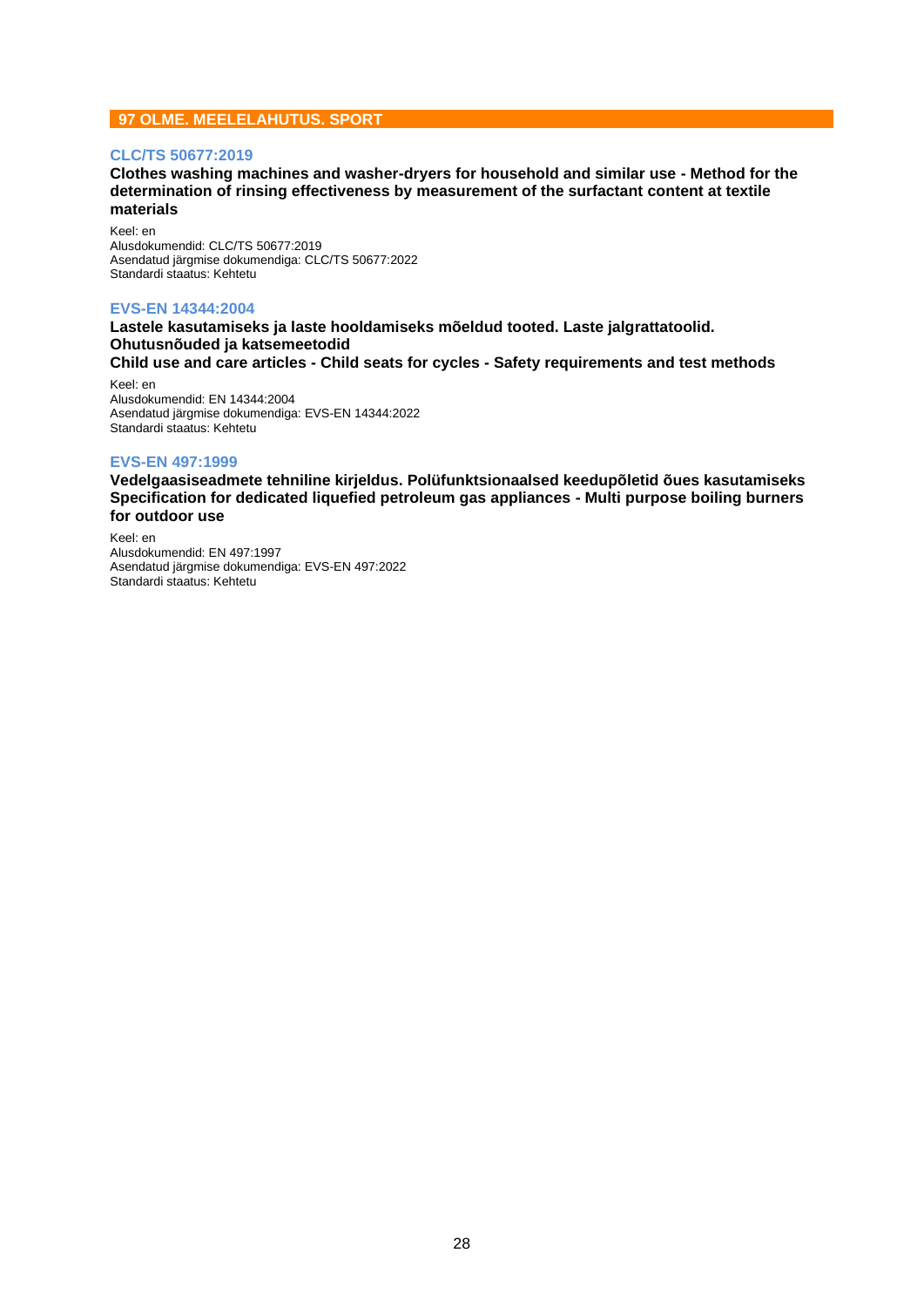# **STANDARDIKAVANDITE ARVAMUSKÜSITLUS**

<span id="page-28-0"></span>Selleks, et tagada standardite vastuvõtmine, järgides konsensuse põhimõtteid, peab standardite vastuvõtmisele eelnema standardikavandite avalik arvamusküsitlus, milleks ettenähtud perioodi jooksul (üldjuhul 60 päeva) on asjast huvitatuil võimalik tutvuda standardikavanditega, esitada kommentaare ning teha ettepanekuid parandusteks. Eriti on oodatud teave, kui rahvusvahelist või Euroopa standardikavandit ei peaks vastu võtma Eesti standardiks (vastuolu Eesti õigusaktidega, pole Eestis rakendatav jt põhjustel).

Arvamusküsitlusele esitatakse Euroopa ja rahvusvahelised standardikavandid, mis on kavas üle võtta Eesti standarditeks, ja Eesti algupärased standardikavandid ning algupäraste tehniliste spetsifikatsioonide ja juhendite kavandid.

Iga arvamusküsitlusel oleva kavandi kohta on esitatud alljärgnev informatsioon:

- tähis;
- pealkiri;
- käsitlusala;
- $keel (en = inglise; et = eesti);$
- Euroopa või rahvusvahelise alusdokumendi tähis, selle olemasolul;
- asendusseos, selle olemasolul;
- arvamuste esitamise tähtaeg.

Kavanditega saab tutvuda ja kommentaare esitada Eesti Standardimis- ja Akrediteerimiskeskuse veebilehel asuvas kommenteerimisportaalis[: https://www.evs.ee/kommenteerimisportaal/](https://www.evs.ee/kommenteerimisportaal/)

Igal kuul uuendatav teave eestikeelsena avaldatavate Eesti standardite kohta, sh eeldatavad kommenteerimise ja avaldamise tähtpäevad, on leitav Eesti Standardimis- ja Akrediteerimiskeskuse veebilehel avaldatavas[t standardimisprogrammist.](https://www.evs.ee/et/standardimisprogramm)

## **01 ÜLDKÜSIMUSED. TERMINOLOOGIA. STANDARDIMINE. DOKUMENTATSIOON**

## **FprEN ISO 13349-1**

## **Fans - Vocabulary and definitions of categories - Part 1: Vocabulary (ISO/FDIS 13349-1:2022)**

This document defines terms in the field of fans used for all purposes.

It is not applicable to electrical safety. Keel: en Alusdokumendid: ISO/FDIS 13349-1; FprEN ISO 13349-1

Asendab dokumenti: EVS-EN ISO 13349:2010

**Arvamusküsitluse lõppkuupäev: 13.08.2022**

## **FprEN ISO 13349-2**

## **Fans - Vocabulary and definitions of categories - Part 2: Categories (ISO/FDIS 13349-2:2022)**

This document defines categories in the field of fans used for all purposes.

It is not applicable to electrical safety. Keel: en Alusdokumendid: ISO/FDIS 13349-2; FprEN ISO 13349-2 Asendab dokumenti: EVS-EN ISO 13349:2010

**Arvamusküsitluse lõppkuupäev: 13.08.2022**

#### **prEN 9300-120**

## **Aerospace series - LOTAR - LOng Term Archiving and Retrieval of digital technical product documentation such as 3D CAD and PDM data - Part 120: CAD 3D explicit geometry with graphic product and manufacturing information**

#### 1.1 Introduction

This document defines the requirements for the long term digital preservation of the presentation of Product and Manufacturing Information (PMI) with their possible links to the 3D explicit shape and geometry of single CAD parts. The goal is to preserve this 3D information with respect to the geometry and related PMI produced by the original CAD system, following the principles laid down in EN 9300 003 "Fundamentals and Concepts".

The requirements of EN 9300 110 "CAD mechanical 3D explicit geometry information" about the preservation of the 3D explicit shape shall apply within this document.

The meaning of terms "Presentation" and "Representation", defined in the EN 9300 100 "Common concepts for Long term archiving and retrieval of CAD 3D mechanical information" is required to understand this EN 9300 document.

#### 1.2 In scope

The following outlines the total scope of this document:

|        | the  |       |          |          |       | Presentation of 3D geometrical dimension and tolerance, and 3D annotation attributes; |     |           |  |        |
|--------|------|-------|----------|----------|-------|---------------------------------------------------------------------------------------|-----|-----------|--|--------|
| $\sim$ |      | their | possible | semantic | links | with                                                                                  | 3D. | Geometric |  | shape; |
|        | User |       |          |          |       | Defined Attributes: that are assigned to 3D geometric entities or at the part level.  |     |           |  |        |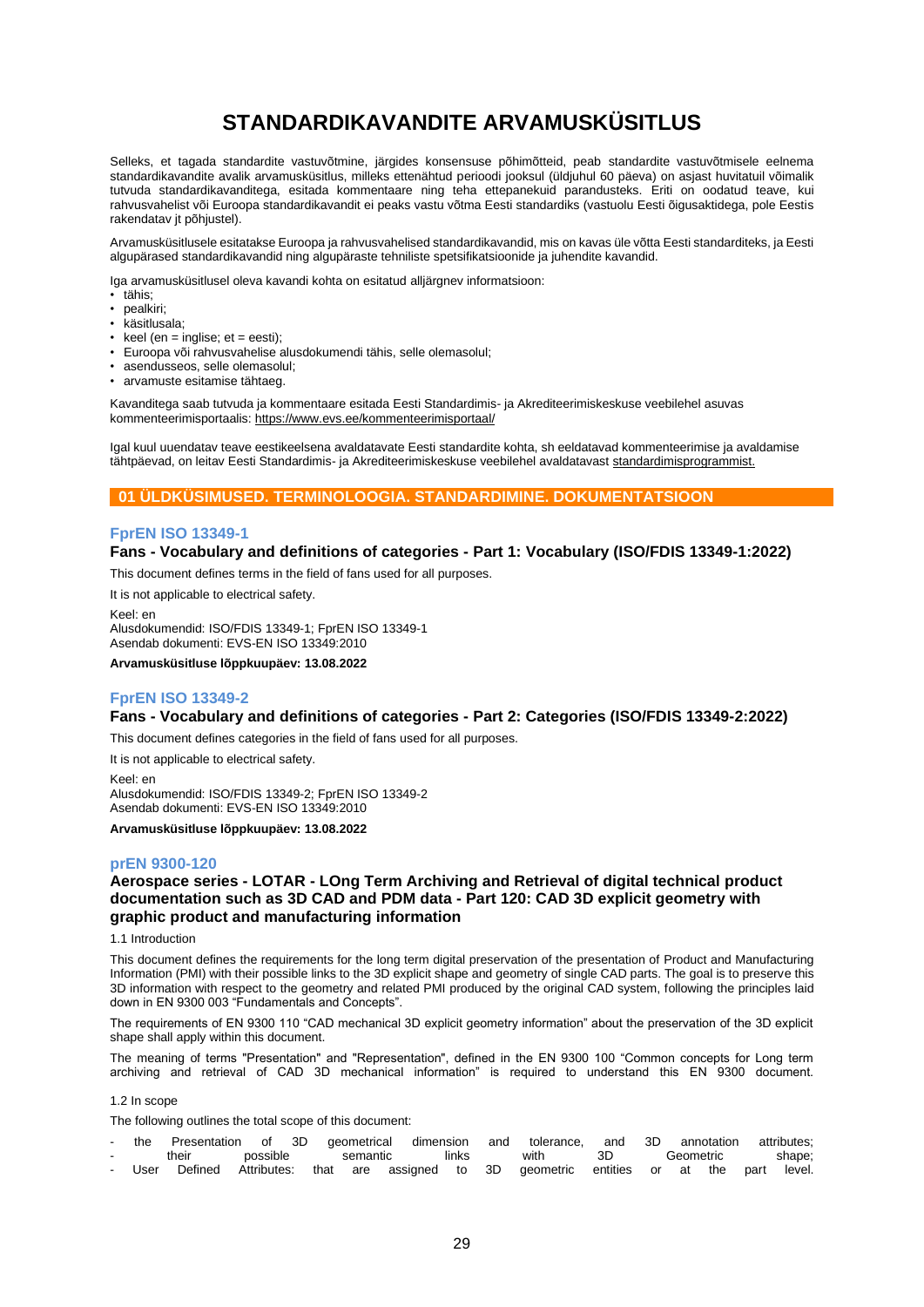For the purpose of this document, the semantic definition is at the level that supports associative "Cross-highlighting", to illustrate the portion of the geometry to which a PMI element applies.

In this version, the technology used to preserve this 3D information is based on polyline and tessellated presentation. Polyline presentation is a conversion to lines and curves of all 3D annotations by the STEP interfaces of the CAD system, including validation properties. Tessellated presentation is a conversion to tessellated curves and tessellated faces. The main use cases are the Certification and Product Liability of static information, however, re-use is also possible after the deletion of previous PMI and creation of new PMI (refer to clause 3 for definition).

1.3 Out of scope

The following is outside the scope:

- machine-interpretable PMI "Representation";
- how to preserve additional information:
- - property rights;
- -form features;
- -machining features;
- CAD Assemblies.

Keel: en Alusdokumendid: prEN 9300-120:2022

**Arvamusküsitluse lõppkuupäev: 14.07.2022**

#### **prEN 9300-121**

## **Aerospace series - LOTAR - LOng Term Archiving and Retrieval of digital technical product documentation such as 3D CAD and PDM data - Part 121: Semantic representation of CAD 3D Explicit Geometry with Product and Manufacturing Information**

#### 1.1 Introduction

This document defines the requirements for the long term digital preservation of the Semantic Representation of Product and Manufacturing Information (PMI) with their possible links to the 3D explicit shape and geometry of single CAD parts. The goal is to preserve this 3D information, without loss, with respect to the geometry produced by the original CAD system, following the principles laid down in EN 9300 003 "Fundamentals and Concepts".

The requirements of EN 9300 110 concerning the preservation of the 3D explicit shape shall apply within this Part. The term "semantic representation" is defined in Clause 3 "Terms, definitions and abbreviations".

1.2 In scope

The following outlines the total scope of EN 9300 121:

- machine-interpretable PMI "Semantic Representation" (Refer to clause 3 for definition);

- the association of the above with 3D geometric shapes;

- the possible association of the above with Presentation of 3D Product and Manufacturing Information (PMI), and 3D annotations as defined in EN 9300 120.

In EN 9300 121, the technology used to preserve this 3D information is based on semantic representation. The main use cases are Certification, Product Liability and Design re-use.

For the purpose of this document, the semantic definition is at the level that supports associative "Cross-highlighting" for the purpose of human readability.

1.3 Out of scope

The following is outside the scope:

- PMI presentation (defined in EN 9300 120);

- User defined attributes that are assigned to 3D geometric entities or at the part level. The archiving of the UDA is defined in EN 9300 120.

- How to preserve additional information:

- - property rights;
- - form features;

- - CAD Assemblies.

- The semantics of special Notes outside the scope of PMI: ITAR/EAR, proprietary, and title block information, etc.

Keel: en

Alusdokumendid: prEN 9300-121:2022

**Arvamusküsitluse lõppkuupäev: 14.07.2022**

#### **prEN 9300-125**

## **Aerospace series - LOTAR - Part 125: Explicit CAD assembly structure with Graphic Product and Manufacturing Information (PMI)**

1.1 Introduction

This document defines the requirements for the long-term digital preservation of the presentation of Product and Manufacturing Information (PMI) with their possible links to the 3D explicit shape and geometry of CAD assembly structure. The goal is to preserve this 3D information, without loss, with respect to the geometry produced by the original CAD system, following the principles laid down in EN 9300 003 "Fundamentals and Concepts".

This will allow the retrieval of the assembly structure including the placement information.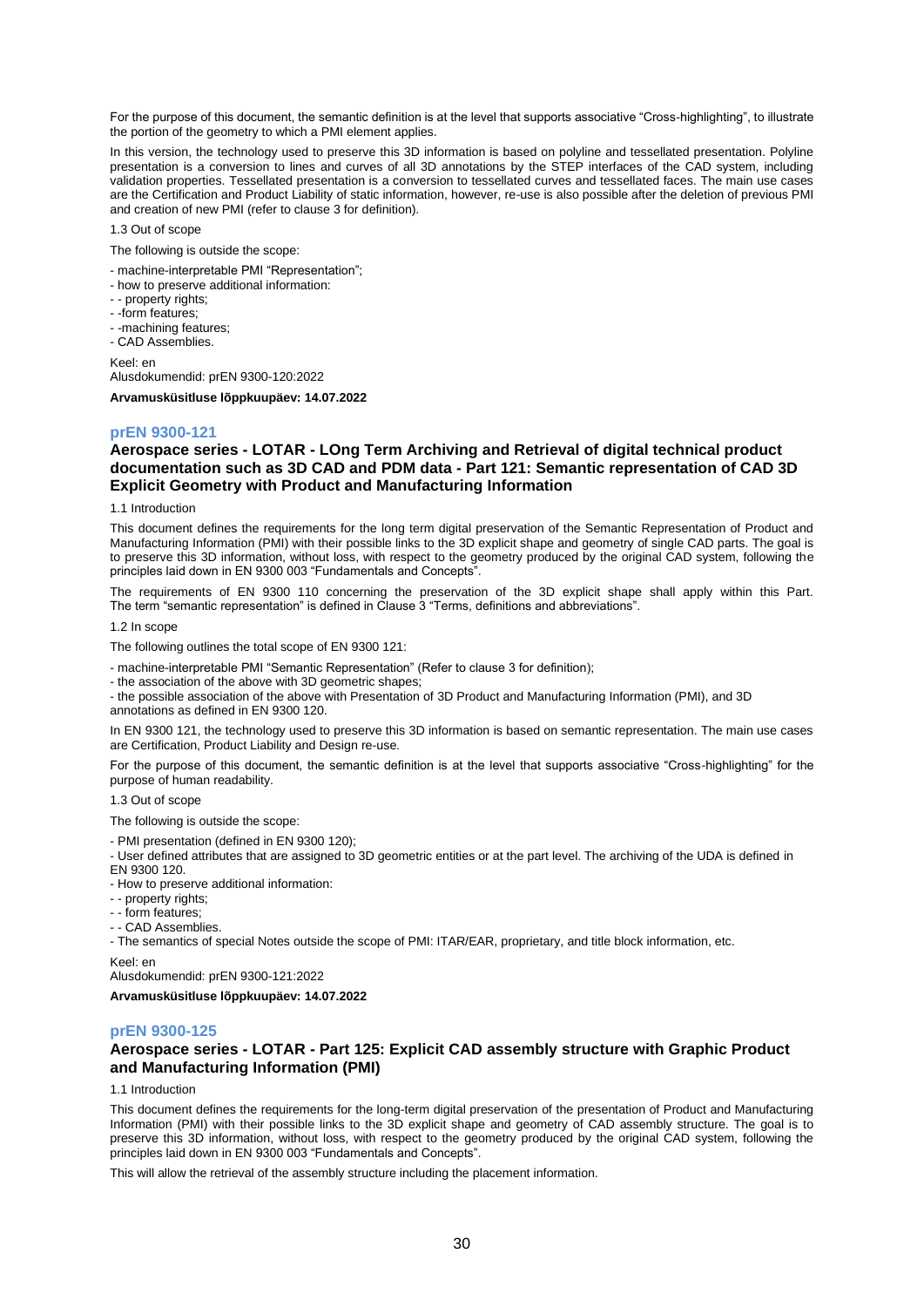This standard extends EN 9300-115 "Explicit CAD Assembly Structure" by including assembly level PMI.

PMI for the assembly structure can be recorded in the same file as the geometry, can be in a nested assembly structure or the PMI will be contained in its own separate file (Side-Car).

The PMI elements shall be presented on the graphic level only (i.e. polyline, tessellated).

1.2 Out of scope

The following is outside the scope:

- The archiving of assembly Form Features.
- Semantic PMI representation is out of scope for this document.
- The geometry defined at assembly level is out of scope for this document.
- (This document covers PMI at the assembly level only.)

Keel: en

Alusdokumendid: prEN 9300-125:2022

**Arvamusküsitluse lõppkuupäev: 14.07.2022**

#### **prEN ISO 128-2**

## **Technical product documentation (TPD) - General principles of representation - Part 2: Basic conventions for lines (ISO/FDIS 128-2:2022)**

This document establishes the types of lines used in technical drawings (e.g. diagrams, plans or maps), their designations and their configurations, as well as general rules for the draughting of lines. In addition, this document specifies general rules for the representation of leader and reference lines and their components as well as for the arrangement of instructions on or at leader lines in technical documents. Annexes have been provided for specific information on mechanical, construction and shipbuilding technical drawings.

For the purposes of this document the term "technical drawing" is interpreted in the broadest possible sense encompassing the total package of documentation specifying the product (workpiece, subassembly, assembly).

Keel: en Alusdokumendid: ISO/FDIS 128-2; prEN ISO 128-2 Asendab dokumenti: EVS-EN ISO 128-2:2020

**Arvamusküsitluse lõppkuupäev: 13.08.2022**

#### **prEVS-ISO 30302**

## **Informatsioon ja dokumentatsioon. Dokumendihalduse juhtimissüsteemid. Rakendamise juhised**

#### **Information and documentation — Management systems for records — Guidelines for implementation**

See dokument annab juhised dokumendihalduse juhtimissüsteemi (DHJS) rakendamiseks vastavuses standardiga ISO 30301. See dokument on mõeldud kasutamiseks koos standardiga ISO 30301. See kirjeldab tegevusi DHJS-i kavandamiseks, juurutamiseks ja seireks.

DHJS-i juurutamiseks võib seda dokumenti kasutada mistahes organisatsioonis või organisatsioonide üleselt. See on rakendatav igat tüüpi (nt kommertsettevõtted, valitsusasutused, mittetulundusühingud) ja mistahes suurusega organisatsioonis. See dokument on mõeldud kasutamiseks neile, kes vastutavad DHJS-i juurutamise ja toimimise eest. Samuti aitab see tippjuhtkonda otsuste tegemisel, mis puudutavad nende organisatsiooni juhtimissüsteemi sisseseadmist, ulatust ja rakendamist.

Keel: en Alusdokumendid: ISO 30302:2022 Asendab dokumenti: EVS-ISO 30302:2016

**Arvamusküsitluse lõppkuupäev: 13.08.2022**

## **03 TEENUSED. ETTEVÕTTE ORGANISEERIMINE, JUHTIMINE JA KVALITEET. HALDUS. TRANSPORT. SOTSIOLOOGIA**

#### **prEN 9102**

#### **Aerospace series - Quality systems - First Article Inspection Requirement**

1.1 This document establishes the requirements for performing and documenting FAI. It is emphasized that the requirements specified in this document are complementary (not alternative) to customer and applicable statutory and regulatory requirements. If there is a conflict between the requirements of this document, and customer or applicable statutory/regulatory requirements, the latter takes precedence.

In this document, the following verbal forms are used:

- "shall" indicates a requirement;
- "should" indicates a recommendation;
- "may" indicates a permission;
- "can" indicates a possibility or a capability.

Information marked as "NOTE" is for guidance in understanding or clarifying the associated requirement.

1.2 Purpose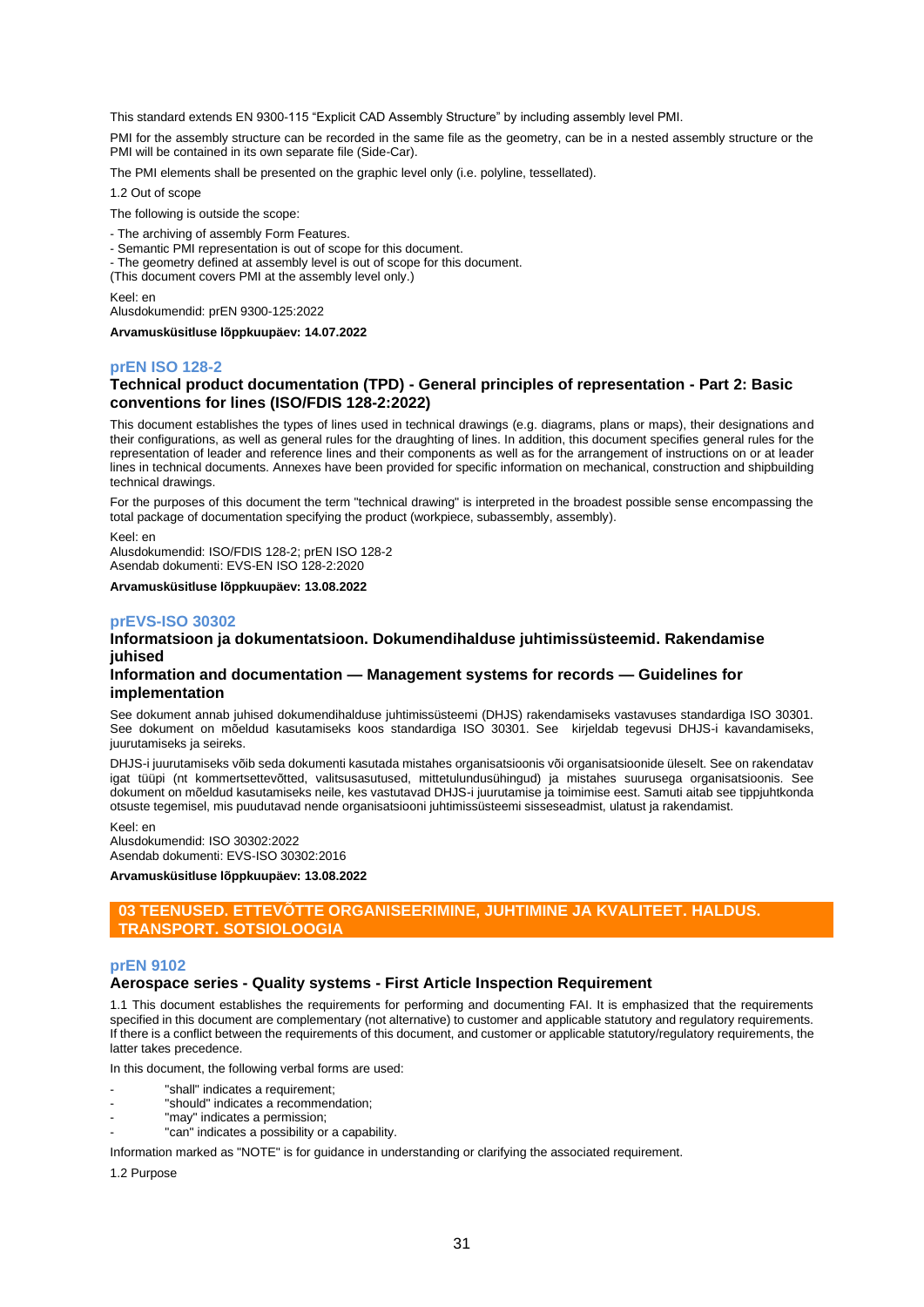The primary purpose of FAI is to verify and validate product realization processes capable of producing characteristics that meet engineering and design requirements. A FAI is not a product acceptance document. A well-planned and executed FAI by a multidisciplinary team (e.g., members from responsible functions) provides objective evidence the manufacturer's processes can produce compliant product, having effectively understood and incorporated the associated requirements.

NOTE While interrelated, FAI and product acceptance are separate activities. FAI focus is verification of production processes via assessment of product. FAI and supporting documentation do not provide assurance regarding conformance for product acceptance purposes; neither does the lack of a FAI necessarily imply that the product is nonconforming to engineering and design requirements.

FAI will:

- provide confidence that the product realization processes are capable of producing conforming product;
- demonstrate that the manufacturers and processors of the product have an understanding of the associated requirements:
- provide objective evidence of process capability;
- mitigate risk associated with production startup and/or process changes;
- provide assurance of product conformance at the start of production and after changes, as outlined in this document.

#### A FAI is intended to:

- reduce future escapes, risks, and total costs;
- help ensure product safety;
- improve quality, delivery, and customer satisfaction;
- reduce costs and production delays associated with product nonconformances;

identify product realization processes not capable of producing conforming product, and initiate and/or validate associated corrective actions.

#### 1.3 Application

This document applies to organizations and sub-tiers responsible for product realization processes that produce the design characteristics of the product. The organization shall flow down the requirements of this document to suppliers who produce design characteristics.

This document applies to external suppliers performing special processes. A Certificate of Conformity (CoC) provided by processors attests to satisfying the specification requirements of the applicable design authority. External suppliers providing special processes can satisfy this document's requirements by either:

- documenting the design characteristics and associated results on a FAI;
- documenting the design characteristics and associated results on a customer-defined detailed CoC.

This document applies to assemblies, sub-assemblies, and detail parts including castings, forgings, and modifications to document catalogue or Commercial-Off-the-Shelf (COTS) items. Each of these items requires a stand-alone FAI.

Unless contractually required, this document does not apply to:

- development and prototype parts that are not considered as part of the first production run;
- procured standard catalogue items, COTS, or deliverable software. These items shall be documented in the index of part numbers in an assembly First Article Inspection Report (FAIR).

Keel: en

Alusdokumendid: prEN 9102 Asendab dokumenti: EVS-EN 9102:2015

**Arvamusküsitluse lõppkuupäev: 13.08.2022**

## **prEN IEC 60300-1:2022**

#### **Dependability management - Part 1: Managing dependability**

This document provides guidance on:

• the meaning and significance of dependability from a business, technical and financial perspective;

• achieving dependability through suitable adaptation of organizational management systems such as those described in the ISO 9000 series (Quality management), ISO 26000 (Guidance on social responsibility) and the ISO 55000 series (Asset management);

• the activities that need to be integrated into management systems and life cycle processes in order to achieve dependable systems, products and services;

• planning and implementing dependability activities throughout the life cycle to achieve and assure required outcomes, taking into account factors such as costs, safety, the environment, customer goodwill, brand and reputation.

This document is applicable to any type of system, both new and existing, to mass produced industrial or consumer products, to components and to services. This document addresses all elements of systems, products and services including hardware, software, data, processes, procedures, facilities, materials, and personnel required for operations and support.

Keel: en

Alusdokumendid: 56/1954/CDV; prEN IEC 60300-1:2022 Asendab dokumenti: EVS-EN 60300-1:2014

**Arvamusküsitluse lõppkuupäev: 13.08.2022**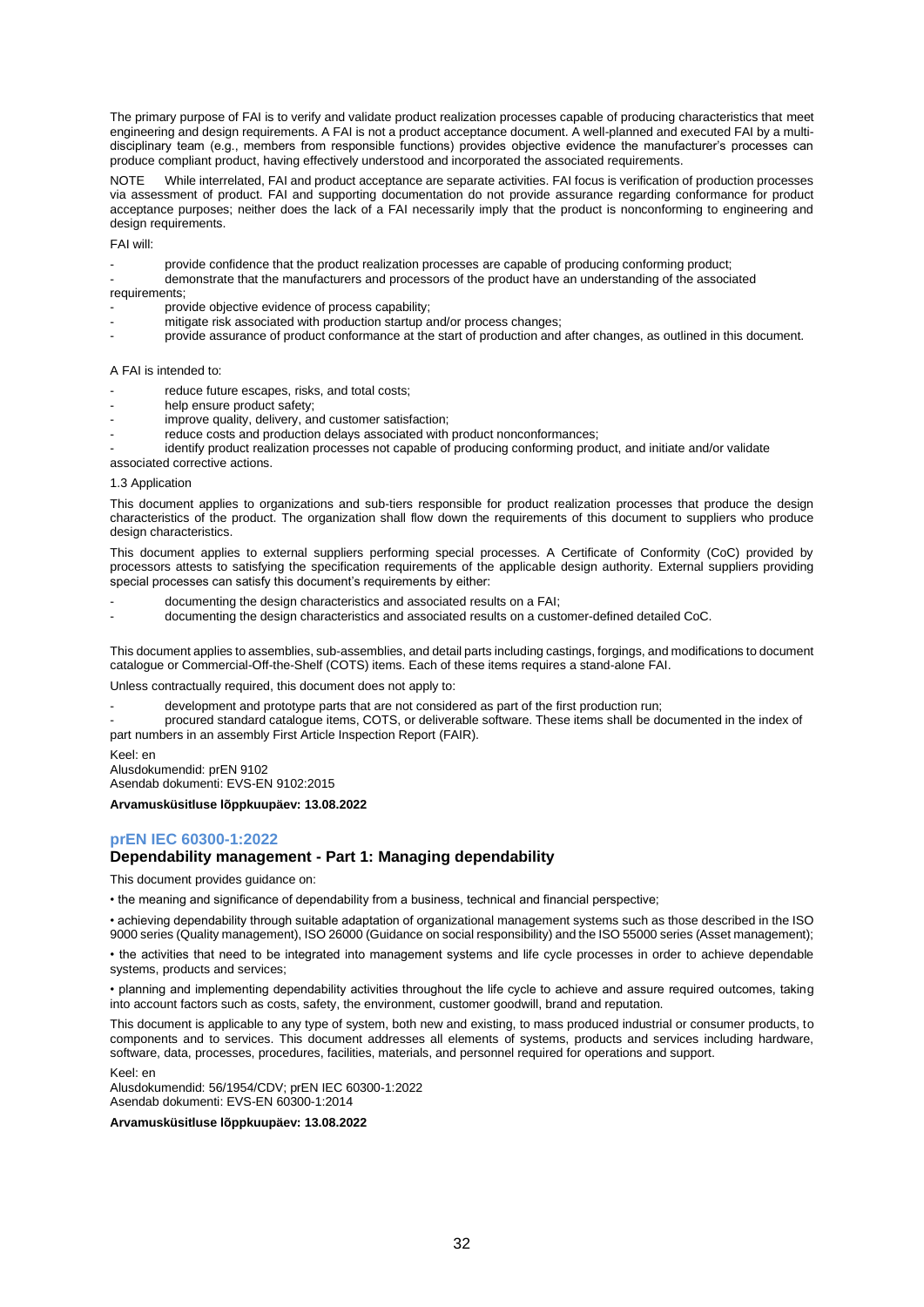#### **prEVS-ISO 30302**

## **Informatsioon ja dokumentatsioon. Dokumendihalduse juhtimissüsteemid. Rakendamise juhised**

## **Information and documentation — Management systems for records — Guidelines for implementation**

See dokument annab juhised dokumendihalduse juhtimissüsteemi (DHJS) rakendamiseks vastavuses standardiga ISO 30301. See dokument on mõeldud kasutamiseks koos standardiga ISO 30301. See kirjeldab tegevusi DHJS-i kavandamiseks, juurutamiseks ja seireks.

DHJS-i juurutamiseks võib seda dokumenti kasutada mistahes organisatsioonis või organisatsioonide üleselt. See on rakendatav igat tüüpi (nt kommertsettevõtted, valitsusasutused, mittetulundusühingud) ja mistahes suurusega organisatsioonis. See dokument on mõeldud kasutamiseks neile, kes vastutavad DHJS-i juurutamise ja toimimise eest. Samuti aitab see tippjuhtkonda otsuste tegemisel, mis puudutavad nende organisatsiooni juhtimissüsteemi sisseseadmist, ulatust ja rakendamist.

Keel: en Alusdokumendid: ISO 30302:2022 Asendab dokumenti: EVS-ISO 30302:2016

**Arvamusküsitluse lõppkuupäev: 13.08.2022**

## **07 LOODUS- JA RAKENDUSTEADUSED**

#### **prEN 17855**

**Foodstuffs - Minimum performance requirements for quantitative measurement of the food allergens milk, egg, peanut, hazelnut, almond, walnut, cashew, pecan nut, brazil nut, pistachio nut, macadamia nut, wheat, lupine, sesame, mustard, soy, celery, fish, molluscs and crustaceans**

This document specifies minimum performance requirements for methods that quantify the food allergens milk, egg, peanut, hazelnut, almond, brazil nut, macadamia nut, cashew, pistachio nut, walnut, pecan nut, lupine, sesame, mustard, soy, celery, fish, molluscs, crustaceans, and wheat in raw and processed foodstuffs. Within the scope of this document, minimum requirements for an LOQ (Limit of Quantification) will be derived from threshold data of allergic consumers. For quantitative antibody-based methods, a normative annex will describe what specific information the method developer needs to deliver and how performance characteristics shall be validated. Regarding PCR and LC-MS/MS, information on performance characteristics are in parts covered by EN 15634-1 and EN 17644. This document does not apply to fragmented or hydrolysed food allergens, such as casein hydrolysates or soy sauce. It also does not apply to methods that deliver qualitative results only. Methods that cover glutencontaining cereals (wheat, rye, and barley) with regard to coeliac disease are covered by EN 17254.

Keel: en Alusdokumendid: prEN 17855 **Arvamusküsitluse lõppkuupäev: 13.08.2022**

## **11 TERVISEHOOLDUS**

## **prEN ISO 9342-1**

## **Optics and optical instruments - Test lenses for calibration of focimeters - Part 1: Reference lenses for focimeters used for measuring spectacle lenses (ISO/DIS 9342-1:2022)**

This part of ISO 9342 specifies requirements for reference lenses for the calibration and verification of focimeters that are used for the measurement of spectacle form lenses. It also gives a method for the determination of the back vertex power of the reference lenses.

NOTE It is accepted that other reference lenses can also be used with powers within the given range, manufactured to the same standard of accuracy and form, but different back vertex powers. However, only lenses with integer nominal powers, as described in paragraph 4.1, can be used for the calibration of digitally-rounding focimeters.

Keel: en

Alusdokumendid: ISO/DIS 9342-1; prEN ISO 9342-1 Asendab dokumenti: EVS-EN ISO 9342-1:2005

**Arvamusküsitluse lõppkuupäev: 13.08.2022**

#### **13 KESKKONNA- JA TERVISEKAITSE. OHUTUS**

#### **prEN 12259-12**

#### **Fixed firefighting systems - Components for sprinkler and water spray systems - Part 12: Pumps**

This part of the EN 12259 series specifies requirements for single stage and multi-stage centrifugal pumps with mechanical seal or soft packing for use in automatic sprinkler systems and is for use with EN 12845 and EN 17451.

This document is only applicable for the following pumps, independent of installed orientation (vertical, horizontal or sloped):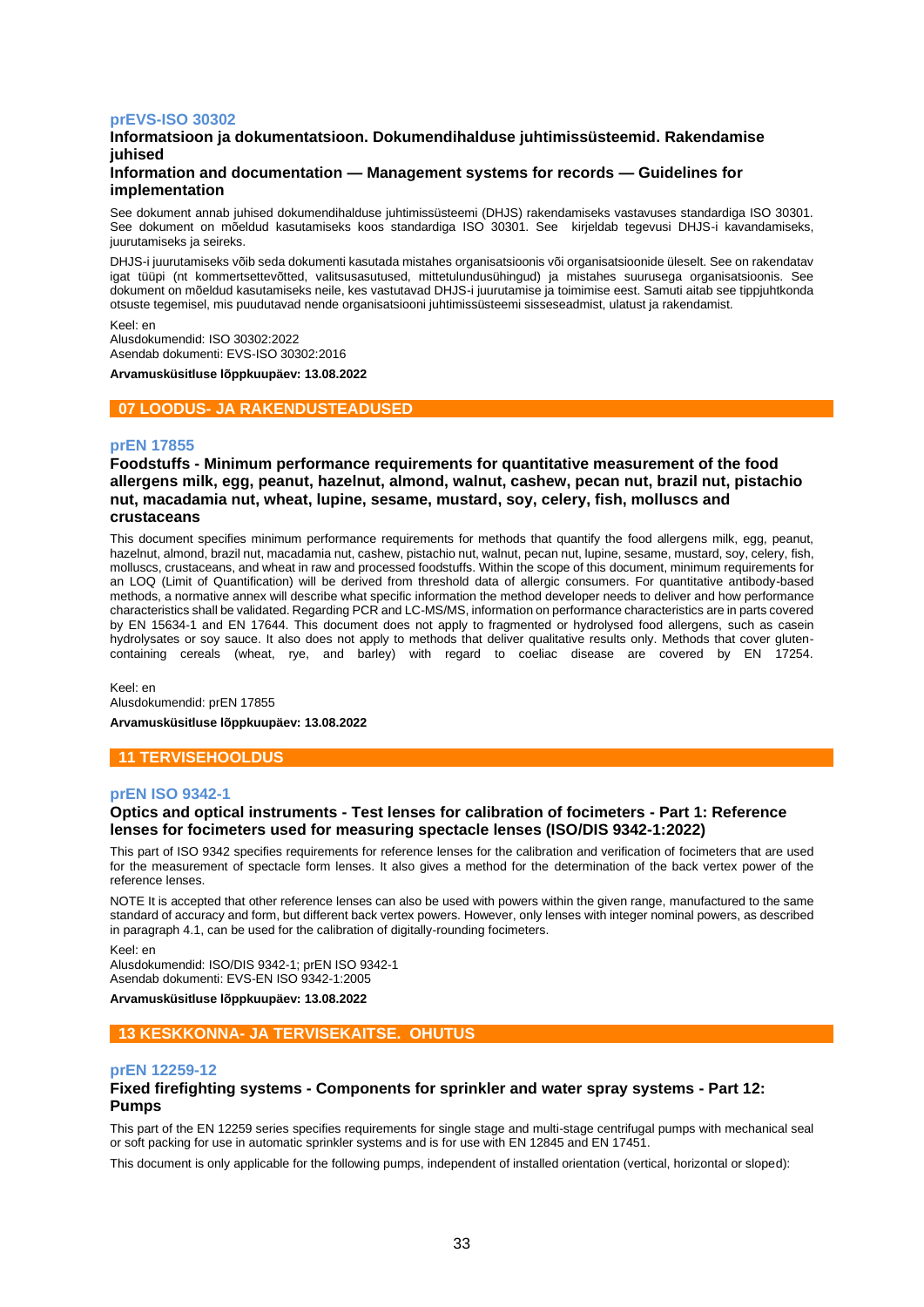- end suction pumps (close coupled or long coupled) of the back pull-out type pump;

- axial horizontal split case pumps;
- ring section pumps;
- inline pumps (vertical line shaft pump with inlet and outlet in line);
- vertical turbine pumps;
- multistage inline pumps;
- multi stage-multi outlet pumps;

- submersible motor borehole pumps.

Keel: en

Alusdokumendid: prEN 12259-12

**Arvamusküsitluse lõppkuupäev: 13.08.2022**

## **prEN 15346**

## **Plastics - Recycled plastics - Characterization of poly(vinyl chloride) (PVC) recyclates**

This document defines a method of specifying delivery conditions for poly(vinyl chloride) (PVC) recyclates.

It gives the most important characteristics and associated test methods for assessing of PVC recyclates intended for use in the production of semi-finished/finished products.

It is intended to support parties involved in the use of recycled PVC by mechanical recycling to agree on specifications for specific and generic applications.

This document does not cover the characterization of plastics wastes, which is covered by EN 15347, neither treaceability topics which are covered by EN 15343.

This document is applicable without prejudice to any existing legislation.

Keel: en Alusdokumendid: prEN 15346 Asendab dokumenti: EVS-EN 15346:2014

**Arvamusküsitluse lõppkuupäev: 13.08.2022**

## **prEN 45545-6**

## **Railway applications - Fire protection on railway vehicles - Part 6: Fire control and management systems**

This document specifies requirements for fire detection, alarm systems, equipment shutdown, information and communication systems, emergency lighting, emergency brake systems and fire fighting systems to cover the objectives defined in EN 45545- 1:2013.

The measures and requirements specified in this document aim to protect passengers and staff in railway vehicles in the event of a fire on board by alerting staff and passengers to a fire, delaying the fire development and controlling the movement of smoke. It is not within the scope of this document to describe measures that ensure the preservation of the railway vehicles in the event of a fire.

This part is valid for railway vehicles defined in EN 45545-1:2013.

Keel: en Alusdokumendid: prEN 45545-6 Asendab dokumenti: EVS-EN 45545-6:2013

**Arvamusküsitluse lõppkuupäev: 13.08.2022**

#### **prEN ISO 13997**

## **Protective clothing - Mechanical properties - Determination of resistance to cutting by sharp objects (ISO/DIS 13997:2022)**

This International Standard specifies a tomodynamometer cut test method and related calculations, for use on materials and assemblies designed for protective clothing, including gloves. The test determines resistance to cutting by sharp edges, such as knives, sheet metal parts, swarf, glass, bladed tools and castings.

When this document is cited as a test method in a material or product requirement standard, that standard shall contain the necessary information to permit the application of ISO 13997 to the particular product.

This test does not provide data on the resistance to penetration by pointed objects such as needles and thorns, or the point of sharp-edged blades. The test described in this International Standard is not considered suitable for testing materials made from chain mail and metal plates. The text of this International Standard does not include provisions for the safeguard of the operator. Keel: en

Alusdokumendid: prEN ISO 13997; ISO/DIS 13997:2022 Asendab dokumenti: EVS-EN ISO 13997:2000

**Arvamusküsitluse lõppkuupäev: 13.08.2022**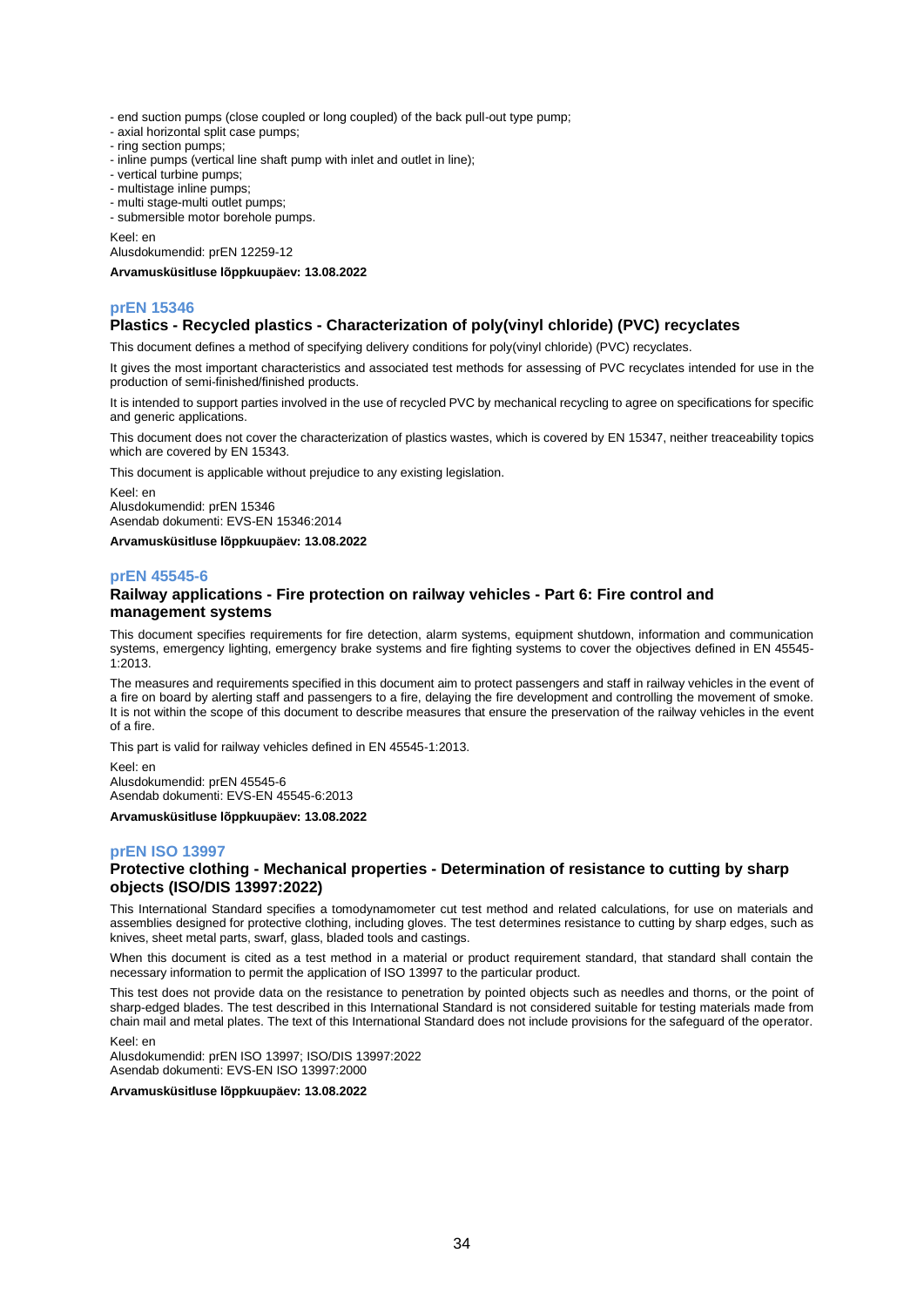## **17 METROLOOGIA JA MÕÕTMINE. FÜÜSIKALISED NÄHTUSED**

## **EN IEC 61557-7:2022/prA1:2022**

**Electrical safety in low voltage distribution systems up to 1 000 V AC and 1 500 V DC - Equipment for testing, measuring or monitoring of protective measures - Part 7: Phase sequence**

Amendment to EN IEC 61557-7:2022. Keel: en Alusdokumendid: 85/828/CDV; EN IEC 61557-7:2022/prA1:2022 Muudab dokumenti: EVS-EN IEC 61557-7:2022

**Arvamusküsitluse lõppkuupäev: 13.08.2022**

#### **prEN IEC 61557-14:2022**

## **Electrical safety in low voltage distribution systems up to 1 000 V a.c and 1 500 V d.c - Equipment for testing, measuring or monitoring of protective measures - Part 14: Equipment for testing the safety of electrical equipment for machinery**

This part of IEC 61557 defines special requirements for test and measurement equipment used to determine the electrical safety of electrical equipment of machinery in accordance with IEC 60204-1.

Keel: en

Alusdokumendid: 85/830/CDV; prEN IEC 61557-14:2022 Asendab dokumenti: EVS-EN 61557-14:2013

**Arvamusküsitluse lõppkuupäev: 13.08.2022**

#### **prEN IEC 61557-16:2022**

**Electrical safety in low voltage distribution systems up to 1 000 V a.c. and 1 500 V d.c - Equipment for testing, measuring or monitoring of protective measures - Part 16: Equipment for testing the effectiveness of the protective measures of electrical equipment and/or medical electrical equipment**

This part 16 of the IEC 61557 series specifies the requirements applicable to the performance for test and measurement equipment in order to determine the effectiveness of the protective measures for electrical equipment and/or medical electrical equipment described in IEC 62353.

Keel: en

Alusdokumendid: 85/831/CDV; prEN IEC 61557-16:2022 Asendab dokumenti: EVS-EN 61557-16:2015

**Arvamusküsitluse lõppkuupäev: 13.08.2022**

## **21 ÜLDKASUTATAVAD MASINAD JA NENDE OSAD**

## **prEN IEC 60300-1:2022**

## **Dependability management - Part 1: Managing dependability**

This document provides guidance on:

• the meaning and significance of dependability from a business, technical and financial perspective;

• achieving dependability through suitable adaptation of organizational management systems such as those described in the ISO 9000 series (Quality management), ISO 26000 (Guidance on social responsibility) and the ISO 55000 series (Asset management);

• the activities that need to be integrated into management systems and life cycle processes in order to achieve dependable systems, products and services;

• planning and implementing dependability activities throughout the life cycle to achieve and assure required outcomes, taking into account factors such as costs, safety, the environment, customer goodwill, brand and reputation.

This document is applicable to any type of system, both new and existing, to mass produced industrial or consumer products, to components and to services. This document addresses all elements of systems, products and services including hardware, software, data, processes, procedures, facilities, materials, and personnel required for operations and support.

Keel: en

Alusdokumendid: 56/1954/CDV; prEN IEC 60300-1:2022 Asendab dokumenti: EVS-EN 60300-1:2014

**Arvamusküsitluse lõppkuupäev: 13.08.2022**

## **23 ÜLDKASUTATAVAD HÜDRO- JA PNEUMOSÜSTEEMID JA NENDE OSAD**

#### **EN 1401-1:2019/prA1**

**Plastics piping systems for non-pressure underground drainage and sewerage - Unplasticized poly(vinyl chloride) (PVC-U) - Part 1: Specifications for pipes, fittings and the system**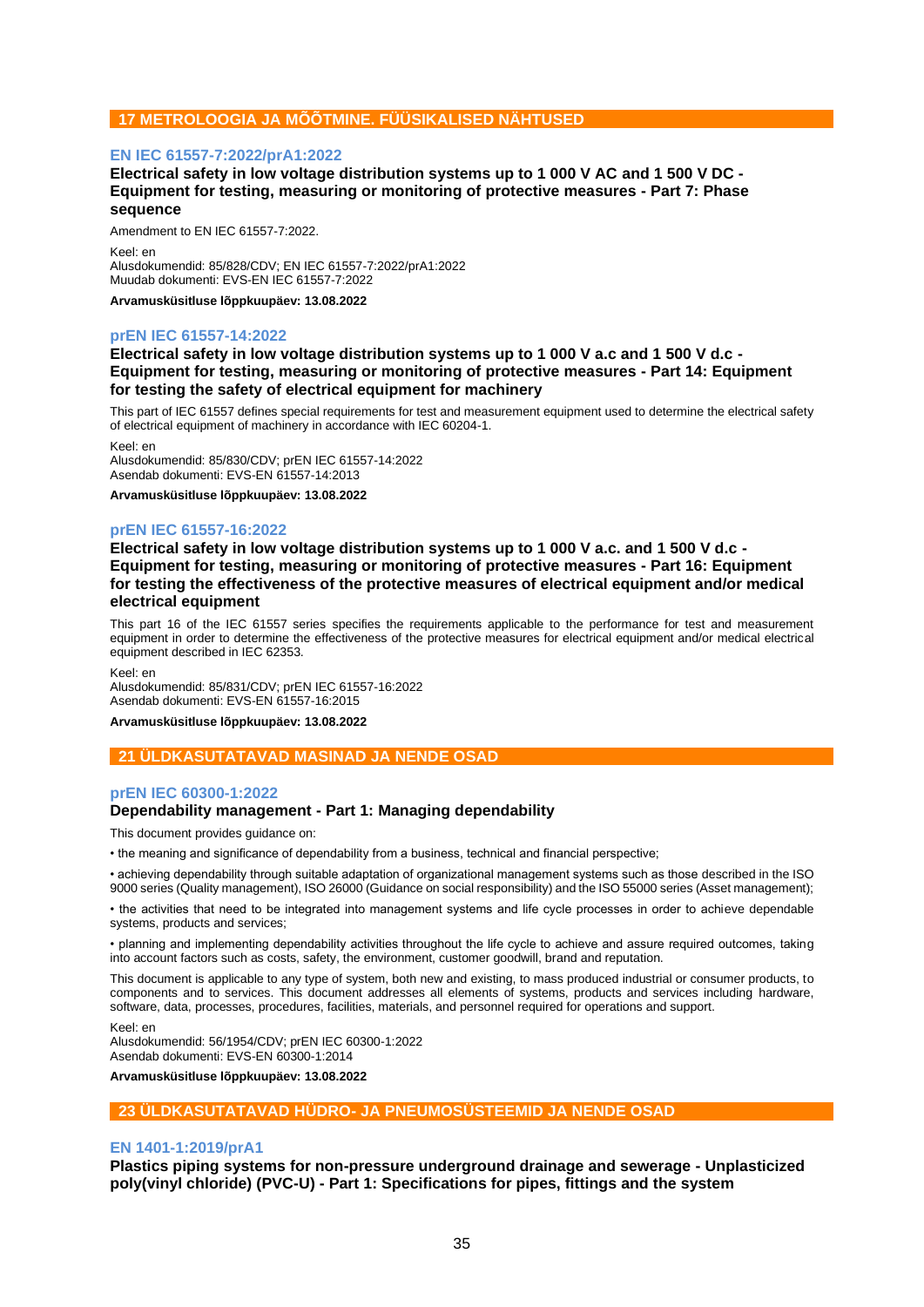This document specifies the requirements for solid wall pipes with smooth internal and external surfaces, extruded from the same formulation throughout the wall, fittings and the system of unplasticized poly(vinyl chloride) (PVC U) piping systems in the field of non-pressure underground drainage and sewerage:

- buried in ground outside the building structure (application area code "U"), and

- both buried in ground, within the building structure and outside the building (application area code "UD").

NOTE 1 The intended use is reflected in the marking of products by "U" or "UD".

It also specifies the test parameters for the test methods referred to in this document.

NOTE 2 Multilayer pipes with different formulations throughout the wall and foamed core pipes are covered by EN 13476-2 [1].

This document covers a range of nominal sizes, a range of pipes and fittings series and a range of stiffness classes and gives recommendations concerning colours.

NOTE 3 It is the responsibility of the purchaser or specifier to make the appropriate selection from these aspects, taking into account their particular requirements and any relevant national regulations and installation practices or codes. It is applicable to PVC U pipes and fittings, their joints and to joints with components of other plastics and non-plastics materials intended to be used for buried piping systems for non-pressure underground drainage and sewerage.

NOTE 4 Pipes, fittings and other components conforming to any of the plastics product standards listed in Annex C can be used with pipes and fittings conforming to this document, provided they conform to the requirements for joint dimensions given in Clause 7 and to the requirements of Table 16.

Keel: en

Alusdokumendid: EN 1401-1:2019/prA1 Muudab dokumenti: EVS-EN 1401-1:2019

**Arvamusküsitluse lõppkuupäev: 13.08.2022**

## **FprEN ISO 13349-1**

## **Fans - Vocabulary and definitions of categories - Part 1: Vocabulary (ISO/FDIS 13349-1:2022)**

This document defines terms in the field of fans used for all purposes.

It is not applicable to electrical safety. Keel: en Alusdokumendid: ISO/FDIS 13349-1; FprEN ISO 13349-1 Asendab dokumenti: EVS-EN ISO 13349:2010

**Arvamusküsitluse lõppkuupäev: 13.08.2022**

## **FprEN ISO 13349-2**

## **Fans - Vocabulary and definitions of categories - Part 2: Categories (ISO/FDIS 13349-2:2022)**

This document defines categories in the field of fans used for all purposes.

It is not applicable to electrical safety.

Keel: en

Alusdokumendid: ISO/FDIS 13349-2; FprEN ISO 13349-2 Asendab dokumenti: EVS-EN ISO 13349:2010

**Arvamusküsitluse lõppkuupäev: 13.08.2022**

#### **prEN ISO 23632**

## **Industrial valves - Design validation-testing of valves (ISO 23632:2021)**

This document specifies requirements and acceptance criteria for type testing, in compliance with design conditions, of metallic butterfly and ball valves used for isolating services for all industrial applications, and serves to validate the product design over 205 cycles.

This document excludes testing for safety devices, control valves, thermoplastics valves, and valves for water supply for human consumption and sewage (e.g. the EN 1074 series).

This document defines the procedure for extending the qualification of the tested valve to untested sizes and pressure designations of the same product range.

The purpose of this type test is to validate the seat performance within manufacturer given pressure/temperature rating, provided by the manufacturer's technical documentation of the product. This type test verifies torque requirements and the maximum allowable stem torque (MAST), as given in the manufacturer's technical documentation. This type test validates the durability of seat performance and operating torque through mechanical and thermal cycles.

Keel: en

Alusdokumendid: ISO 23632:2021; prEN ISO 23632

**Arvamusküsitluse lõppkuupäev: 13.08.2022**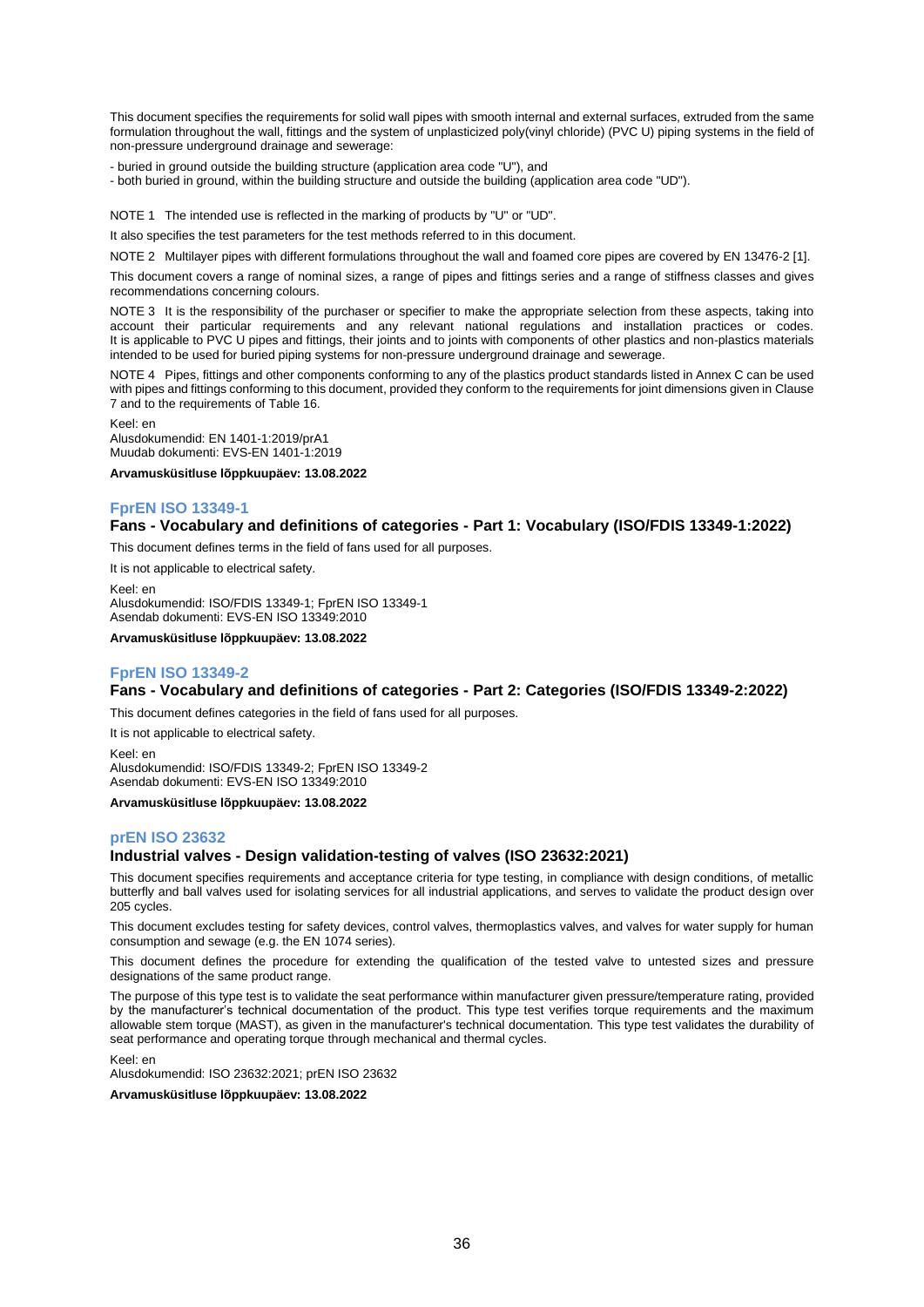## **25 TOOTMISTEHNOLOOGIA**

#### **prEN IEC 61557-9:2022**

## **Electrical safety in low voltage distribution systems up to 1 000 V a.c. and 1 500 V d.c. - Equipment for testing, measuring or monitoring of protective measures - Part 9: Equipment for insulation fault location in IT systems**

This part of IEC 61557 specifies the requirements for the insulation fault location system (IFLS) that localizes insulation faults in any part of the system in unearthed IT AC systems and unearthed IT AC systems with galvanically connected DC circuits having nominal voltages up to 1 000 V AC, as well as in unearthed IT DC systems with voltages up to 1 500 V DC, independent of the measuring principle.

IT systems are described in IEC 60364-4-41. Additional data for a selection of devices in other standards should be noted.

NOTE Further information on insulation fault location can be found in the following standards: IEC 60364-4-41:2005, 411.6, and IEC 60364-5-53:2019, 531.3.

Keel: en Alusdokumendid: 85/829/CDV; prEN IEC 61557-9:2022 Asendab dokumenti: EVS-EN 61557-9:2015 Asendab dokumenti: EVS-EN 61557-9:2015/AC:2016 - Ainult FR versioonile Asendab dokumenti: EVS-EN 61557-9:2015/AC:2017

**Arvamusküsitluse lõppkuupäev: 13.08.2022**

#### **prEN ISO 15614-2**

## **Specification and qualification of welding procedures for metallic materials - Welding procedure test - Part 2: Arc welding of aluminium and its alloys (ISO/DIS 15614-2:2022)**

This document specifies how a preliminary welding procedure specification is qualified by welding procedure tests.

This document applies to production welding, repair welding and build-up welding.

This document defines the conditions for the execution of welding procedure tests and the range of qualification for welding procedures for all practical welding operations within the qualification of this document.

This document applies to the arc welding of wrought and cast aluminium and its alloys. In this document the term aluminium stands for aluminium and for aluminium alloys.

This document does not apply to finishing welding of aluminium castings which is dealt by ISO 15614-4.

Arc welding of aluminium is covered by the following welding processes in accordance with ISO 4063:

131 — MIG welding with solid wire electrode;

141 — TIG welding with solid filler material (wire/rod);

142 — Autogenous TIG welding;

15 — plasma arc welding.

NOTE Specific service, material or manufacturing conditions may require more comprehensive testing than is specified by this document (see 7.1).

The principles of this document may be applied to other fusion welding processes.

Keel: en Alusdokumendid: prEN ISO 15614-2; ISO/DIS 15614-2:2022 Asendab dokumenti: EVS-EN ISO 15614-2:2005 Asendab dokumenti: EVS-EN ISO 15614-2:2005/AC:2019

**Arvamusküsitluse lõppkuupäev: 13.08.2022**

#### **29 ELEKTROTEHNIKA**

#### **EN 62620:2015/prA1:2022**

**Amendment 1 - Secondary cells and batteries containing alkaline or other non-acid electrolytes - Secondary lithium cells and batteries for use in industrial applications**

Amendment to EN 62620:2015.

Keel: en Alusdokumendid: 21A/795/CDV; EN 62620:2015/prA1:2022 Muudab dokumenti: EVS-EN 62620:2015

**Arvamusküsitluse lõppkuupäev: 13.08.2022**

#### **EN IEC 61557-7:2022/prA1:2022**

**Electrical safety in low voltage distribution systems up to 1 000 V AC and 1 500 V DC - Equipment for testing, measuring or monitoring of protective measures - Part 7: Phase sequence**

Amendment to EN IEC 61557-7:2022.

Keel: en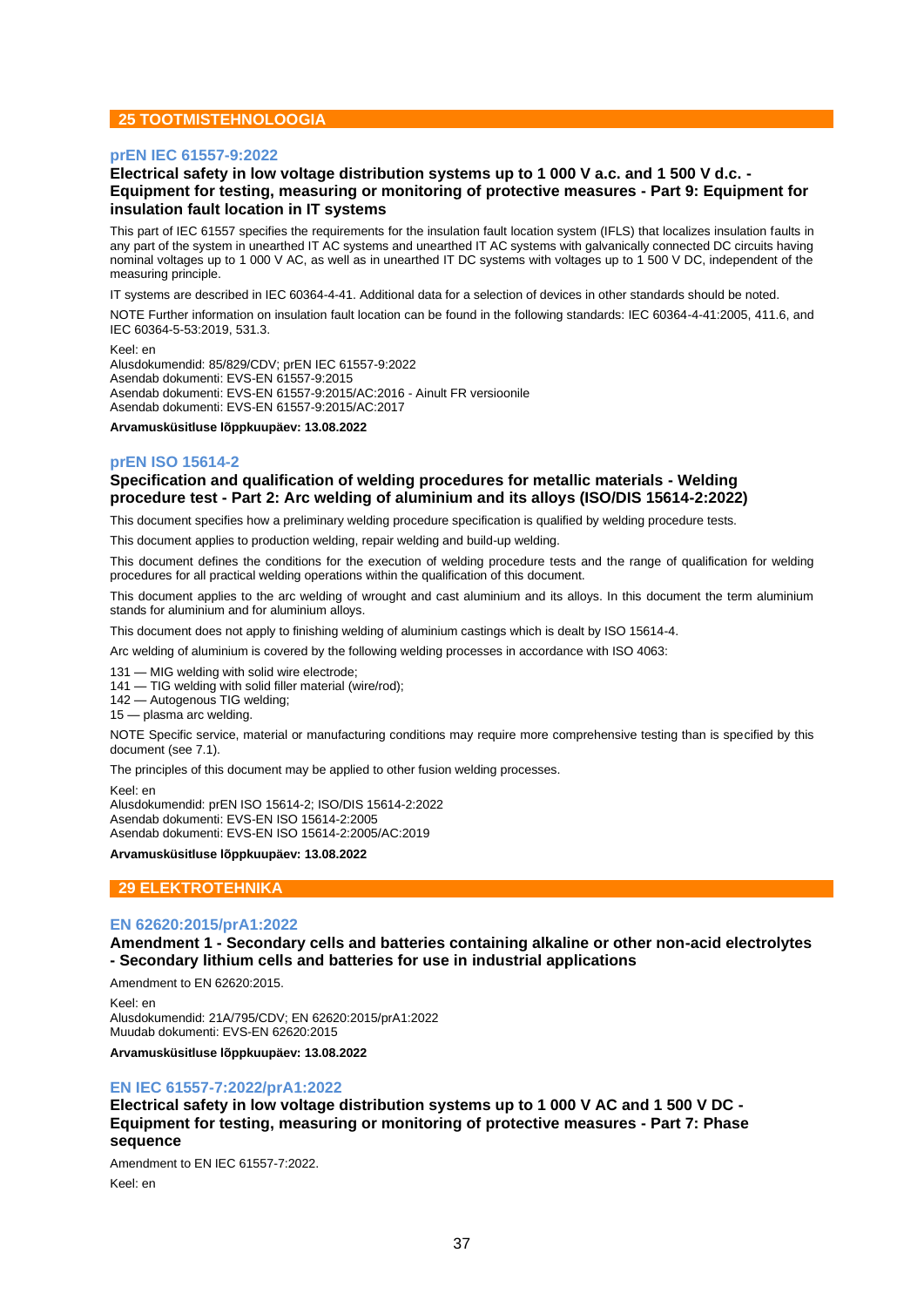Alusdokumendid: 85/828/CDV; EN IEC 61557-7:2022/prA1:2022 Muudab dokumenti: EVS-EN IEC 61557-7:2022

**Arvamusküsitluse lõppkuupäev: 13.08.2022**

## **prEN IEC 60034-27-2:2022**

## **Rotating electrical machines - Part 27-2: On-line partial discharge measurements on the stator winding insulation of rotating electrical machines**

This part of IEC 60034-27 series deals with on-line PD measurements and provides a common basis with standardized procedures if possible for

– measuring techniques and instruments;

- the arrangement of the installation;
- normalization and sensitivity assessment;
- measuring procedures;
- noise reduction;
- the documentation of results;
- the interpretation of results;

with respect to partial discharge on-line measurements on the stator winding insulation of non converter driven rotating electrical machines with rated voltage of 3 kV and up. This international standard covers PD measuring systems and methods detecting electrical PD signals. The same measuring devices and procedures can also be used to detect electrical sparking and arcing phenomena.

Keel: en

Alusdokumendid: prEN IEC 60034-27-2:2022; 2/2099/CDV

**Arvamusküsitluse lõppkuupäev: 13.08.2022**

#### **prEN IEC 60947-2:2022**

#### **Low-voltage switchgear and controlgear - Part 2: Circuit-breakers**

This document applies to circuit-breakers, intended to be installed and operated by instructed or skilled persons, the main contacts of which are intended to be connected to circuits, the rated voltage of which does not exceed 1 000 V AC or 1 500 V DC; it also contains additional requirements for integrally fused circuit-breakers.

This document also applies to circuit-breakers with multiple ratings below and above 1000 V AC, but not exceeding 1500 V AC. It applies whatever the rated currents, the method of construction or the proposed applications of the circuit-breakers may be. Circuit-breakers per this document are suitable for isolation.

The requirements for circuit-breakers which are also intended to provide earth leakage protection are contained in Annex B.

Additional requirements for circuit-breakers intended for connection of aluminium conductors are contained in Annex D.

The additional requirements for circuit-breakers with electronic overcurrent protection are contained in Annex F.

The additional requirements for circuit-breakers for IT systems are contained in Annex H.

The requirements and test methods for electromagnetic compatibility of circuit-breakers are contained in Annex J.

The requirements for circuit-breakers not fulfilling the requirements for overcurrent protection are contained in Annex L.

The requirements for modular residual current devices (without integral current breaking device) are contained in Annex M.

The requirements and test methods for electromagnetic compatibility of circuit-breaker auxiliaries are contained in Annex N.

The requirements and test methods for DC circuit-breakers for use in photovoltaic (PV) applications are contained in Annex P.

The requirements and test methods for circuit-breakers incorporating residual current protection with automatic reclosing functions are contained in Annex R.

Supplementary requirements for circuit-breakers used as direct-on-line starters are given in IEC 60947-4-1, applicable to lowvoltage contactors and starters.

The requirements for circuit-breakers for overcurrent protection for household and similar installations, and designed for use by uninstructed persons, are contained in IEC 60898 series.

The requirements for circuit-breakers for equipment (for example electrical appliances) are contained in IEC 60934. For certain specific applications (for example traction, rolling mills, marine service, downstream of variable frequency drives, use in explosive atmospheres), particular or additional requirements may be necessary.

NOTE 1 Circuit-breakers can have dedicated accessories

NOTE 2 Circuit-breakers which are dealt with in this document can be provided with devices for automatic opening under predetermined conditions other than those of overcurrent and undervoltage as, for example, reversal of power or current. This document does not deal with the verification of operation under such pre-determined conditions.

The object of this document is to state:

- a) the characteristics of circuit-breakers;
- b) the conditions with which circuit-breakers shall comply with reference to:
- 1) operation and behaviour in normal service;

2) operation and behaviour in case of overload and operation and behaviour in case of short-circuit, including co-ordination in service (selectivity and back-up protection);

3) dielectric properties;

4) requirements on electromagnetic compatibility, where applicable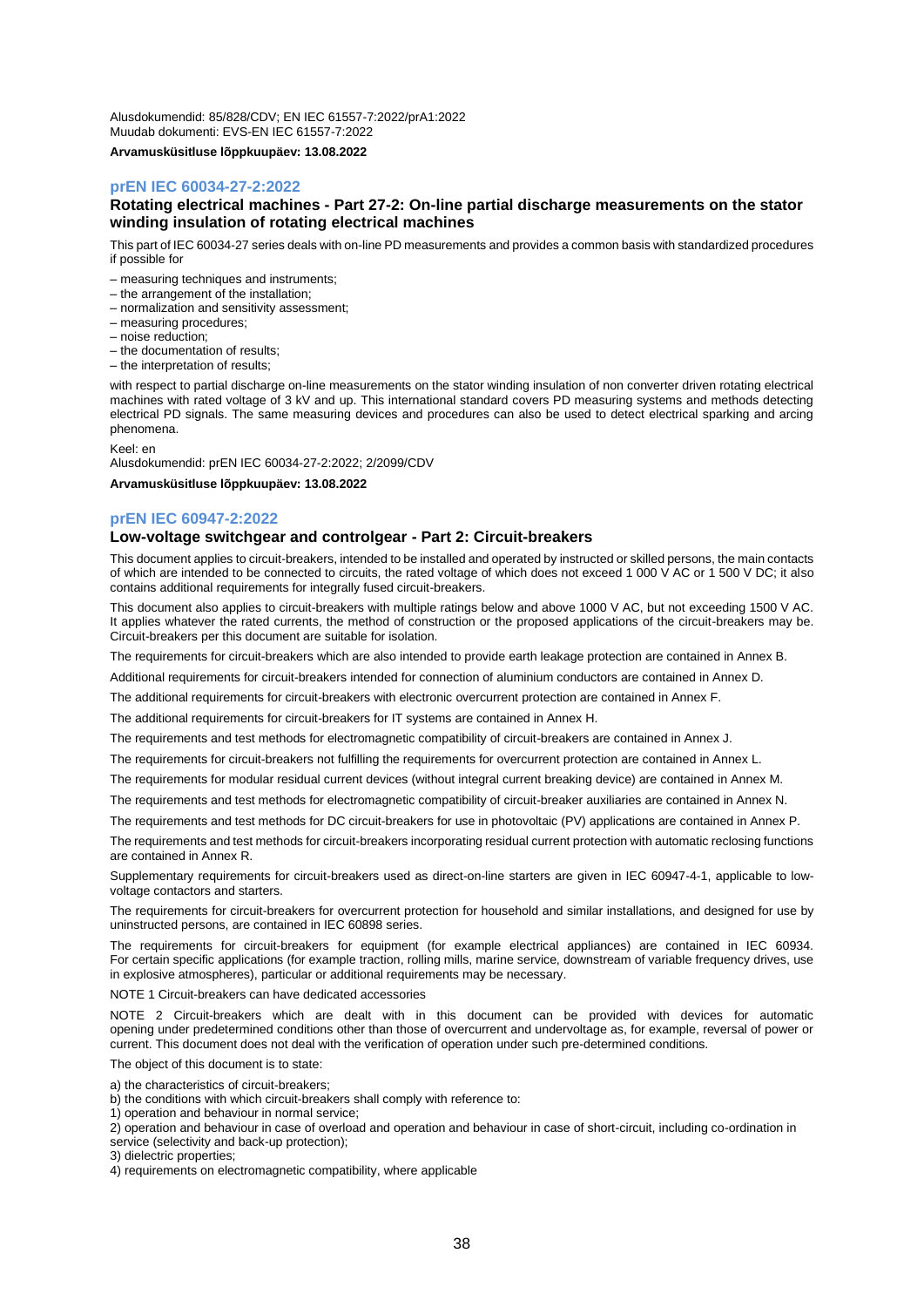c) tests intended for confirming that these conditions have been met and the methods to be adopted for these tests; d) information to be marked on or given with the circuit-breakers.

NOTE 3 For cybersecurity requirements, see IEC TS 63208.

Keel: en

Alusdokumendid: 121A/482/CDV; prEN IEC 60947-2:2022 Asendab dokumenti: EVS-EN 60947-2:2017 Asendab dokumenti: EVS-EN 60947-2:2017/A1:2020 Asendab dokumenti: EVS-EN 60947-2:2017+A1:2020

**Arvamusküsitluse lõppkuupäev: 13.08.2022**

## **prEN IEC 61439-5:2022**

#### **Low-voltage switchgear and controlgear assemblies - Part 5: Assemblies for power distribution in public networks**

This part of IEC 61439 defines the specific requirements for public electricity network distribution assemblies (PENDAs). PENDAs have the following criteria:

– used for the distribution of electrical energy in three phase systems for which the rated voltage does not exceed 1 000 V AC (see Figure 101 for a typical distribution network) and DC systems not exceeding 1500 V DC; – stationary;

– open type assemblies are not covered by this document;

– suitable for installation in places where only skilled persons have access for their use, however, outdoor types may be installed in situations that are accessible to ordinary persons;

– intended for use in energy distribution in public power grids

- indoor use: assemblies for installation inside of electric power substations

- outdoor use: assemblies containing an enclosure suitable for open air installation

The object of this document is to state the definitions and to specify the service conditions, construction requirements, technical characteristics and tests for PENDAs. Network parameters may require tests at higher performance levels.

PENDAs may also include control and or signalling devices associated with the distribution of electrical energy.

NOTE Control and monitoring devices can be used in smart grid applications or the transmission of smart grid data. This document applies to all PENDAs whether they are designed, manufactured on a one-off basis or fully standardised and manufactured in quantity.

The manufacture and/or assembly may be carried out other than by the original manufacturer (see 3.10.1 of IEC 61439-1:2020). This document does not apply to individual devices and self-contained components, such as motor starters, fuse switches, electronic equipment, etc. which comply with the relevant product standards. If the substation is owned or operated by a public distribution system operator (DSO), PENDA's which are used as LV distribution panels in transformer substations are within the scope of this standard,

This document does not apply to specific types of assemblies covered by other parts of IEC 61439 series.

NOTE 1 If a PENDA is equipped with additional equipment (for example meters), in such a way that the main function is changed considerably, then other standards can also apply as agreed between user and manufacturer (see 8.5 of IEC 61439-1:2020).

NOTE 2 Where local regulations and practices permit, a PENDA according to this standard can be used in other than public networks.

NOTE 3 DSO's may define additional requirements for their PENDA's.

Keel: en

Alusdokumendid: 121B/155/CDV; prEN IEC 61439-5:2022 Asendab dokumenti: EVS-EN 61439-5:2015 Asendab dokumenti: EVS-EN 61439-5:2015/AC:2017

**Arvamusküsitluse lõppkuupäev: 13.08.2022**

#### **prEN IEC 61557-14:2022**

**Electrical safety in low voltage distribution systems up to 1 000 V a.c and 1 500 V d.c - Equipment for testing, measuring or monitoring of protective measures - Part 14: Equipment for testing the safety of electrical equipment for machinery**

This part of IEC 61557 defines special requirements for test and measurement equipment used to determine the electrical safety of electrical equipment of machinery in accordance with IEC 60204-1.

Keel: en Alusdokumendid: 85/830/CDV; prEN IEC 61557-14:2022 Asendab dokumenti: EVS-EN 61557-14:2013 **Arvamusküsitluse lõppkuupäev: 13.08.2022**

## **prEN IEC 61557-16:2022**

**Electrical safety in low voltage distribution systems up to 1 000 V a.c. and 1 500 V d.c - Equipment for testing, measuring or monitoring of protective measures - Part 16: Equipment for testing the effectiveness of the protective measures of electrical equipment and/or medical electrical equipment**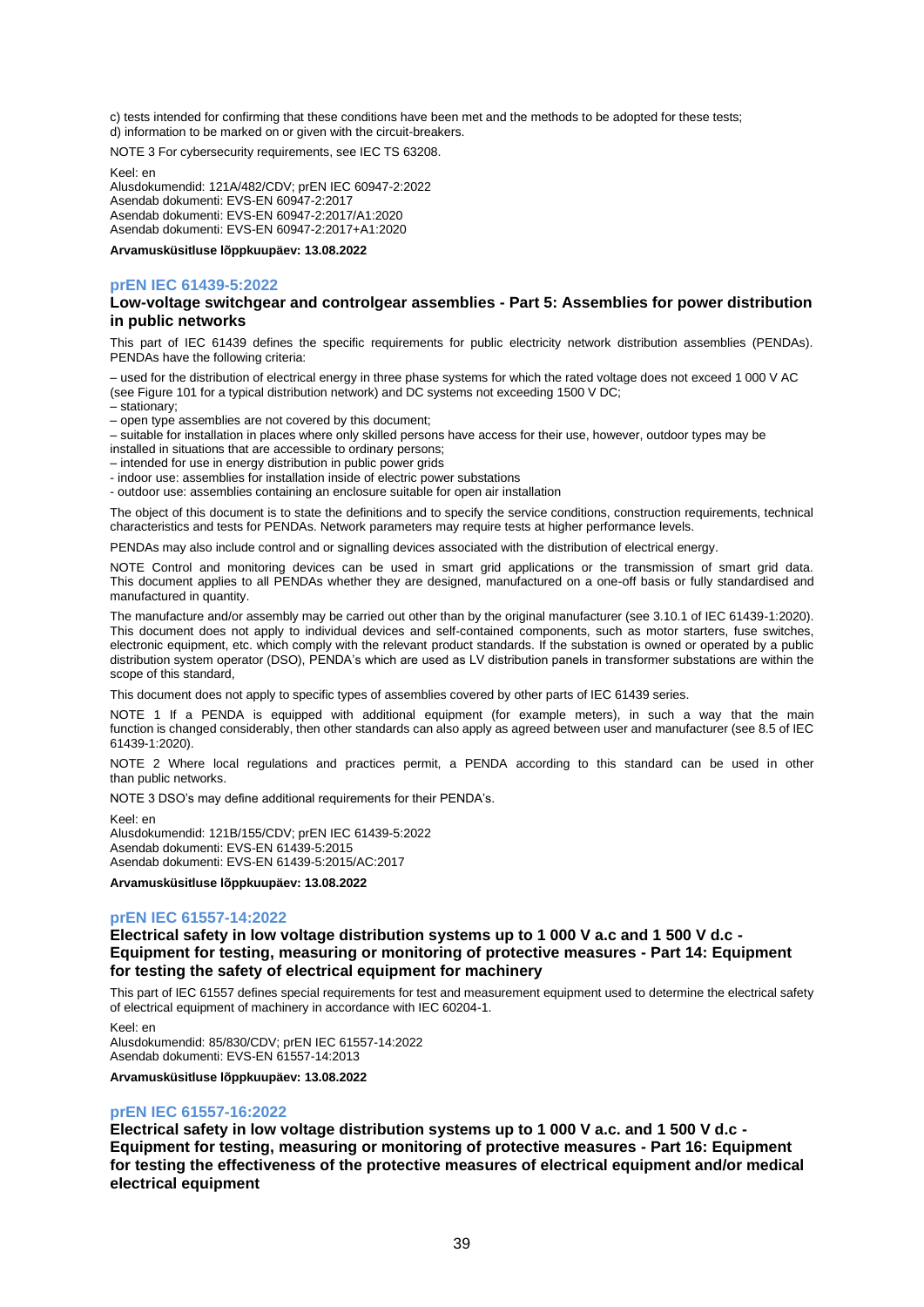This part 16 of the IEC 61557 series specifies the requirements applicable to the performance for test and measurement equipment in order to determine the effectiveness of the protective measures for electrical equipment and/or medical electrical equipment described in IEC 62353.

Keel: en

Alusdokumendid: 85/831/CDV; prEN IEC 61557-16:2022 Asendab dokumenti: EVS-EN 61557-16:2015

**Arvamusküsitluse lõppkuupäev: 13.08.2022**

## **31 ELEKTROONIKA**

#### **prEN IEC 63215-2:2022**

#### **Endurance test methods for die attach materials - Part 2: Temperature cycling test method for die attach materials applied to discrete type power electronic devices**

This International Standard applies to the die attach materials and joining system applied to discrete type power electronic devices. This International Standard specifies temperature cycling test method which is taking into account of actual usage conditions of discrete type power electronic devices to evaluate reliability of the die attach joint materials and joining system, and establishes classification level for poining classification level for proversion index). classification level for joining reliability (reliability performance index). The test method specified in this standard is not intended to evaluate power semiconductor devices themselves. The test method specified in this standard is not regarded as the one to be used to guarantee the reliability of the power semiconductor device packages.

Keel: en

Alusdokumendid: 91/1787/CDV; prEN IEC 63215-2:2022

**Arvamusküsitluse lõppkuupäev: 13.08.2022**

## **33 SIDETEHNIKA**

#### **prEN 300 132-2 V2.6.6**

## **Environmental Engineering (EE); Power supply interface at the input of Information and Communication Technology (ICT) equipment; Part 2: -48 V Direct Current (DC)**

The present document contains requirements and measurements methods for the physical interface "A" that is situated between the power supply system(s) and the power consuming ICT equipment. The nominal voltage at power interface "A" of ICT equipment defined in the present document is DC voltage -48 V. The DC power can be supplied by a DC output power system (e.g. based on AC rectifiers on grid or DC/DC converters on solar system, fuel cell, DC engine or fuel cell generator) and also directly supplied by a battery backup in this DC power system. The purpose of the present document is to be able to use a power supply system with the same characteristics for all ICT equipment defined in the area of application:

- to facilitate inter working of different types of load units;

- to facilitate the standardization of ICT equipment;

- to facilitate the installation, operation and maintenance in the same network of ICT equipment and systems from different origins.

The present document aims at providing electrical compatibility between the power supply equipment and the power consuming ICT equipment, between different system blocks and loads connected to the same power supply feeding the interface "A" (e.g. control/monitoring, cooling system, etc.).

The requirements are defined for:

- the power supply input of any type of ICT equipment installed at telecommunication centres that are connected to interface "A" powered by DC;

- any type of ICT equipment, installed in access networks and customers' premises, the DC interface "A" of which is also used by equipment requiring a DC supply source;

- any type of ICT equipment powered by DC, used in the fixed and mobile networks installed in different locations such as buildings, shelters, street cabinets, outdoor installations.

Disturbances on the power supply interface "A" relating to the continuous wave phenomena below 20 kHz are covered within the present document.

The present document does not cover safety requirements, they are covered by relevant safety standards

The present document does not cover EMC requirements, they are covered by relevant EMC standards.

NOTE: Annex B gives guidance on -60 VDC supply systems.

Keel: en

Alusdokumendid: Draft ETSI EN 300 132-2 V2.6.6

**Arvamusküsitluse lõppkuupäev: 13.08.2022**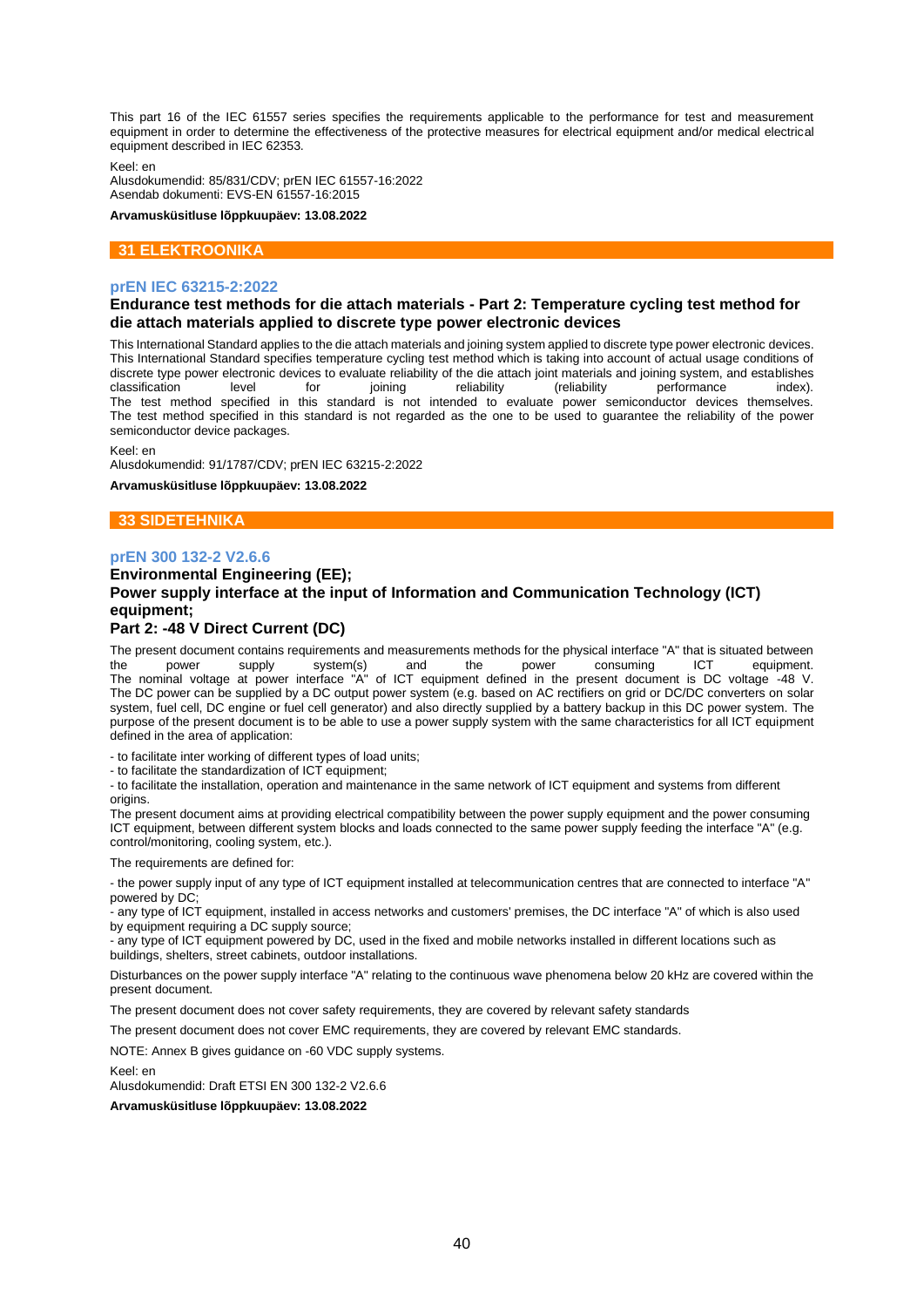## **prEN 302 208 V3.4.0**

**Raadiosagedusalas 856 MHz kuni 868 MHz võimsusega kuni 2 W ja raadiosagedusalas 915 MHz kuni 921 MHz võimsusega kuni 4 W töötavad raadiosagedustuvastusseadmed; Raadiospektrile juurdepääsu harmoneeritud standard**

**Radio Frequency Identification Equipment operating in the band 865 MHz to 868 MHz with power levels up to 2 W and in the band 915 MHz to 921 MHz with power levels up to 4 W; Harmonised Standard for access to radio spectrum**

The present document specifies technical characteristics and methods of measurements for Radio Frequency Identification (RFID) devices used in the frequency ranges 865 MHz to 868 MHz and 915 MHz to 921 MHz. Power limits up to a maximum of 2 W e.r.p. are specified for this equipment in the frequency band 865 MHz to 868 MHz and up to a maximum of 4 W e.r.p. in the frequency band 915 MHz to 921 MHz.

NOTE 1: The term frequency band is used for reference to dedicated bands as described in CEPT/ERC/REC 70-03, while frequency range is used in the other cases.

The frequency usage conditions for RFID are EU wide harmonised in the band 865 MHz to 868 MHz according to (EU)2017/1483 and in the band 915 MHz to 921 MHz according to (EU)2018/1538. According to (EU)2018/1538, EU member states are requested to implement 3 channels only in the 915 MHz to 921 MHz band.

It should be noted that the frequency band 915 MHz to 921 MHz has only a limited implementation status within the European Union and the CEPT countries. CEPT/ERC/REC 70-03 provides in appendix 1 an overview of countries where the band is implemented.

The present document applies to RFID interrogators and tags operating together as a system. For each specified band, multiple high power channels are made available for use by interrogators. The tags respond with a modulated signal preferably in the adjacent low power channels. Interrogators may be used with either integral or external antennas.

The types of equipment covered by the present document are as follows:

- fixed interrogators;
- portable interrogators;
- batteryless tags;
- battery assisted tags;
- battery powered tags.

These types of radio equipment are capable of operating in the frequency ranges given in table 1 and table 1a.

The present document contains requirements to demonstrate that the specified radio equipment both effectively uses and supports the efficient use of radio spectrum in order to avoid harmful interference.

NOTE 2: The relationship between the present document and essential requirements of article 3.2 of Directive 2014/53/EU is given in annex A.

Keel: en

Alusdokumendid: Draft ETSI EN 302 208 V3.4.0

**Arvamusküsitluse lõppkuupäev: 13.08.2022**

#### **prEN IEC 60728-113:2022**

#### **Cable networks for television signals, sound signals and interactive services - Part 113: Optical systems for broadcast signal transmissions loaded with digital channels only**

This part of IEC 60728 is applicable to optical transmission systems for broadcast signal transmission that consist of headend equipment, optical transmission lines, in-house wirings and system outlets. These systems are primarily intended for television and sound signals using digital transmission technology. This document specifies the basic system parameters and methods of measurement for optical distribution systems between headend equipment and system outlets in order to assess the system performance and its performance limits.

In this document, the upper signal frequency is limited to about 3 300 MHz.

The purpose of this part of IEC 60728 is to describe the system specifications of FTTH (fibre to the home) networks for digitally modulated broadcast signal transmission. This document is also applicable to broadcast signal transmission using a telecommunication network if it satisfies the performance of the optical portion of the system defined in this document. This document describes RF transmission for fully digitalized broadcast and narrowcast (limited area distribution of broadcast) signals over FTTH, and introduces xPON system as a physical layer media. The detailed description of the physical layer is out of the scope of this document. The scope is limited to RF signal transmission over FTTH, thus, it does not include IP transport technologies, such as IP Multicast and associate protocols.

Some interference descriptions between the telecommunication system and the broadcast system are addressed in Clause 7.

Keel: en Alusdokumendid: 100/3760/CDV; prEN IEC 60728-113:2022 Asendab dokumenti: EVS-EN IEC 60728-113:2018 Asendab dokumenti: EVS-EN IEC 60728-113:2018/AC:2018

**Arvamusküsitluse lõppkuupäev: 13.08.2022**

#### **prEN IEC 60793-1-44:2022**

#### **Optical fibres - Part 1-44: Measurement methods and test procedures - Cut-off wavelength**

This part of IEC 60793 establishes uniform requirements for measuring the cut-off wavelength of single-mode optical fibre, thereby assisting in the inspection of fibres and cables for commercial purposes.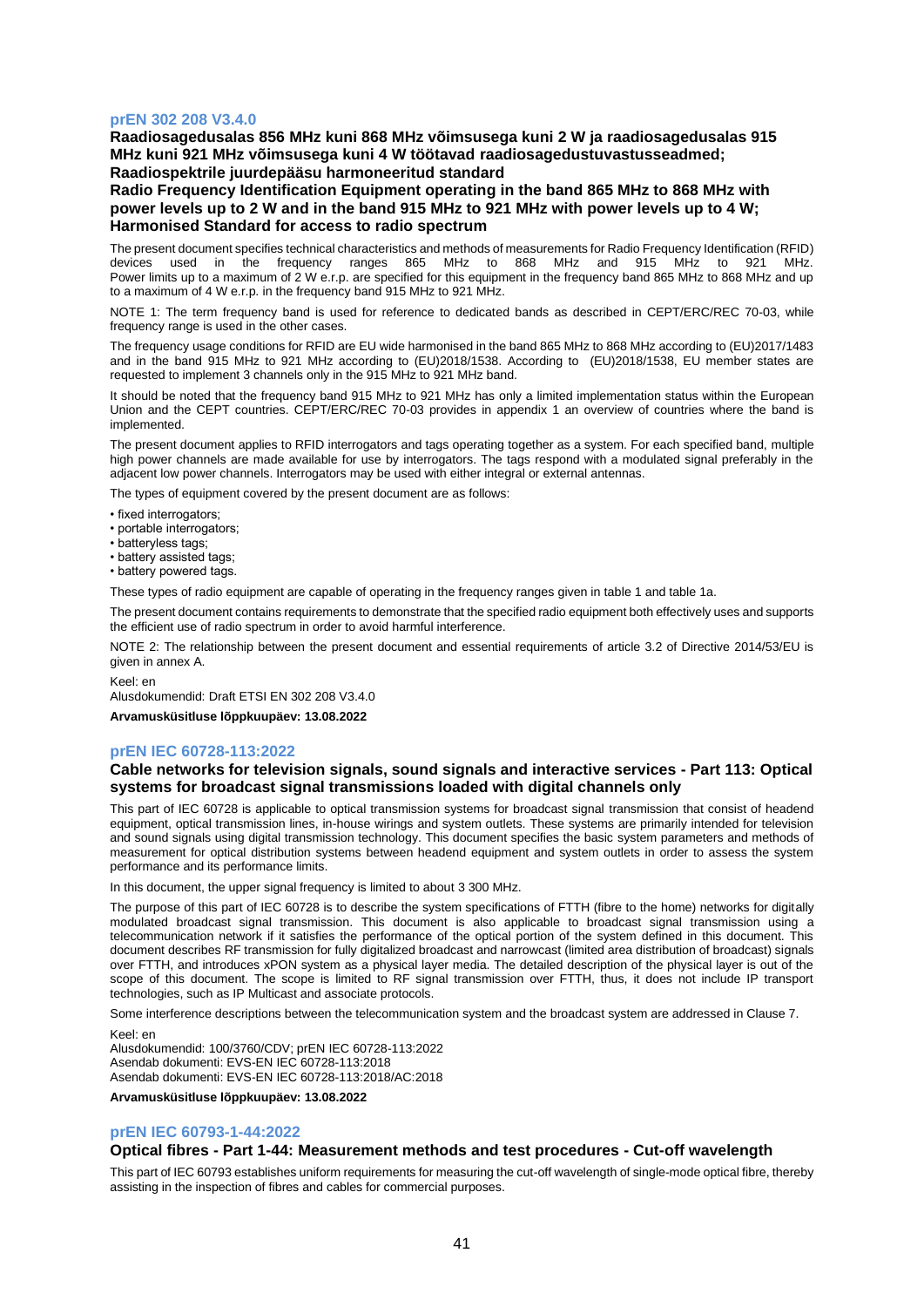This standard gives methods for measuring the cut-off wavelength for uncabled or cabled single mode telecom fibre. These procedures apply to all category B and C fibre types (see Normative references).

There are three methods of deployment for measuring the cut-off wavelength.

- Method A: Cable cut-off using uncabled fibre 22 m long sample, λ cc
- Method B: Cable cut-off using cabled fibre 22 m long sample, λ cc
- Method C: Fibre cut-off using uncabled fibre 2 m long sample, λ c

All methods require a reference measurement. There are two reference-scan techniques, either or both of which may be used with all methods:

- bend-reference technique.
- multimode-reference technique using category A1 multimode fibre.

Keel: en

Alusdokumendid: 86A/2200/CDV; prEN IEC 60793-1-44:2022 Asendab dokumenti: EVS-EN 60793-1-44:2011

**Arvamusküsitluse lõppkuupäev: 13.08.2022**

#### **prEN IEC 60794-1-303:2022**

## **Optical fibre cables - Part 1-303: Generic specification - Basic optical cable test procedures - Cable element test methods - Ribbon dimensions - Aperture gauge, Method G3**

This part of IEC 60794 describes test procedures to be used in establishing uniform requirements for the geometrical properties of optical fibre ribbons.

This document applies to optical fibre ribbons for use with telecommunication equipment and devices employing similar techniques, and to optical fibre ribbons for cables having a combination of both optical fibres and electrical conductors.

Keel: en

Alusdokumendid: 86A/2199/CDV; prEN IEC 60794-1-303:2022 Asendab osaliselt dokumenti: EVS-EN IEC 60794-1-23:2019

**Arvamusküsitluse lõppkuupäev: 13.08.2022**

#### **prEN IEC 60794-2-22:2022**

## **Optical fibre cables - Part 2-22: Indoor cables - Detail specification for multi-simplex breakout optical cables for use in terminated breakout cable assemblies**

This part of IEC 60794 is a detail specification and specifies breakout optical cables with multiple simplex optical fibre cables for use in terminated breakout cable assemblies.

Keel: en

Alusdokumendid: 86A/2201/CDV; prEN IEC 60794-2-22:2022 Asendab dokumenti: EVS-EN 60794-2-22:2017

**Arvamusküsitluse lõppkuupäev: 13.08.2022**

#### **prEN IEC 60794-2-50:2022**

## **Optical fibre cables - Part 2-50: Indoor cables - Family specification for simplex and duplex cables for use in terminated cable assemblies**

This part of IEC 60794 is a family specification that specifies requirements for simplex and duplex optical fibre cables for use in terminated cable assemblies or as used for termination of passive components.

Keel: en

Alusdokumendid: 86A/2202/CDV; prEN IEC 60794-2-50:2022 Asendab dokumenti: EVS-EN IEC 60794-2-50:2020

**Arvamusküsitluse lõppkuupäev: 13.08.2022**

#### **prEN IEC 60966-2-1:2022**

## **Radio frequency and coaxial cable assemblies - Part 2-1: Sectional specification for flexible coaxial cable assemblies**

This part of IEC 60966 is a sectional specification that relates to flexible RF coaxial cable assemblies operating in the transverse electromagnetic mode (TEM). It establishes uniform requirements for testing the electrical, mechanical and climatic properties of flexible cable assemblies composed of flexible RF coaxial cables and RF coaxial connectors.

This part of IEC 60966 applies to flexible cable assemblies composed of flexible RF coaxial cables and coaxial connectors.

Flexible RF cable assemblies are widely used in mobile communication systems, microwave test equipment, radar, aerospace and other fields.

NOTE 1: For the purposes of this sectional specification, a cable assembly is always regarded as an integral unit. All specifications apply to the finished assembly and not to individual and non-assembled parts thereof.

NOTE 2: This sectional specification should be supplemented with detail specifications giving additional details as required by the particular application. This application will not necessarily require all tests.

Keel: en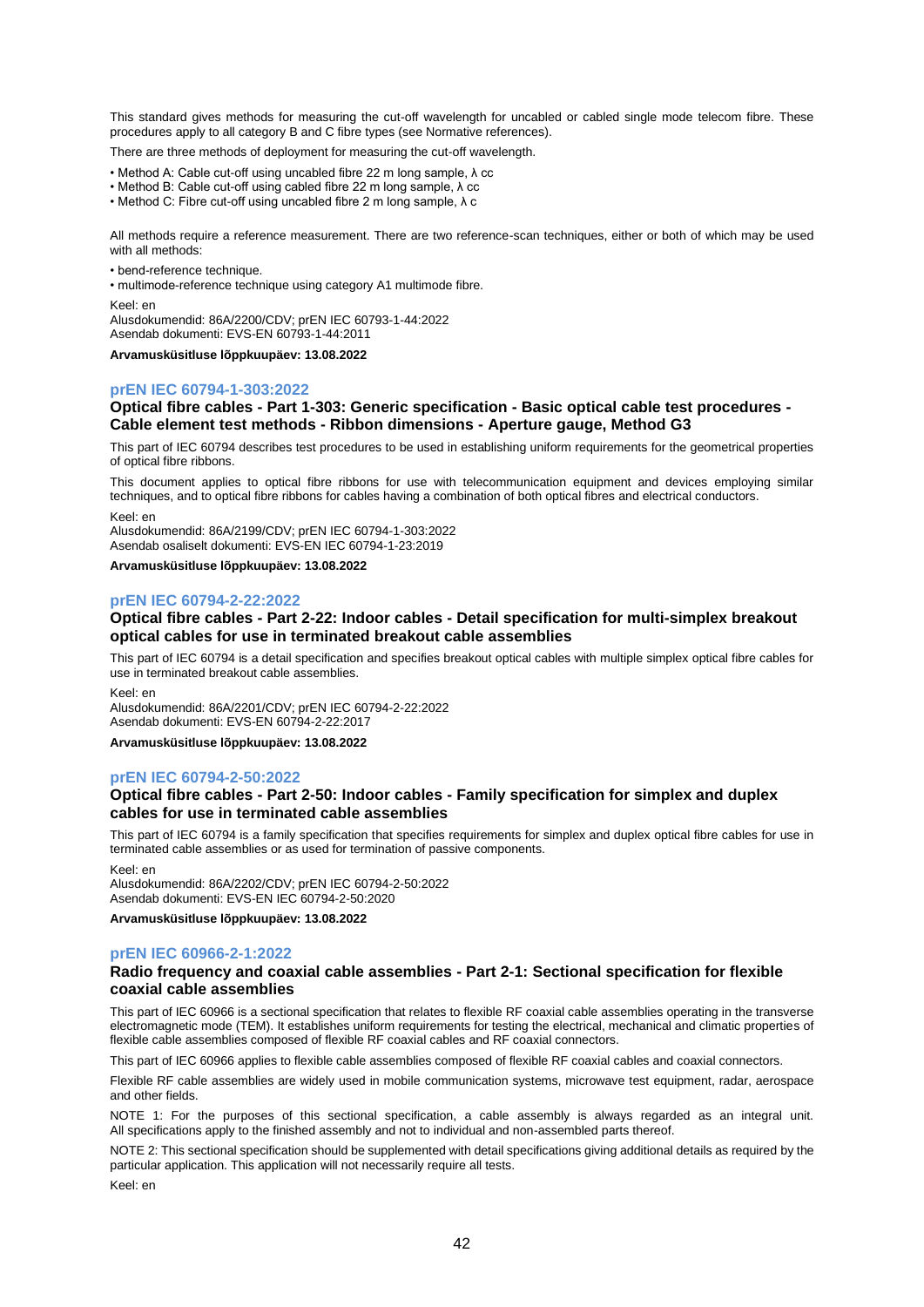Alusdokumendid: 46/888/CDV; prEN IEC 60966-2-1:2022 Asendab dokumenti: EVS-EN 60966-2-1:2009

**Arvamusküsitluse lõppkuupäev: 13.08.2022**

## **prEN IEC 60966-2-2:2022**

#### **Radio frequency and coaxial cable assemblies - Part 2-2: Blank detail specification for flexible coaxial cable assemblies**

This part of IEC 60966 is a blank detail specification that relates to flexible coaxial cable assemblies operating in the transverse electromagnetic mode(TEM).

The creation of a uniform layout and style of detail specifications is determined by the use of a blank detail specification pro forma. The detail specification may be prepared by the insertion of data into the pro forma by a national standards organization, by an approved manufacturer or by a user (when prepared by a user, the detail specification shall be submitted to the national authorized institution by an approved manufacturer).

#### Keel: en

Alusdokumendid: 46/889/CDV; prEN IEC 60966-2-2:2022 Asendab dokumenti: EVS-EN 60966-2-2:2004

**Arvamusküsitluse lõppkuupäev: 13.08.2022**

## **prEN IEC 60966-3:2022**

#### **Radio frequency and coaxial cable assemblies - Part 3: Sectional specification for semi-flexible coaxial cable assemblies**

This part of IEC 60966 is a sectional specification that relates to semi-flexible coaxial cable assemblies operating in the transverse electromagnetic mode (TEM). It specifies the design and construction, IEC type designation, workmanship, marking and packaging, standard rating and characteristics, electrical, mechanical and environmental requirements of finished semi flexible cable assemblies, quality assessment, delivery and storage, etc.

This part of IEC 60966 applies to semi-flexible cable assemblies composed of semi-flexible coaxial cables and coaxial connectors. Semi-flexible cable assemblies are widely used in mobile communication systems, microwave test equipment, radar, aerospace and other fields.

NOTE 1: For the purpose of this sectional specification, a cable assembly is always regarded as an integral unit. All specifications apply to the finished assembly and not to individual and non-assembled parts thereof.

NOTE 2: This sectional specification should be supplemented with detail specifications giving additional details as required by the particular application. This application will not necessarily require all tests.

Keel: en

Alusdokumendid: 46/884/CDV; prEN IEC 60966-3:2022 Asendab dokumenti: EVS-EN 60966-3:2009

**Arvamusküsitluse lõppkuupäev: 13.08.2022**

#### **prEN IEC 60966-3-1:2022**

#### **Radio frequency and coaxial cable assemblies - Part 3-1: Blank detail specification for semiflexible coaxial cable assemblies**

This part of IEC 60966 is a blank detail specification that relates to semi-flexible coaxial cable assemblies operating in the transverse electromagnetic mode(TEM).

The creation of a uniform layout and style of detail specifications is determined by the use of a blank detail specification pro forma. The detail specification may be prepared by the insertion of data into the pro forma by a national standards organization, by an approved manufacturer or by a user (when prepared by a user, the detail specification shall be submitted to the national authorized institution by an approved manufacturer).

Keel: en

Alusdokumendid: 46/885/CDV; prEN IEC 60966-3-1:2022 Asendab dokumenti: EVS-EN 60966-3-1:2009

**Arvamusküsitluse lõppkuupäev: 13.08.2022**

## **prEN IEC 60966-4:2022**

#### **Radio frequency and coaxial cable assemblies - Part 4: Sectional specification for semi-rigid coaxial cable assemblies**

This part of IEC 60966 is a sectional specification that relates to semi-rigid coaxial cable assemblies operating in the transverse electromagnetic mode (TEM). It specifies the design and construction, IEC type designation, workmanship, marking and packaging, standard rating and characteristics, electrical, mechanical and environmental requirements of finished semi rigid cable assemblies, quality assessment, delivery and storage, etc

part of IEC 60966 applies to semi-rigid cable assemblies composed of semi-rigid coaxial cables and coaxial connectors. Semi-rigid cable assemblies are widely used in mobile communication systems, microwave test equipment, radar, aerospace and other fields.

NOTE 1: For the purpose of this sectional specification, a cable assembly is always regarded as an integral unit. All specifications apply to the finished assembly and not to individual and non-assembled parts thereof.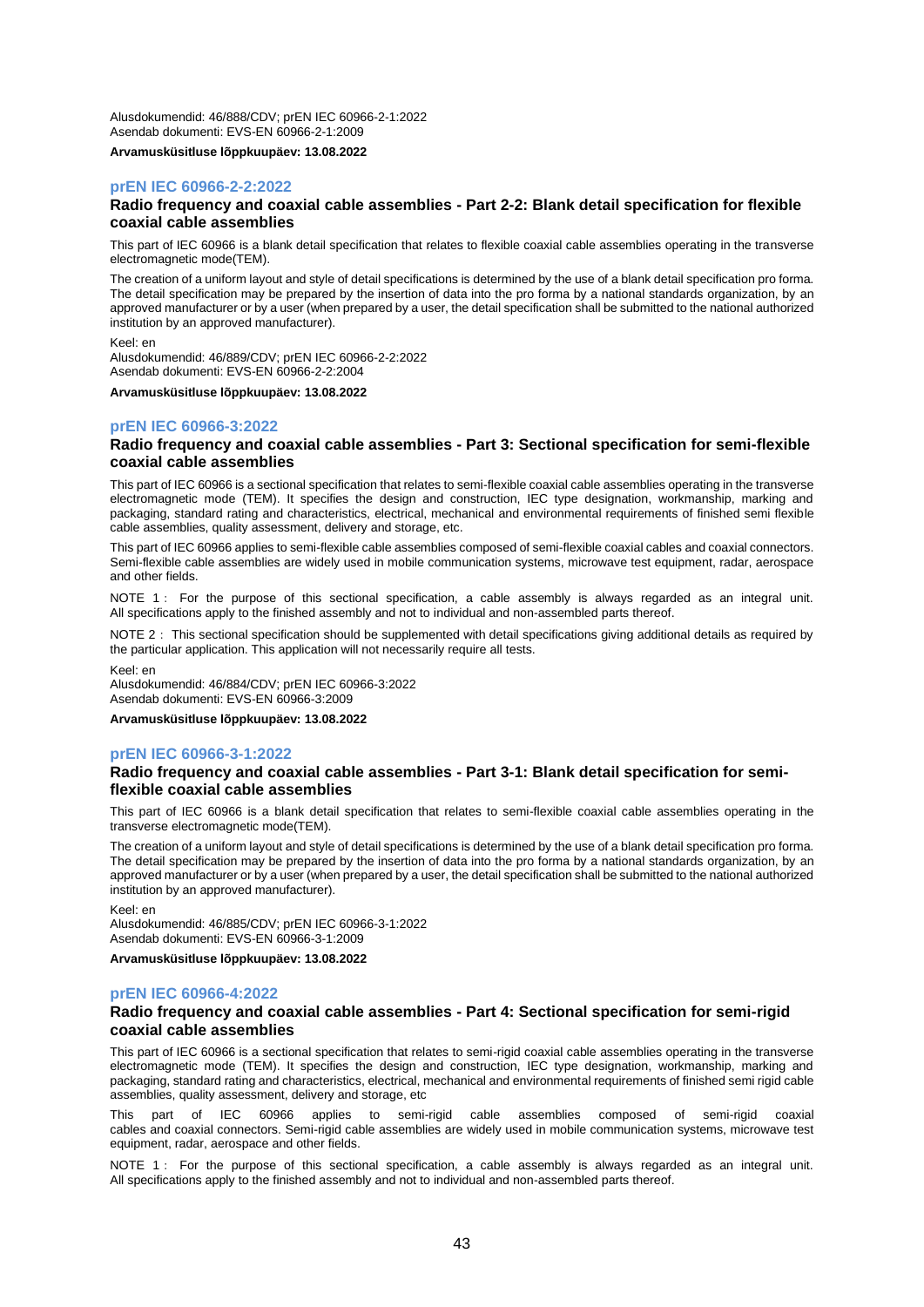NOTE 2: This sectional specification should be supplemented with detail specifications giving additional details as required by the particular application. This application will not necessarily require all tests.

Keel: en

Alusdokumendid: 46/886/CDV; prEN IEC 60966-4:2022 Asendab dokumenti: EVS-EN 60966-4:2004

**Arvamusküsitluse lõppkuupäev: 13.08.2022**

## **prEN IEC 60966-4-1:2022**

## **Radio frequency and coaxial cable assemblies - Part 4-1: Blank detail specification for semirigid coaxial cable assemblies**

This part of IEC 60966 is a blank detail specification that relates to semi-rigid coaxial cable assemblies operating in the transverse electromagnetic mode(TEM).

The creation of a uniform layout and style of detail specifications is determined by the use of a blank detail specification pro forma. The detail specification may be prepared by the insertion of data into the pro forma by a national standards organization, by an approved manufacturer or by a user (when prepared by a user, the detail specification shall be submitted to the national authorized institution by an approved manufacturer).

Keel: en

Alusdokumendid: 46/887/CDV; prEN IEC 60966-4-1:2022 Asendab dokumenti: EVS-EN 60966-4-1:2004

**Arvamusküsitluse lõppkuupäev: 13.08.2022**

## **prEN IEC 61300-2-6:2022**

## **Fibre optic interconnecting devices and passive components - Basic test and measurement procedures - Part 2-6: Tests - Tensile strength of coupling mechanism**

This part of IEC 61300 describes a test to ensure the coupling mechanism of a connector set or connector and device combination withstands the axial loads likely to be applied during normal service and that the optical performance remains within the given specifications during this test.

Keel: en

Alusdokumendid: 86B/4608/CDV; prEN IEC 61300-2-6:2022 Asendab dokumenti: EVS-EN 61300-2-6:2011

**Arvamusküsitluse lõppkuupäev: 13.08.2022**

## **35 INFOTEHNOLOOGIA**

#### **prEN 9115-002**

## **Aerospace series - Requirements for Aviation, Space, and Defence Organizations - Non-Deliverable Software**

1.1 General This document defines the requirements for the effective control of non-deliverable software. This document can be used during the development, test, production, release, use, maintenance, and retirement of non-deliverable software. This can include nondeliverable software procured from outside manufacturers and incorporated in the production, evaluation, test, acceptance, or calibration of a deliverable product. When an organization outsources one or more of the processes involved in the creation of non-deliverable software, this document applies.

This document focuses solely on the unique requirements of the operational processes that pertain to non-deliverable software as defined by section 1.2. Operational processes not covered in this document are addressed by the organization's Quality Management System (QMS), based on EN 9100 and/or ISO 9001.

#### 1.2 Application

This document applies to non-deliverable software (including firmware) that directly affects the quality of a deliverable product or service. Following are several applications and supporting examples of non-deliverable software that is within scope of this document:

Design and Development: modelling, simulation, virtual reality, virtual machine, data science, Computer-Aided Design (CAD), Three-Dimensional (3D) modelling, analysis tools, software compiler, and code generators.

- Manufacture: additive manufacturing data files, Computer Numerical Controlled (CNC) programs, robotics, factory automation, tools that load deliverable software, special process (e.g., heat treat, shot peen, sonic wall inspection), and automated manufacturing software (i.e., pick and place).

- Verification and Validation: Coordinate Measuring Machine (CMM) programs, hardware or software qualification, code coverage, test scripts, analysis tools, acceptance test, production acceptance, calibration (inspection, test or calibration), simulator, and emulator.

Non-deliverable software is not delivered to the customer under a contract or agreement.

- The following types of software are not within scope of this standard:
- deliverable software (refer to EN 9115);
- embedded manufacturing and test equipment software (e.g., operating system);
- business systems or office software; and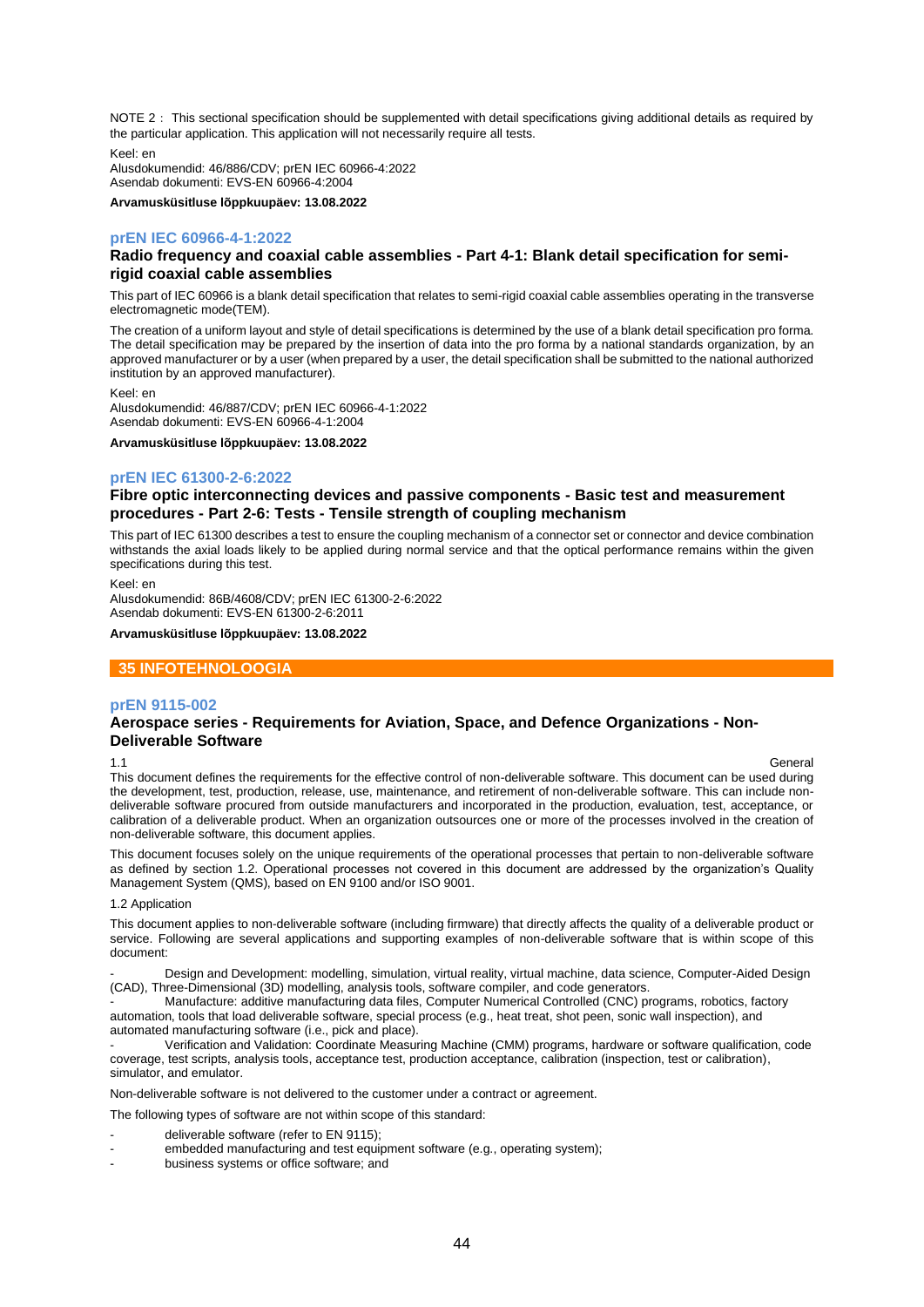information systems software for business applications.

Keel: en

Alusdokumendid: prEN 9115-002

**Arvamusküsitluse lõppkuupäev: 13.08.2022**

## **prEN ISO 16484-5**

#### **Building automation and control systems (BACS) - Part 5: Data communication protocol (ISO/FDIS 16484-5:2022)**

The purpose of ISO 16484-5:2017 is to define data communication services and protocols for computer equipment used for monitoring and control of HVAC&R and other building systems and to define, in addition, an abstract, object-oriented representation of information communicated between such equipment, thereby facilitating the application and use of digital control technology in buildings.

Keel: en Alusdokumendid: ISO/FDIS 16484-5; prEN ISO 16484-5 Asendab dokumenti: EVS-EN ISO 16484-5:2017 Asendab dokumenti: EVS-EN ISO 16484-5:2017/A1:2020

**Arvamusküsitluse lõppkuupäev: 13.08.2022**

#### **prEN ISO 19150-6**

## **Geographic information - Ontology - Part 6: Service ontology register (ISO/DIS 19150-6:2022)**

N/A Keel: en Alusdokumendid: ISO/DIS 19150-6; prEN ISO 19150-6

**Arvamusküsitluse lõppkuupäev: 13.08.2022**

## **43 MAANTEESÕIDUKITE EHITUS**

#### **prEN 17860-1**

#### **Carrier cycles - Part 1: Terms and definitions**

This standard specifies terms and definitions related to safety and performance requirements for the design, assembly, and testing of carrier cycles.

Keel: en Alusdokumendid: prEN 17860-1

**Arvamusküsitluse lõppkuupäev: 13.08.2022**

## **prEN IEC 63281-0:2022**

## **E-Transporters - Terminology and classification**

This document specifies the terminology and classification of e-Transporters. This document is applicable to 'e-Transporters': electrically powered transport devices for use on public roads or in public spaces. These e-Transporters provide solutions for transporting passengers and/or goods.

Keel: en Alusdokumendid: 125/60/CDV; prEN IEC 63281-0:2022

**Arvamusküsitluse lõppkuupäev: 13.08.2022**

#### **45 RAUDTEETEHNIKA**

#### **EN 16186-5:2021/prA1**

## **Railway applications - Driver's cabs - Part 5: External visibility for tram vehicles**

This document specifies the external front and rear visibility conditions from cabs of tram vehicles and the associated assessment method.

This document applies to vehicles operating on tram networks.

This document does not apply to driver's auxiliary desks.

This standard is not intended to be applied for tram train.

Keel: en

Alusdokumendid: EN 16186-5:2021/prA1 Muudab dokumenti: EVS-EN 16186-5:2021

**Arvamusküsitluse lõppkuupäev: 13.08.2022**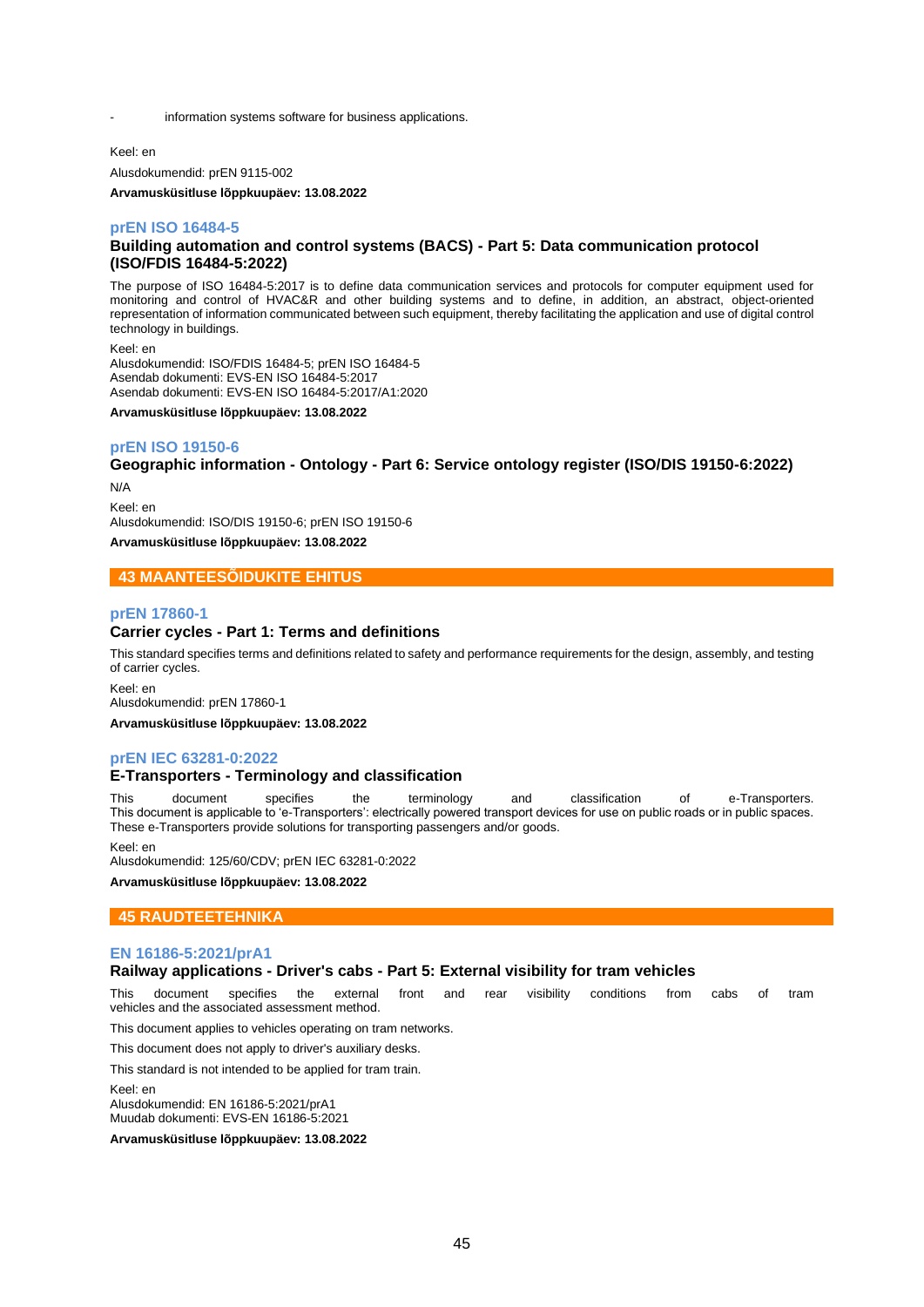#### **prEN 45545-6**

## **Railway applications - Fire protection on railway vehicles - Part 6: Fire control and management systems**

This document specifies requirements for fire detection, alarm systems, equipment shutdown, information and communication systems, emergency lighting, emergency brake systems and fire fighting systems to cover the objectives defined in EN 45545- 1:2013.

The measures and requirements specified in this document aim to protect passengers and staff in railway vehicles in the event of a fire on board by alerting staff and passengers to a fire, delaying the fire development and controlling the movement of smoke. It is not within the scope of this document to describe measures that ensure the preservation of the railway vehicles in the event of a fire.

This part is valid for railway vehicles defined in EN 45545-1:2013.

Keel: en Alusdokumendid: prEN 45545-6 Asendab dokumenti: EVS-EN 45545-6:2013

**Arvamusküsitluse lõppkuupäev: 13.08.2022**

## **49 LENNUNDUS JA KOSMOSETEHNIKA**

#### **prEN 3014**

## **Aerospace series - Shank nuts, self-locking, serrated, in heat resisting steel FE-PA2601 (A286) - Classification: 1 100 MPa (at ambient temperature) / 650 °C**

This document specifies the characteristics of self-locking serrated shank nuts in FE-PA2601, for aerospace applications. Classification: 1 100 MPa1 / 650 °C2.

NOTE FE-PA2601 is the new designation for FE-PA92HT, see TR 3900.

Keel: en Alusdokumendid: prEN 3014 Asendab dokumenti: EVS-EN 3014:2015

**Arvamusküsitluse lõppkuupäev: 13.08.2022**

#### **prEN 3375-008**

## **Aerospace series - Cable, electrical, for digital data transmission - Part 008: Single braid - Star Quad 100 Ohms - Type KD - Product standard**

This document specifies the dimensions, tolerances, required characteristics and the mass of an AWG 24 shielded quad cable, type KD, intended for high speed (100 Mbit/s) full duplex Ethernet networks.

Linked to this particular application, the operating temperatures of the cable are between −65 °C and 125 °C.

The cable resists a long-term temperature between −65 °C and +200 °C.

Moreover, cable materials have compatibility with 200 °C peak exposure.

This cable is laser markable, this marking satisfies the requirements of EN 3838.

The characteristics impedance are (100 ± 15)  $\Omega$ .

Keel: en Alusdokumendid: prEN 3375-008 Asendab dokumenti: EVS-EN 3375-008:2009

**Arvamusküsitluse lõppkuupäev: 13.08.2022**

## **prEN 3660-033**

**Aerospace series - Cable outlet accessories for circular and rectangular electrical and optical connectors - Part 033: stainless steel banding band, style Z, for attachment of individual and /or overall screens to cable outlets - Product standard**

This document defines a banding band, style Z, for terminating individual and/or overall cable screens to cable outlets. The bands delivered in flat condition F (see Clause 6) which need to be double wrapped prior to their installation. The bands delivered in condition C (see Clause 6) are factory pre-double wrapped and ready for installation.

Keel: en

Alusdokumendid: prEN 3660-033 Asendab dokumenti: EVS-EN 3660-033:2019

**Arvamusküsitluse lõppkuupäev: 13.08.2022**

#### **prEN 4641-301**

**Aerospace series - Cables, optical 125 μm diameter cladding - Part 301: Tight structure 50/125 μm GI, fibre nominal 1,8 mm, outside diameter - Product standard**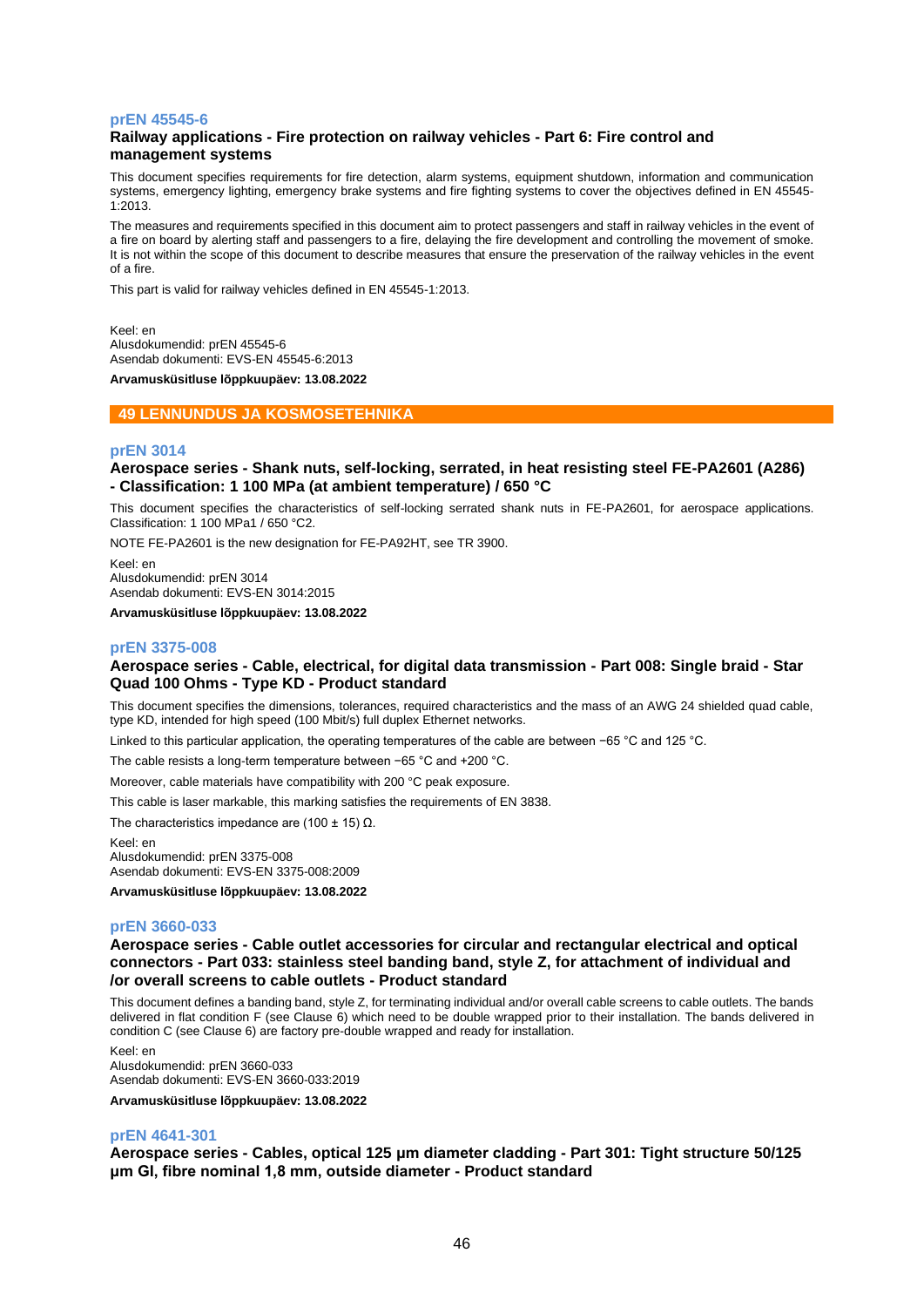This document specifies the general characteristics, conditions for qualification, acceptance and quality assurance for a fibre optic cable with a 50/125 µm Graded Index fibre core, 1,8 mm outside diameter for non pull-proof contact designs.

Keel: en

Alusdokumendid: prEN 4641-301

**Arvamusküsitluse lõppkuupäev: 13.08.2022**

## **prEN 9102**

#### **Aerospace series - Quality systems - First Article Inspection Requirement**

1.1 This document establishes the requirements for performing and documenting FAI. It is emphasized that the requirements specified in this document are complementary (not alternative) to customer and applicable statutory and regulatory requirements. If there is a conflict between the requirements of this document, and customer or applicable statutory/regulatory requirements, the latter takes precedence.

In this document, the following verbal forms are used:

- "shall" indicates a requirement;
- "should" indicates a recommendation;
- "may" indicates a permission;
- "can" indicates a possibility or a capability.

Information marked as "NOTE" is for guidance in understanding or clarifying the associated requirement.

#### 1.2 Purpose

The primary purpose of FAI is to verify and validate product realization processes capable of producing characteristics that meet engineering and design requirements. A FAI is not a product acceptance document. A well-planned and executed FAI by a multidisciplinary team (e.g., members from responsible functions) provides objective evidence the manufacturer's processes can produce compliant product, having effectively understood and incorporated the associated requirements.

While interrelated, FAI and product acceptance are separate activities. FAI focus is verification of production processes via assessment of product. FAI and supporting documentation do not provide assurance regarding conformance for product acceptance purposes; neither does the lack of a FAI necessarily imply that the product is nonconforming to engineering and design requirements.

#### FAI will:

provide confidence that the product realization processes are capable of producing conforming product;

- demonstrate that the manufacturers and processors of the product have an understanding of the associated requirements;

- provide objective evidence of process capability;
- mitigate risk associated with production startup and/or process changes;
- provide assurance of product conformance at the start of production and after changes, as outlined in this document.

#### A FAI is intended to:

- reduce future escapes, risks, and total costs;
- help ensure product safety;
- improve quality, delivery, and customer satisfaction;
- reduce costs and production delays associated with product nonconformances;
- identify product realization processes not capable of producing conforming product, and initiate and/or validate

associated corrective actions.

#### 1.3 Application

This document applies to organizations and sub-tiers responsible for product realization processes that produce the design characteristics of the product. The organization shall flow down the requirements of this document to suppliers who produce design characteristics.

This document applies to external suppliers performing special processes. A Certificate of Conformity (CoC) provided by processors attests to satisfying the specification requirements of the applicable design authority. External suppliers providing special processes can satisfy this document's requirements by either:

- documenting the design characteristics and associated results on a FAI;
	- documenting the design characteristics and associated results on a customer-defined detailed CoC.

This document applies to assemblies, sub-assemblies, and detail parts including castings, forgings, and modifications to document catalogue or Commercial-Off-the-Shelf (COTS) items. Each of these items requires a stand-alone FAI.

Unless contractually required, this document does not apply to:

- development and prototype parts that are not considered as part of the first production run;
- procured standard catalogue items, COTS, or deliverable software. These items shall be documented in the index of part numbers in an assembly First Article Inspection Report (FAIR).

Keel: en Alusdokumendid: prEN 9102 Asendab dokumenti: EVS-EN 9102:2015

**Arvamusküsitluse lõppkuupäev: 13.08.2022**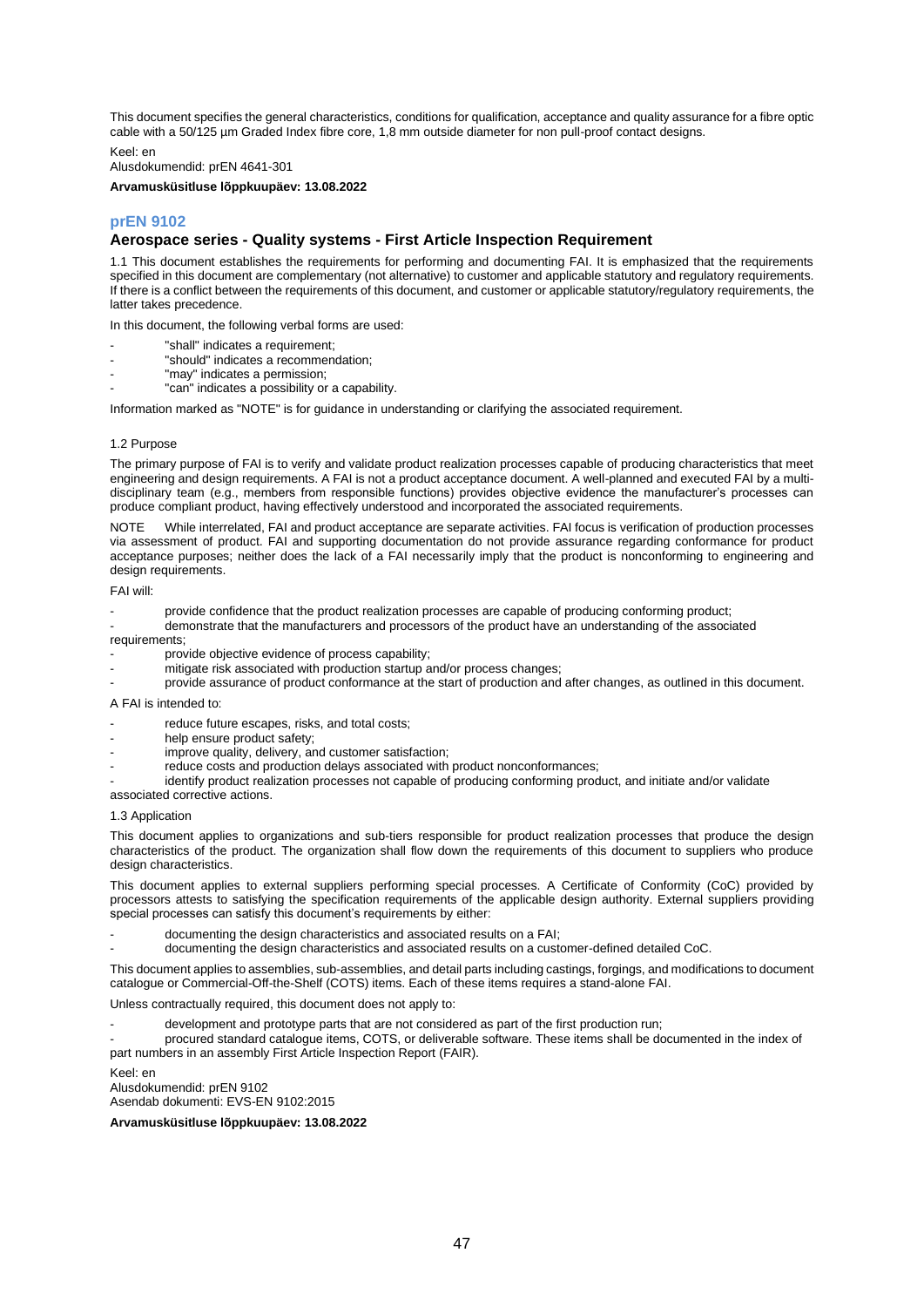## **prEN 9115-002**

## **Aerospace series - Requirements for Aviation, Space, and Defence Organizations - Non-Deliverable Software**

1.1 General

This document defines the requirements for the effective control of non-deliverable software. This document can be used during the development, test, production, release, use, maintenance, and retirement of non-deliverable software. This can include nondeliverable software procured from outside manufacturers and incorporated in the production, evaluation, test, acceptance, or calibration of a deliverable product. When an organization outsources one or more of the processes involved in the creation of non-deliverable software, this document applies.

This document focuses solely on the unique requirements of the operational processes that pertain to non-deliverable software as defined by section 1.2. Operational processes not covered in this document are addressed by the organization's Quality Management System (QMS), based on EN 9100 and/or ISO 9001.

#### 1.2 Application

This document applies to non-deliverable software (including firmware) that directly affects the quality of a deliverable product or service. Following are several applications and supporting examples of non-deliverable software that is within scope of this document:

Design and Development: modelling, simulation, virtual reality, virtual machine, data science, Computer-Aided Design (CAD), Three-Dimensional (3D) modelling, analysis tools, software compiler, and code generators.

- Manufacture: additive manufacturing data files, Computer Numerical Controlled (CNC) programs, robotics, factory automation, tools that load deliverable software, special process (e.g., heat treat, shot peen, sonic wall inspection), and automated manufacturing software (i.e., pick and place).

- Verification and Validation: Coordinate Measuring Machine (CMM) programs, hardware or software qualification, code coverage, test scripts, analysis tools, acceptance test, production acceptance, calibration (inspection, test or calibration), simulator, and emulator.

Non-deliverable software is not delivered to the customer under a contract or agreement.

The following types of software are not within scope of this standard:

- deliverable software (refer to EN 9115);
- embedded manufacturing and test equipment software (e.g., operating system);
- business systems or office software; and
- information systems software for business applications.

Keel: en Alusdokumendid: prEN 9115-002 **Arvamusküsitluse lõppkuupäev: 13.08.2022**

## **53 TÕSTE- JA TEISALDUS-SEADMED**

#### **EN 16307-1:2020/prA1**

## **Industrial trucks - Safety requirements and verification - Part 1: Supplementary requirements for self-propelled industrial trucks, other than driverless trucks, variable-reach trucks and burden-carrier trucks**

This document gives requirements for the types of industrial trucks specified in the scope of EN ISO 3691-1.

This document is intended to be used in conjunction with EN ISO 3691-1. These requirements are supplementary to those stated in EN ISO 3691-1 with the addition of hazards, which can occur when operating in potentially explosive atmospheres.

This document covers the following requirements:

- electrical requirements;
- noise emissions;
- vibration;
- visibility;
- electromagnetic compatibility (EMC).

This Edocument defines supplementary requirements to EN ISO 3691-1:

- travel speed;
- brakes;
- travel and breaking controls Additional operation from alongside pedestrian-controlled and stand-on trucks;
- lift chains:
- mast tilt and carriage isolation;
- operator's seat:
- operator restraint device;
- protection against crushing, shearing and trapping;
- information for use (instruction handbook and marking).

Annex A (informative) contains the list of significant hazards covered by this document.

#### Keel: en

Alusdokumendid: EN 16307-1:2020/prA1

Muudab dokumenti: EVS-EN 16307-1:2020

**Arvamusküsitluse lõppkuupäev: 13.08.2022**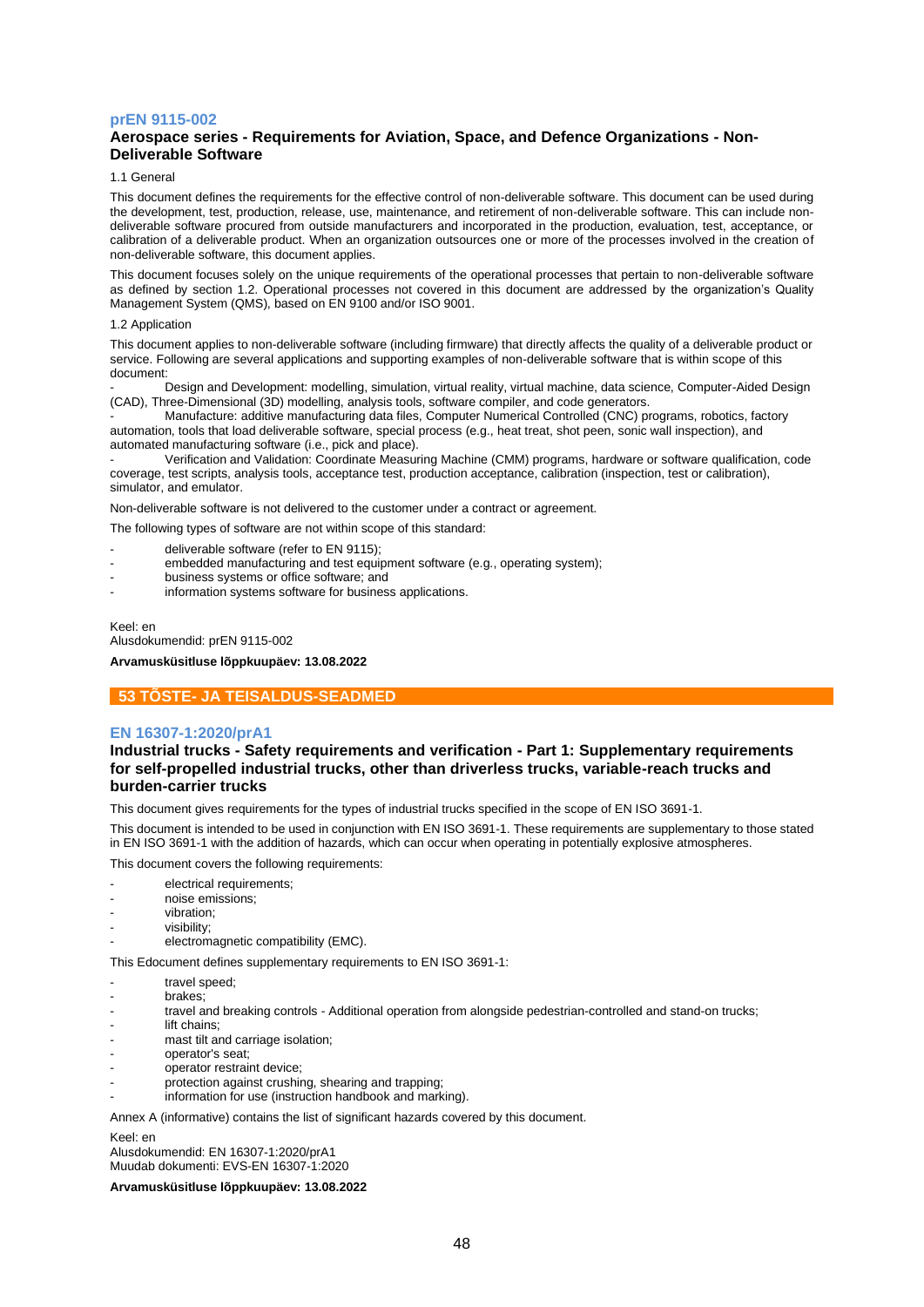#### **prEN 13001-3-1**

## **Cranes - General design - Part 3-1: Limit states and proof competence of steel structure**

This document specifies limit states, requirements and methods to prevent mechanical hazards in steel structures of cranes by design and theoretical proof of competence.

The significant hazardous situations and hazardous events that could result in risks to persons during intended use are identified in Annex L. Clauses 4 to 8 of this document provide requirements and methods to reduce or eliminate these risks:

- a) exceeding the limits of strength (yield, ultimate, fatigue);
- b) exceeding temperature limits of material or components;
- c) elastic instability of the crane or its parts (buckling, bulging).

This document is not applicable to cranes which are designed before the date of its publication as EN and serves as reference base for the European Standards for particular crane types (see Annex K).

NOTE This document deals only with the limit state method in accordance with EN 13001-1:2015.

Keel: en

Alusdokumendid: prEN 13001-3-1

Asendab dokumenti: EVS-EN 13001-3-1:2012+A2:2018

**Arvamusküsitluse lõppkuupäev: 13.08.2022**

#### **prEN ISO 3691-1**

## **Industrial trucks - Safety requirements and verification - Part 1: Self-propelled industrial trucks, other than driverless trucks, variable-reach trucks and burden-carrier trucks (ISO/DIS 3691- 1:2022)**

This part of ISO 3691 gives safety requirements and the means for their verification for the following types of self-propelled industrial trucks (hereafter referred to as trucks), as defined in ISO 5053-1:2020:

a) counterbalanced trucks;

b) reach trucks with retractable mast or retractable fork arm carriage;

c) straddle trucks;

d) pallet-stacking trucks;

e) high-lift platform trucks;

f) trucks with elevating operator position;

g) side-loading trucks (one side only);

h) lateral-stacking trucks (three sides);

i) lateral- and front-stacking trucks;

j) pallet trucks;

k) multidirectional trucks;

l) towing tractors with a drawbar pull up to and including 66 750 N;

m) rough-terrain counterbalance trucks;

n) counterbalanced container handlers;

o) industrial trucks powered by battery, diesel, gasoline, LPG (liquefied petroleum gas), or CNG (compressed natural gas).

For trucks with an elevating operator position of more than 1 200 mm and/or trucks designed to travel with an elevated load of more than 1 200 mm, this part of ISO 3691 is intended to be used in conjunction with ISO 3691-3.

NOTE 1 ISO 3691-3 is not applicable to counterbalanced fork lift trucks or trucks intended for container handling.

NOTE 2 Some low-level order pickers with an elevating operator's position up to and including 1 200 mm lift height can be equipped with an additional lifting device to lift the load to a maximum lift height of 1 800 mm.

Basic requirements for attachments are given in the appropriate clauses.

Keel: en

Alusdokumendid: ISO/DIS 3691-1; prEN ISO 3691-1 Asendab dokumenti: EVS-EN ISO 3691-1:2015 Asendab dokumenti: EVS-EN ISO 3691-1:2015/A1:2020 Asendab dokumenti: EVS-EN ISO 3691-1:2015/AC:2016 Asendab dokumenti: EVS-EN ISO 3691-1:2015+A1:2020

**Arvamusküsitluse lõppkuupäev: 13.08.2022**

## **59 TEKSTIILI- JA NAHATEHNOLOOGIA**

## **prEN ISO 9073-13**

#### **Nonwovens - Test methods - Part 13: Repeated liquid strike-through time (simulated urine) (ISO/DIS 9073-13:2022)**

ISO 9073-13:2006 specifies a test method for measuring the strike-through time (STT) for each of three subsequent doses of liquid (simulated urine) applied to the surface of a test piece of nonwoven coverstock. The STT is defined as the time taken for a known volume of liquid to pass through the nonwoven that is in contact with an underlying dry standard absorbent pad. This test method is intended for quality control and is designed for comparison of STT for different nonwoven coverstocks. It does not simulate in-use conditions for finished products.

Keel: en

Alusdokumendid: ISO/DIS 9073-13; prEN ISO 9073-13 Asendab dokumenti: EVS-EN ISO 9073-13:2007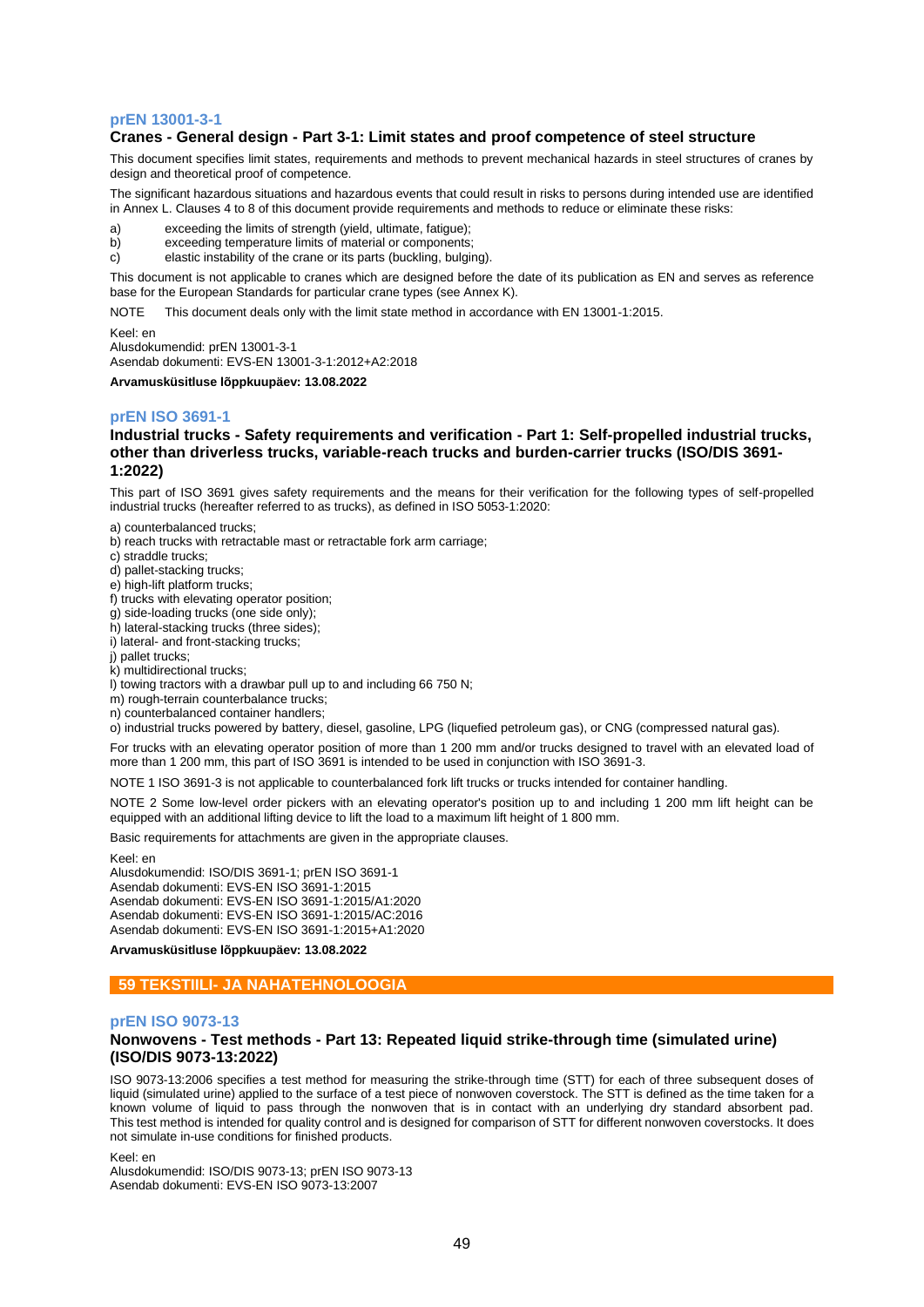#### **Arvamusküsitluse lõppkuupäev: 13.08.2022**

#### **prEN ISO 9073-14**

## **Nonwovens - Test methods - Part 14: Coverstock wetback (simulated urine) (ISO/DIS 9073- 14:2022)**

ISO 9073-14:2006 specifies a test method to examine the ability of diaper coverstock to resist the transport back onto the skin of a liquid which has already penetrated the coverstock. This test corresponds with the repeated liquid strike-through time described in ISO 9073-13.

This test method is intended for quality control and is designed for comparison of wetback for different nonwoven coverstocks and treatments. It does not simulate in-use conditions for finished products.

Keel: en

Alusdokumendid: ISO/DIS 9073-14; prEN ISO 9073-14 Asendab dokumenti: EVS-EN ISO 9073-14:2007

#### **Arvamusküsitluse lõppkuupäev: 13.08.2022**

#### **67 TOIDUAINETE TEHNOLOOGIA**

#### **prEN 17855**

**Foodstuffs - Minimum performance requirements for quantitative measurement of the food allergens milk, egg, peanut, hazelnut, almond, walnut, cashew, pecan nut, brazil nut, pistachio nut, macadamia nut, wheat, lupine, sesame, mustard, soy, celery, fish, molluscs and crustaceans**

This document specifies minimum performance requirements for methods that quantify the food allergens milk, egg, peanut, hazelnut, almond, brazil nut, macadamia nut, cashew, pistachio nut, walnut, pecan nut, lupine, sesame, mustard, soy, celery, fish, molluscs, crustaceans, and wheat in raw and processed foodstuffs. Within the scope of this document, minimum requirements for an LOQ (Limit of Quantification) will be derived from threshold data of allergic consumers. For quantitative antibody-based methods, a normative annex will describe what specific information the method developer needs to deliver and how performance characteristics shall be validated. Regarding PCR and LC-MS/MS, information on performance characteristics are in parts covered by EN 15634-1 and EN 17644. This document does not apply to fragmented or hydrolysed food allergens, such as casein hydrolysates or soy sauce. It also does not apply to methods that deliver qualitative results only. Methods that cover glutencontaining cereals (wheat, rye, and barley) with regard to coeliac disease are covered by EN 17254.

Keel: en

Alusdokumendid: prEN 17855

**Arvamusküsitluse lõppkuupäev: 13.08.2022**

#### **75 NAFTA JA NAFTATEHNOLOOGIA**

#### **prEN 16568**

#### **Automotive fuels - Blends of Fatty acid methyl ester (FAME) with diesel fuel - Determination of oxidation stability by rapidly accelerated oxidation method at 120 °C**

This document specifies a test method for the determination of the oxidation stability at 120 °C of fuels for diesel engines, by means of measuring the induction period of the fuel up to 20 h. The method is applicable to blends of FAME with petroleum-based diesel having a FAME content in the range between 2 % (V/V) and 50 % (V/V).

NOTE 1 An almost identical test method for oxidation stability at 110 °C is described in EN 15751 [1], which applies to pure FAME and diesel/FAME blends containing 2 % (V/V) of FAME at minimum. Other alternative test methods for the determination of the oxidation stability of distillate fuels are described in CEN/TR 17225 [3].

NOTE 2 The precision of this method was determined using samples with a maximum induction period of approximately 20 h. Higher induction periods are not covered by the precision statement; however, experience from EN 15751 indicates sufficient precision up to 48 h.

NOTE 3 The presence of cetane improver can reduce the oxidation stability determined by this test method. Limited studies with 2-ethyl hexyl nitrate (EHN) indicated that the stability is reduced to an extent which is within the reproducibility of the test method.

NOTE 4 For the purposes of this document, the term "% (V/V)" is used to represent the volume fraction.

Keel: en

Alusdokumendid: prEN 16568 Asendab dokumenti: EVS-EN 16568:2014

#### **Arvamusküsitluse lõppkuupäev: 13.08.2022**

#### **prEN 16709**

## **Automotive fuels - High FAME diesel fuel (B20 and B30) - Requirements and test methods**

This European Standard specifies requirements and test methods for marketed and delivered high FAME (B20 and B30) diesel fuel for use in diesel engine vehicles designed or subsequently adapted to run on high FAME (B20 and B30) fuel. High FAME (B20 and B30) diesel fuel is a mixture of up to 20 % (V/V) in total and up to 30 % (V/V) in total respectively fatty acid methyl esters (commonly known as FAME) complying to EN 14214 and automotive diesel fuel complying to EN 590.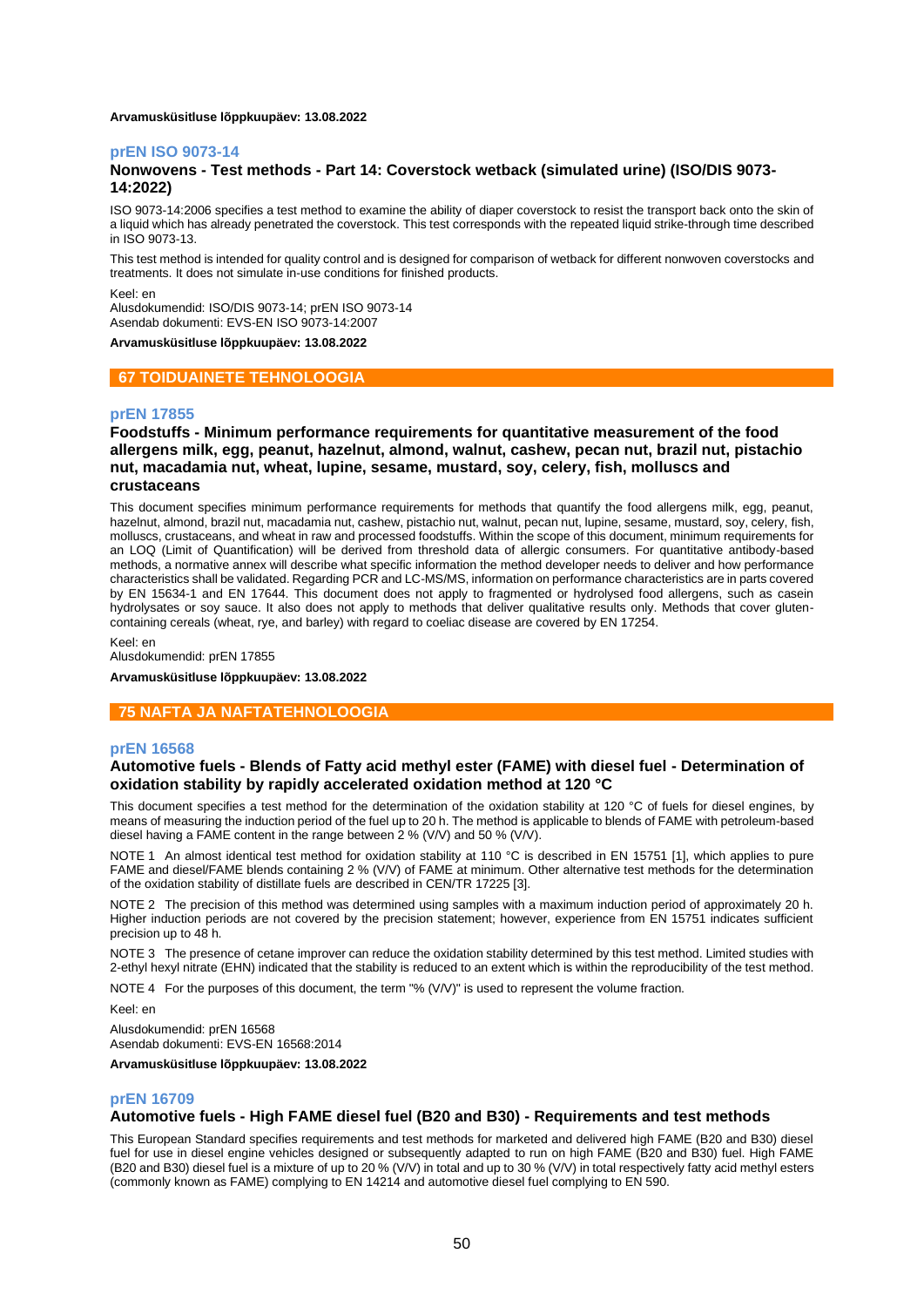For maintenance and control reasons high FAME (B20 and B30) diesel fuel is to be used in captive fleets that are intended to have an appropriate fuel management (see Clause 3).

NOTE 1 For the purposes of this European Standard, the terms "% (m/m)" and "% (V/V)" are used to represent respectively the mass fraction and the volume fraction.

NOTE 2 In this European Standard, A-deviations apply (see Annex A).

Keel: en Alusdokumendid: prEN 16709 Asendab dokumenti: EVS-EN 16709:2015+A1:2018

**Arvamusküsitluse lõppkuupäev: 13.08.2022**

## **prEN 17867**

#### **Petrol fuel for small internal combustion engines — Requirements and test methods**

This document specifies requirements on petrol fuel for use as fuel in small engines, together with the methods to be applied for testing these properties.

This document specifies requirements for two types of petrol fuel being low in aromatics and sulphur: one type for use in fourstroke engines with separate lubrication and one mixed petrol fuel type for use in mixture-lubricated engines. Testing the properties of the added engine oil is out of the scope of this document.

Keel: en Alusdokumendid: 51641; prEN 17867

**Arvamusküsitluse lõppkuupäev: 13.08.2022**

## **77 METALLURGIA**

#### **prEN 10209**

#### **Cold rolled low carbon steel flat products for vitreous enamelling - Technical delivery conditions**

This document applies to cold rolled non-coated low carbon steel flat products in rolled widths equal to or over 600 mm and in thicknesses equal to or less than 3 mm, delivered in sheet, wide strip, slit wide strip or cut lengths obtained from slit wide strip or sheet.

It does not apply to cold rolled narrow strip (rolling width < 600 mm) or to cold rolled flat products for which there is a specific standard, in particular the following:

- cold-rolled low carbon steel flat products for cold forming (EN 10130);
- cold-rolled non-oriented electrical steel sheet and strip delivered in fully processed state (EN 10106);
- cold rolled electrical non-alloy and alloy steel sheet and strip delivered in the semi-processed state (EN 10341);
- cold reduced blackplate (EN 10205);
- steel sheet and strip for welded gas cylinders (EN 10120);
- cold-rolled uncoated non-alloy mild steel narrow strip for cold forming (EN 10139);
- cold-rolled structural steels for general purposes;
- cold-rolled flat products made of high yield strength for cold forming (EN 10268).

Keel: en

Alusdokumendid: prEN 10209 Asendab dokumenti: EVS-EN 10209:2013

**Arvamusküsitluse lõppkuupäev: 13.08.2022**

#### **prEN 10359**

#### **Laser welded tailored blanks - Technical delivery conditions**

This document specifies the requirements for laser welded tailored blanks (LWB) made of steels for all cold or hot forming processes.

This document applies to all steel grades with or without metallic and/or organic coatings, having uniform or different sheet thickness, welded with or without extra material addition.

After the welding process, LWB are further processed to pressed parts by forming operations under the responsibility of the processor.

Keel: en Alusdokumendid: prEN 10359 Asendab dokumenti: EVS-EN 10359:2015

**Arvamusküsitluse lõppkuupäev: 13.08.2022**

#### **83 KUMMI- JA PLASTITÖÖSTUS**

#### **prEN 15346**

**Plastics - Recycled plastics - Characterization of poly(vinyl chloride) (PVC) recyclates**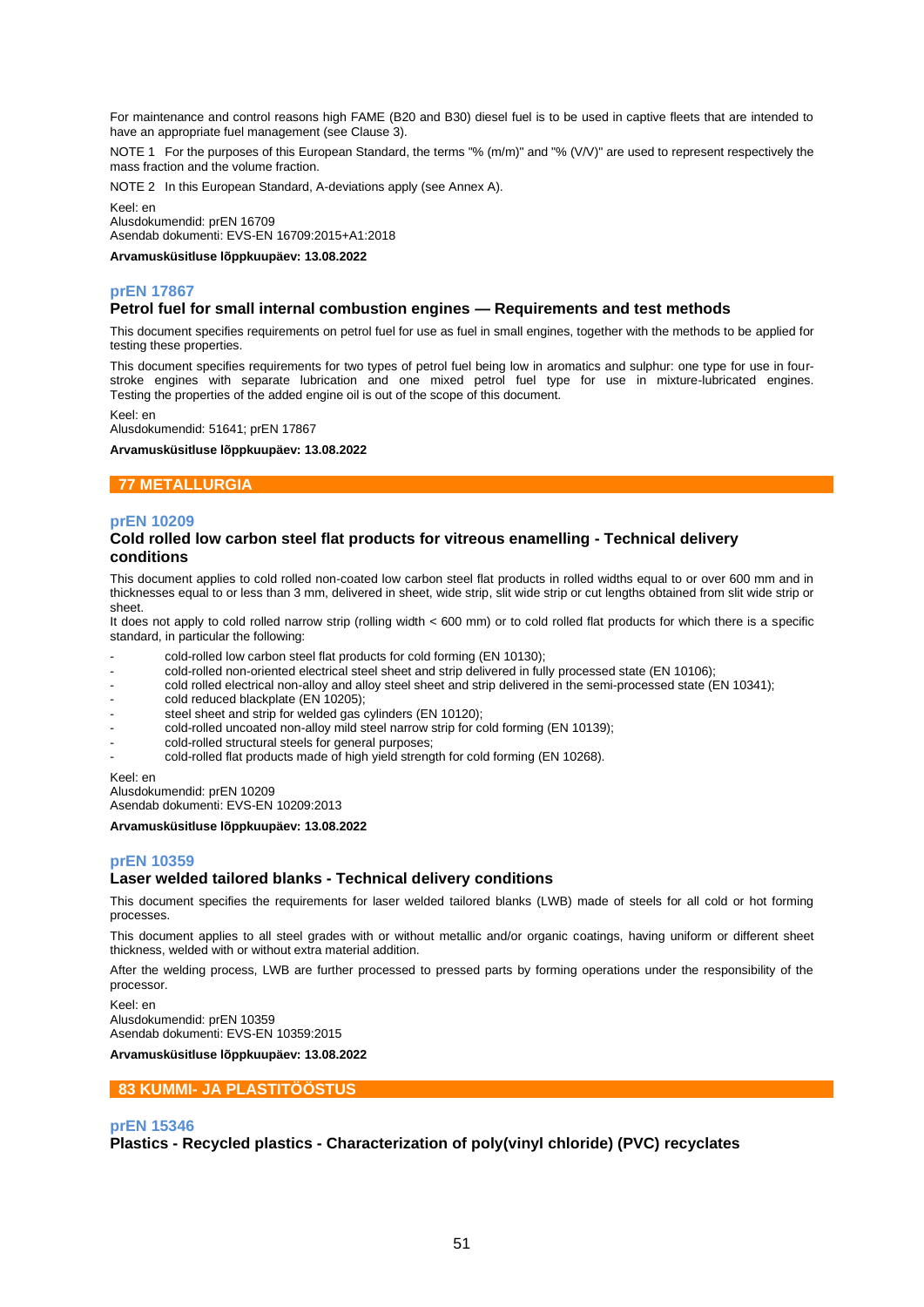This document defines a method of specifying delivery conditions for poly(vinyl chloride) (PVC) recyclates. It gives the most important characteristics and associated test methods for assessing of PVC recyclates intended for use in the production of semi-finished/finished products.

It is intended to support parties involved in the use of recycled PVC by mechanical recycling to agree on specifications for specific and generic applications.

This document does not cover the characterization of plastics wastes, which is covered by EN 15347, neither treaceability topics which are covered by EN 15343.

This document is applicable without prejudice to any existing legislation.

Keel: en Alusdokumendid: prEN 15346 Asendab dokumenti: EVS-EN 15346:2014

**Arvamusküsitluse lõppkuupäev: 13.08.2022**

## **prEN ISO 11337**

## **Plastics - Polyamides - Determination of e-caprolactam and w-laurolactam by gas chromatography (ISO/DIS 11337:2022)**

ISO 11337:2010 specifies a method for determining epsilon‐caprolactam and omega‐laurolactam in polyamides by gas chromatography. It is suitable particularly for the determination of epsilon‐caprolactam in polyamide 6 and omega‐laurolactam in polyamide 12. Bearing in mind that gas chromatography offers a wide range of possible conditions, the method specified is that shown to have been suitable in practice.

Two variants of the basic method are specified:

Method A is an extraction method with boiling methanol, and the extract is injected into a gas chromatograph. Method B is a method using a solvent, and the solution is injected into a gas chromatograph.

Keel: en

Alusdokumendid: ISO/DIS 11337; prEN ISO 11337 Asendab dokumenti: EVS-EN ISO 11337:2010

**Arvamusküsitluse lõppkuupäev: 13.08.2022**

## **prEN ISO 182-3**

## **Plastics - Determination of the tendency of compounds and products based on vinyl chloride homopolymers and copolymers to evolve hydrogen chloride and any other acidic products at elevated temperatures - Part 3: Conductometric method (ISO/DIS 182-3:2022)**

The principle of the method is maintaining a test portion of the PVC at an agreed temperature in a nitrogen gas stream, absorbing the hydrogen chloride evolved in a given amount of demineralized water, and potentiometrically determining the amount of hydrogen chloride evolved in relation to the recorded change in conductivity of the water. The method is recommended for compounded PVC materials and products only, although it can be used for polymers in powder form under appropriate conditions.

Keel: en

Alusdokumendid: ISO/DIS 182-3; prEN ISO 182-3 Asendab dokumenti: EVS-EN ISO 182-3:2001

#### **Arvamusküsitluse lõppkuupäev: 13.08.2022**

## **85 PABERITEHNOLOOGIA**

#### **prEN ISO 12625-12**

## **Tissue paper and tissue products - Part 12: Determination of tensile strength of perforated lines - Calculation of perforation efficiency (ISO/DIS 12625-12:2022)**

ISO 12625-12:2010 specifies a test method for the determination of the tensile strength of perforated lines of tissue paper. It uses a tensile-testing apparatus operating with a constant rate of elongation.

This method is only used for measuring machine-direction tensile strength, that is for cross-direction perforations on tissue paper. The calculation of perforation efficiency is also specified in ISO 12625-12:2010.

Keel: en Alusdokumendid: ISO/DIS 12625-12; prEN ISO 12625-12 Asendab dokumenti: EVS-EN ISO 12625-12:2010

**Arvamusküsitluse lõppkuupäev: 13.08.2022**

## **91 EHITUSMATERJALID JA EHITUS**

#### **prEN 16863**

**Thermal insulation products for buildings - Factory made reflective insulation (RI) products - Specification**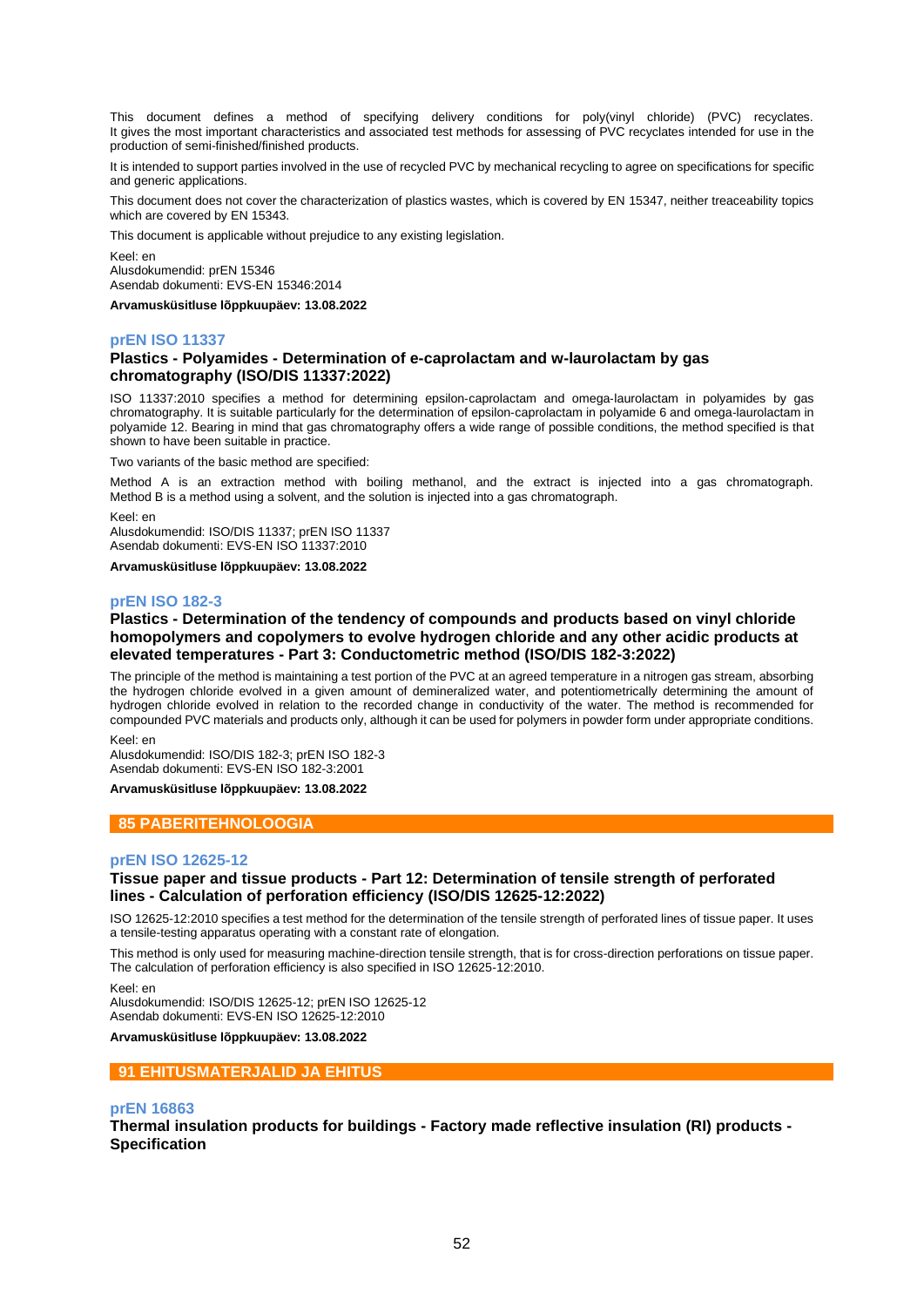This document covers factory-made reflective insulation (RI) products intended for use as thermal and acoustic insulation of buildings. The products are manufactured in the form of rolls or boards. They are made from low emissive film(s) and infrared semi-transparent material layer(s) or air cavities.

This document describes the methods and criteria for assessing the performance of factory-made reflective insulation products in relation to essential product characteristics and includes the procedures for assessment and verification of the constancy of performance.

Reflective insulation products require specific setup instruction(s) depending on their level of compressibility. This document does not specify the required level of a given property to be achieved by a product to demonstrate fitness for purpose in a particular application. The levels required for a given application are to be found in regulations or non-conflicting standards.

This document does not cover:

- products intended to be used for the insulation of building equipment and industrial installations;

- products made of mineral wool, polystyrene or polyurethane foams (not inclusive) faced with aluminium or metalized foil on one or both external surfaces (which are already covered by a corresponding harmonized European product standard);

- membranes used as vapour control layer (VCL) or vapour-permeable roof or wall underlay (which are already covered by a specific harmonized European product standard).

Keel: en

Alusdokumendid: prEN 16863

**Arvamusküsitluse lõppkuupäev: 13.08.2022**

## **prEN 197-6**

#### **Cement - Part 6: Cement with recycled building materials**

This document deals with cement with recycled building materials whose intended use is the preparation of concrete, mortar, grout, etc.

Keel: en Alusdokumendid: prEN 197-6

**Arvamusküsitluse lõppkuupäev: 13.08.2022**

#### **prEN 81-76**

## **Safety rules for the construction and installation of lifts - Particular applications for passenger and goods passenger lifts - Part 76: Evacuation of persons with disabilities using lifts**

This document specifies the additional requirements to EN 81-20:2020 for passenger and goods passenger lifts, which can be used to support faster evacuation of persons with disabilities and persons with walking difficulties, including in case of fire alarm.

This document does not apply to:

- lifts installed into buildings which are not in accordance with Annex C;

- lifts for evacuation due to circumstances which introduce other hazards such as explosion threat, chemical or biological attack, flooding, storm damage, or earthquake. In these cases, this document can be used as a basis with further measures as required from risk assessment.

The following significant hazards are out of the scope of this document (see Table 2):

- fire or smoke in the evacuation lift well, safe areas or machinery spaces;
- ingress of water to the lift well during evacuation process;
- insufficient or incorrectly located evacuation lifts;
- insufficient evacuation capacity;
- entrapment in waiting area (safe area) due to absence of lift service or adjacent stairs;
- structural collapse or failure of building services (including public supply network, lighting, ventilation) before the evacuation using lifts has been completed;

- presence of harmful gases, potentially explosive atmosphere, extreme climate conditions, transport of dangerous goods. Keel: en

Alusdokumendid: prEN 81-76 Asendab dokumenti: CEN/TS 81-76:2011

**Arvamusküsitluse lõppkuupäev: 13.08.2022**

#### **prEN ISO 16484-5**

## **Building automation and control systems (BACS) - Part 5: Data communication protocol (ISO/FDIS 16484-5:2022)**

The purpose of ISO 16484-5:2017 is to define data communication services and protocols for computer equipment used for monitoring and control of HVAC&R and other building systems and to define, in addition, an abstract, object-oriented representation of information communicated between such equipment, thereby facilitating the application and use of digital control technology in buildings.

Keel: en

Alusdokumendid: ISO/FDIS 16484-5; prEN ISO 16484-5 Asendab dokumenti: EVS-EN ISO 16484-5:2017 Asendab dokumenti: EVS-EN ISO 16484-5:2017/A1:2020

**Arvamusküsitluse lõppkuupäev: 13.08.2022**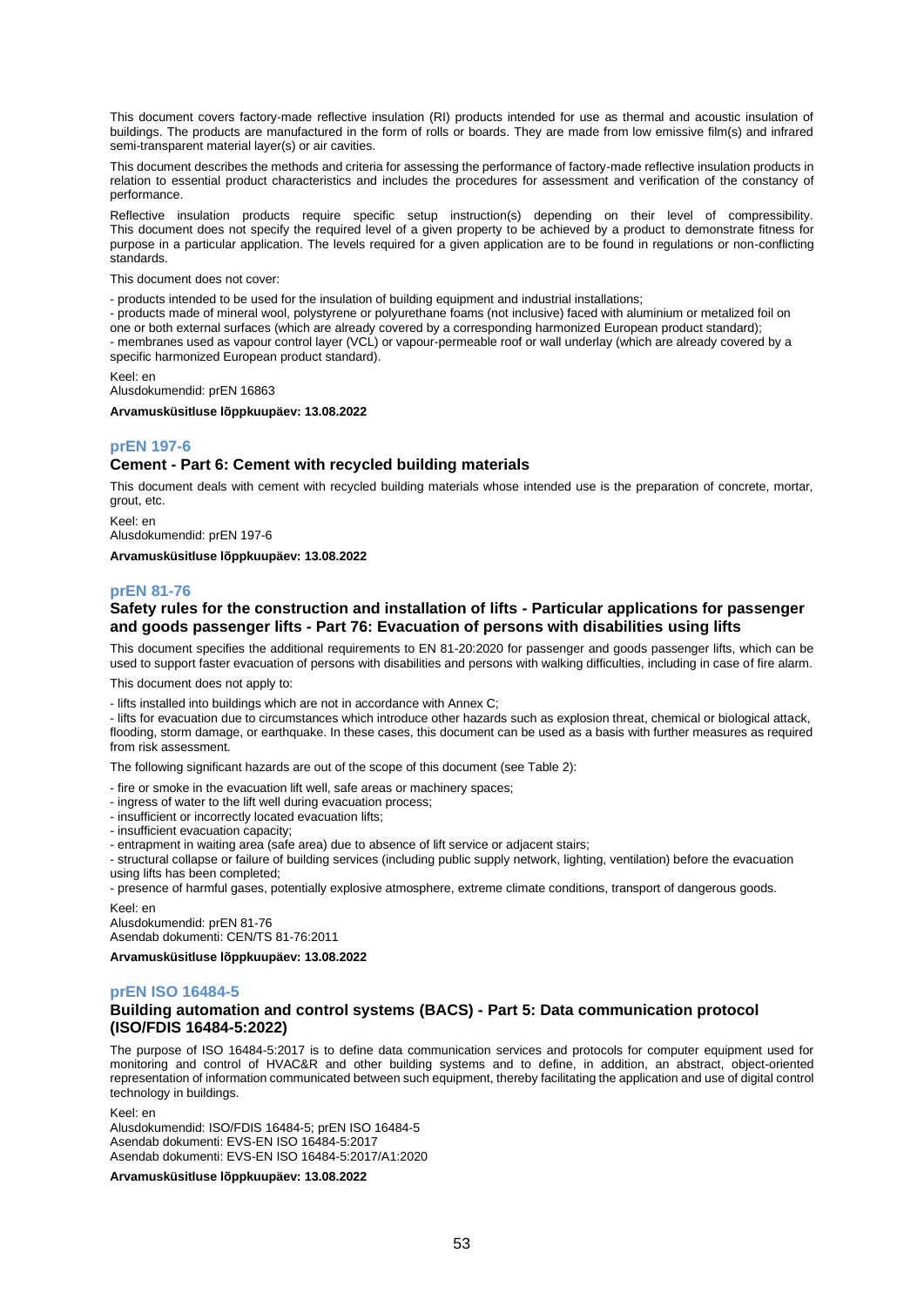#### **prEN ISO 18393-1**

## **Thermal insulation products - Determination of ageing by settlement - Part 1: Blown loose fill insulation for ventilated attics simulating humidity and temperature cycling (ISO/DIS 18393- 1:2022)**

This document specifies a test method for the determination of settlement of blown loose-fill insulation applied in for ventilated attics.

This test method measures the ageing related to temperature and moisture cycling; However, there may be other factors, impact, seismic, vibration of any kind which may influence a change in thickness.

Keel: en

Alusdokumendid: ISO/DIS 18393-1; prEN ISO 18393-1

**Arvamusküsitluse lõppkuupäev: 13.08.2022**

## **97 OLME. MEELELAHUTUS. SPORT**

#### **EN 16232:2013/prA2**

#### **Child use and care articles - Infant swings**

This European Standard specifies safety requirements and the corresponding test methods for infant swings intended for children up to a weight of 9 kg or unable to sit up unaided.

If an infant swing has several functions or can be converted into another function, the relevant European Standards apply to it. Swings falling under the scope of EN 71-8 are excluded from the scope of this European Standard.

Keel: en Alusdokumendid: EN 16232:2013/prA2 Muudab dokumenti: EVS-EN 16232:2013+A1:2018

**Arvamusküsitluse lõppkuupäev: 13.08.2022**

#### **EN ISO 22042:2021/prA1**

## **Blast chiller and freezer cabinets for professional use - Classification, requirements and test conditions - Amendment 1 (ISO 22042:2021/DAM 1:2022)**

Amendment to EN ISO 22042:2021

Keel: en Alusdokumendid: ISO 22042:2021/DAmd 1; EN ISO 22042:2021/prA1 Muudab dokumenti: EVS-EN ISO 22042:2021

**Arvamusküsitluse lõppkuupäev: 13.08.2022**

## **prEN 17684**

## **Furniture - Electrically operated furniture - Stability, strength, durability and mechanical safety requirements**

This document specifies stability and mechanical safety requirements and test methods for electrically operated furniture for domestic and non-domestic use, including requirements on shear, compression, entrapment, strength and durability. The document applies to electrically operated furniture for use in areas accessible by adults and children of all abilities, and domestic pets.

The requirements in this document are intended to minimize the hazards that can occur during intended use and reasonably foreseeable use.

This document includes requirements related to all persons, including children from the age of 4 years in and around the products and the associated hazards.

This document excludes considerations and requirements related to children less than 4 years old operating the product. This document does not include requirements related to the electrical safety of the item of furniture.

In general, it does not take into account:

damage to property or the environment.

This document does not apply to:

- seating incorporated in other machines;
- seats in vehicles.

If the electrically operated furniture has additional functions or can be converted into other products, other relevant European Standards can apply.

This document is not applicable to electrically operated furniture which is manufactured before the date of publication of this document.

Wherever the term "furniture" is used in this document, it means electrically operated furniture.

Keel: en

Alusdokumendid: prEN 17684

**Arvamusküsitluse lõppkuupäev: 13.08.2022**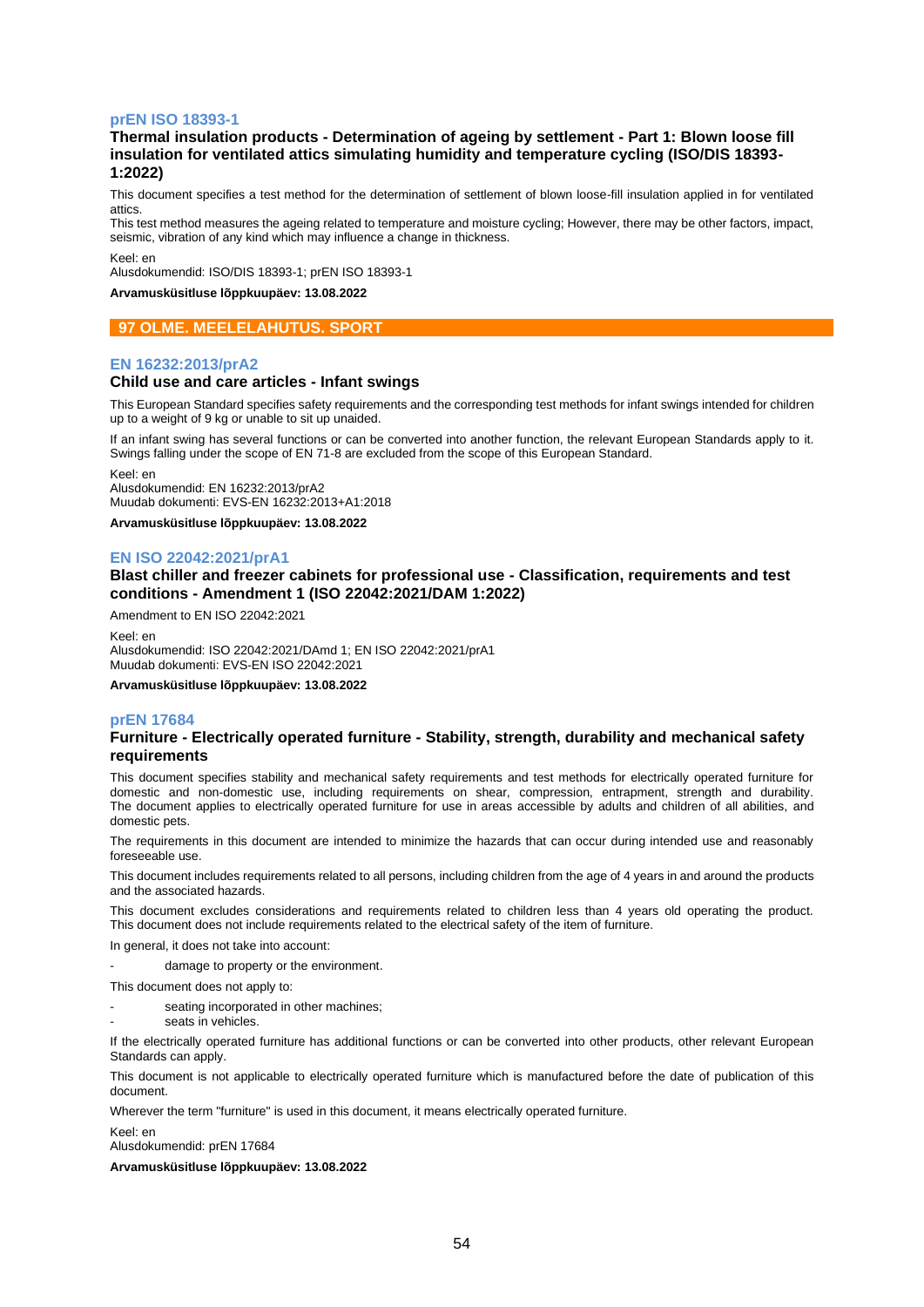# **TÕLKED KOMMENTEERIMISEL**

<span id="page-54-0"></span>Allpool on toodud teave kommenteerimisetappi jõudnud eesti keelde tõlgitavate Euroopa või rahvusvaheliste standardite ja standardilaadsete dokumentide kohta ja inglise keelde tõlgitavate algupäraste Eesti standardite ja dokumentide kohta.

Tõlkekavanditega saab tutvuda ja kommentaare esitada Eesti Standardimis- ja Akrediteerimiskeskuse veebilehel asuvas kommenteerimisportaalis[: https://www.evs.ee/kommenteerimisportaal/](https://www.evs.ee/kommenteerimisportaal/)

Igal kuul uuendatav teave eestikeelsena avaldatavate Eesti standardite kohta, sh eeldatavad kommenteerimise ja avaldamise tähtpäevad, on leitav Eesti Standardimis- ja Akrediteerimiskeskuse veebilehel avaldatavas[t standardimisprogrammist.](https://www.evs.ee/et/standardimisprogramm)

## **EVS-EN ISO 13940:2016**

## **Terviseinformaatika. Mõistete süsteem tervishoiu ja arstiabi järjepidevuse toetamiseks**

Käesolev rahvusvaheline standard piiritleb mõistesüsteemi eri tasandite tervishoiutegevuste jaoks. Tervishoiu põhitegevus seisneb patsiendi ja tervishoiutöötaja omavahelises suhtluses. Need suhtlused toimuvad tervishoiutöös ja kliinilistes tegevustes ning on antud rahvusvahelise standardi protsessikeskse lähenemisviisi aluseks. Kliinilise sisu ja konteksti kirjeldamiseks on käesolev rahvusvaheline standard seotud üldise tervishoiu- ja kliinilise protsessi mudeliga, samuti tervishoiuteenuste kliiniliste, juhtimis- ja ressursitasandi terviklike mõistemääratluste ja mõistemudelitega.

Praktikas hõlmab käesolev rahvusvaheline standard mõistemääratlusi, mida läheb vaja siis, kui nõutakse tervishoiualast struktureeritud teavet. Määratlused puudutavad ainult kontseptuaalset tasandit ega käsitle rakendamise üksikasju. Antud rahvusvaheline standard kirjeldab üksikasjalikult kõigil tasanditel:

— rahvusvahelise, riikliku või kohaliku tasandi semantilise koosvõime arendamiseks vajaminevaid loogilisi infovõrdlusmudeleid,

— infosüsteeme ja

— teatud tüüpi kliiniliste protsesside teavet.

Selles rahvusvahelises standardis ei käsitleta spetsiifiliste tervishoiu-, kliiniliste ega infotehnoloogiliste tegevuste läbiviimist.

Selles rahvusvahelises standardis ei käsitleta tervishoiu-uuringuid ega tervishoiualast haridust.

Keel: et

Alusdokumendid: ISO 13940:2015; EN ISO 13940:2016

**Kommenteerimise lõppkuupäev: 14.07.2022**

## **EVS-EN ISO 3740:2019**

## **Akustika. Müraallikate helivõimsustasemete määramine. Juhised põhistandardite rakendamiseks**

Dokumendis antakse suunised kaheteistkümnest rahvusvahelisest põhistandardist koosneva kogumi kasutamiseks (vt tabeleid 1, 2 ja 3), milles kirjeldatakse erinevaid meetodeid igat tüüpi masinate, seadmete ja toodete helivõimsustasemete määramiseks. Siin esitatakse suunised nende hulgast ühe või mitme standardi valimiseks, mis sobib vastava konkreetset tüüpi heliallika, mõõtmiskeskkonna ja soovitud täpsusastmega. Esitatud suunised kehtivad õhu kaudu leviva heli kohta. Need on ette nähtud mürakatsenormide ettevalmistamisel kasutamiseks (vt ISO 12001), samuti müraemissiooni katsetes, kui spetsiifiline mürakatsenorm puudub. Sellised standardiseeritud mürakatsenormid võivad anda soovituse konkreetse(te) rahvusvahelis(t)e põhistandardi(te) rakendamiseks ja esitada üksikasjalikud nõuded montaaži- ja kasutustingimustele konkreetse seeria kohta, millesse katsealune masin kuulub, kooskõlas põhistandardites toodud üldpõhimõtetega.

See dokument ei ole ette nähtud asendama rahvusvahelises põhistandardis viidatud üksikute katsemeetodite üksikasju ega täiendama neid lisanõuetega.

MÄRKUS 1 Masinate, seadmete ja toodete müraemissiooni kirjeldamiseks saab kasutada kahte teineteist täiendavat suurust. Üks neist on emissiooni helirõhutase konkreetsel positsioonil ja teine on helivõimsustase. Põhimeetodeid emissiooni helirõhutasemete määramiseks tööjaamades ja teistes täpsustatud kohtades kirjeldatakse rahvusvahelistes standardites ISO 11200 kuni ISO 11205 (viited [20] kuni [25]).

MÄRKUS 2 Standardites ISO 3741 kuni ISO 3747 mainitud helienergiataset selles dokumendis ei käsitleta, sest seda ei mainita üheski õigusaktidest tulenevas nõudes. Selle rakendamine piirdub väga spetsiifiliste, standardis ISO 12001 määratletud üksiku helisööstu või mööduva heli juhtudega.

Keel: et

Alusdokumendid: ISO 3740:2019; EN ISO 3740:2019

**Kommenteerimise lõppkuupäev: 14.07.2022**

#### **EVS-EN ISO 41012:2018**

## **Kinnisvarakeskkonna korraldus. Juhend strateegiliseks hankimiseks ja lepingute koostamiseks**

See dokument annab juhised hankimiseks ja lepingute arendamiseks kinnisvarakeskkonna korralduse valdkonnas. See tõstab esile:

— kinnisvarakeskkonna korralduse hankimisprotsesside olulised elemendid;

- kinnisvarakeskkonna korralduse rollid ja kohustused hankimisprotsessides;
- tüüpiliste lepingumudelite arendamise protsessid ja konstruktsioonid.

See dokument kehtib: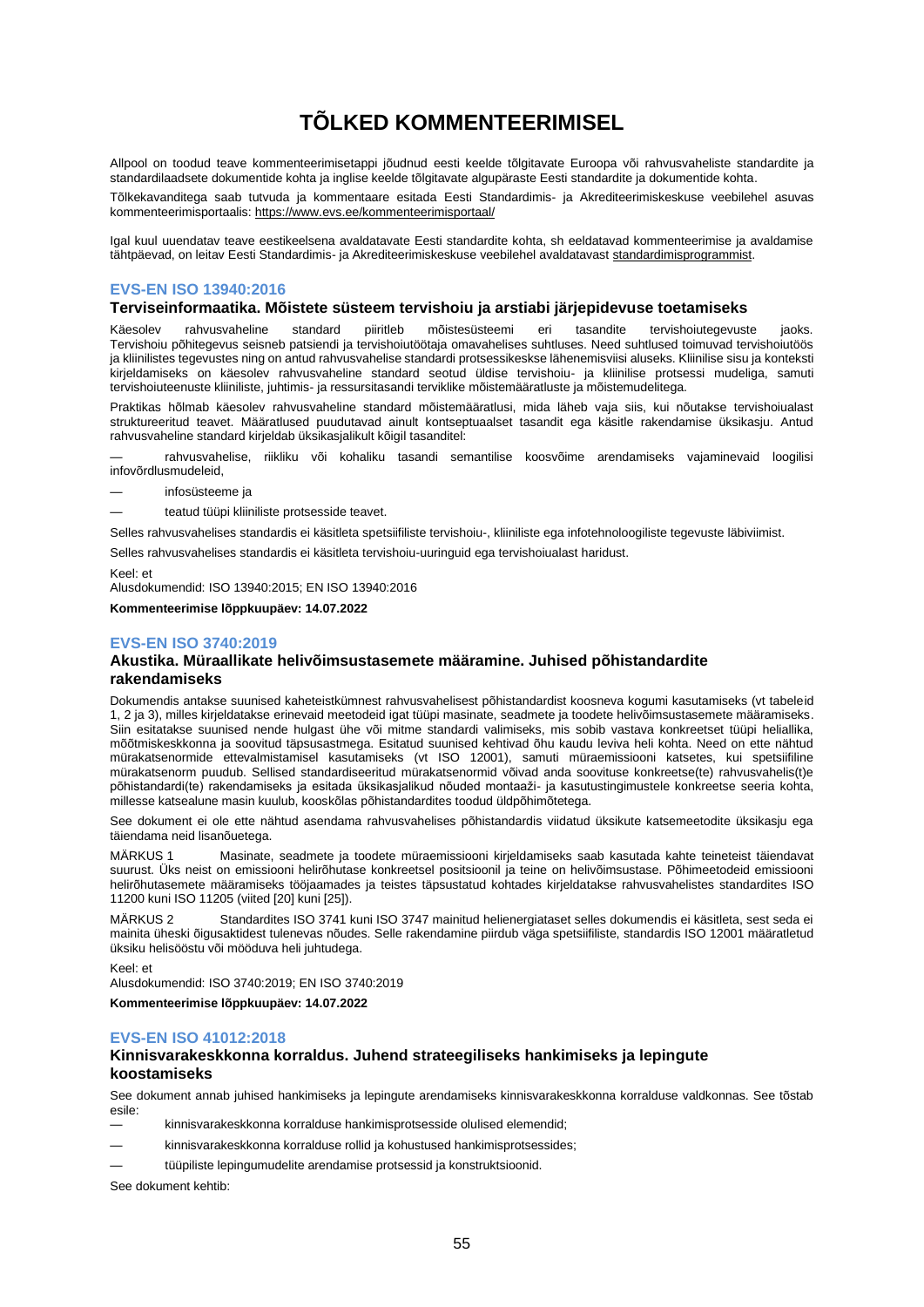- tuumiktegevuse teenindus- ja tugifunktsioonidega seotud strateegilistele protsessidele;
- kinnisvarakeskkonna korralduse strateegiate väljatöötamisele;

— kinnisvarakeskkonna teenuste osutamise lepingute väljatöötamisele, mis hõlmavad nii avaliku kui erasektori teenuste nõudlust ning ettevõttesiseseid ja väliseid tootmis-/tarnevõimalusi;

- kinnisvarakeskkonna korralduse infosüsteemide arendamisele;
- kinnisvarakeskkonna korralduse haridus- ja teadusuuringutele;

— organisatsiooni arendamisele ja äritegevuse ümberkorraldamise protsessidele peamistes töökeskkondades (nt tööstus, kaubandus, administreerimine, sõjavägi, tervishoid, majutus).

Keel: et

Alusdokumendid: ISO 41012:2017; EN ISO 41012:2018

**Kommenteerimise lõppkuupäev: 14.07.2022**

#### **prEN 14885**

#### **Keemilised desinfektsioonivahendid ja antiseptikumid. Keemiliste desinfektsioonivahendite ja antiseptikumide Euroopa standardite rakendamine**

Selles dokumendis täpsustatakse Euroopa standardid, millele tooted peavad vastama, et toetada selles dokumendis osutatud väiteid mikrobitsiidse toime kohta.

Selles dokumendis täpsustatakse ka Euroopa standardis kasutatavad terminid ja määratlused.

Seda kohaldatakse toodete suhtes, mille puhul väidetakse toimet järgmiste mikroorganismide suhtes: vegetatiivsed bakterid (sealhulgas mükobakterid ja Legionella), bakteriaalsed spoorid, pärmseened, seene spoorid ja viirused (sealhulgas bakteriofaagid).

See on ette nähtud:

a) võimaldama toodete tootjatel valida sobivad standardid, mida kasutada andmete esitamiseks, mis toetavad nende väiteid konkreetse toote kohta;

b) võimaldama toote kasutajatel hinnata tootja esitatud teavet kasutusotstarbe kohta, mille jaoks nad kavatsevad toodet kasutada;

c) aitama reguleerivatel asutusel hinnata tootja või toote turuleviimise eest vastutava isiku esitatud nõudeid.

Seda kohaldatakse toodete suhtes, mida kasutatakse inimmeditsiinis, veterinaarias ning toidu-, tööstuse-, kodumajapidamis- ja ametkondlikus valdkonnas.

Inimmeditsiini valdkonnas (töörühm 1, ehk WG 1) kohaldatakse seda keemiliste desinfektsioonivahendite ja antiseptikumide suhtes, mida kasutatakse piirkondades ja olukordades, kus on meditsiiniliselt osutatud desinfektsioonile või antiseptikale. Sellised näidustused esinevad patsiendi hooldamisel:

— haiglates, kogukonna meditsiiniasutustes, hambaraviasutustes ja analüüside ja uurimiste meditsii-nilaborites,

— koolide, lasteaedade ja hooldekodude kliinikutes,

— ja võib esineda ka töökohal ja kodus. See võib hõlmata ka selliseid teenuseid nagu pesumaja ja köögid, mis tarnivad tooteid otse patsiendile.

Veterinaarias (WG 2) on see kasutatav keemiliste desinfektsioonivahendite ja antiseptikumide jaoks, mida kasutatakse aretuses, loomakasvatuses, veterinaarhooldusasutustes, tootmisel, loomade transportimisel ja kõrvaldamisel ja analüüside ja teadustöö meditsiinilaborites. Seda ei kohaldata keemiliste desinfektsioonivahendite suhtes, mida kasutatakse toiduahelas pärast surma ja töötlevasse tööstusesse sisenemist.

Toidu-, tööstuse-, kodumajapidamis- ja ametkondlikes valdkondades (WG 3) on see kohaldatav loomset või taimset päritolu toidu töötlemisel, turustamisel ja jaemüügil kasutatavate keemiliste desinfektsioonsvahendite ja antiseptikumide suhtes. See kehtib ka toodete kohta kõikides avalikes kohtades, kus desinfektsioon ei ole meditsiiniliselt näidustatud (kodud, toitlustus, koolid, lasteaiad, transport, hotellid, kontorid jne) ja toodetele, mida kasutatakse pakendamiseks, biotehnoloogias, laborites (välja arvatud laborid veterinaaria ja meditsiini analüüsideks ja teadustööks) farmaatsia-, kosmeetika- jms tööstuses.

See dokument on kohaldatav ka väljatöötamisel olevatele toimeainetele ja toodetele, mille kasutusala pole veel kindlaks määratud.

Seda dokumenti uuendatakse perioodiliselt, et kajastada iga ajakohase avaldatud standardi versiooni, mis CEN/TC 216 on väljatöötatud. Sõltumata sellest uuendusest tuleb kasutada uusi avaldatud standardeid, isegi kui need ei ole standardis EN 14885 mainitud.

See dokument ei viita toodete või toimeainete toksikoloogiliste ja ökotoksikoloogiliste omaduste katsetamise meetoditele.

Keel: et

Alusdokumendid: prEN 14885

**Kommenteerimise lõppkuupäev: 14.07.2022**